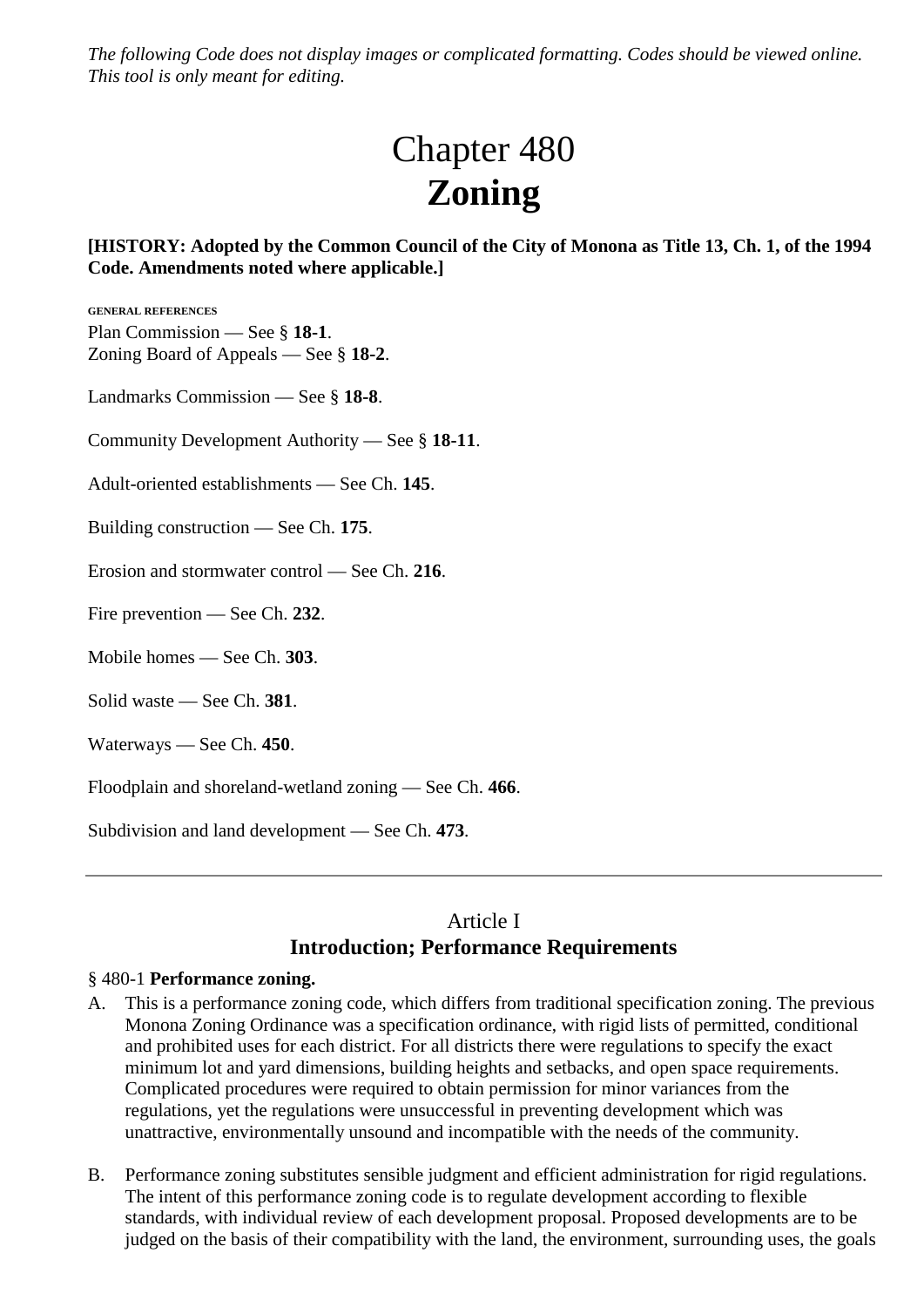of the Comprehensive Plan, general use and site performance standards and specific district performance standards.

- C. Monona is a landlocked community. Since Monona is almost fully developed, it is crucial that the development of its remaining vacant land be carefully regulated to meet the community's needs for services, a diversity of housing, economic growth, jobs convenient to employees' homes, and an improved environmental and aesthetic quality. Monona faces the conditions of scarce land and an impending shift from the rapid development of raw land to a slower process of redevelopment of existing uses. Under these circumstances, maintenance of the quality of life in Monona requires individual project review according to performance standards instead of specification standards, which were more appropriate when Monona was less developed and more rapidly growing.
- D. In many cases, the specification zoning previously used in Monona obstructed creative and desirable development because the zoning regulations were too rigid and arbitrary and because any deviation from these regulations required cumbersome administrative and governmental procedures. This performance zoning code is designed to be more flexible and to use more efficient administrative and governmental procedures. In order to avoid delays in processing development applications, this chapter establishes strict time limits for the review process. In order to ensure administrative fairness, this chapter requires that decisions of the reviewing agency be put in writing and be based only on how the evidence presented to it for review meets the standards set by this chapter.

## § 480-2 **Intent and purpose.**

The purposes of this chapter are:

- A. To promote the public health, safety, convenience and general welfare of the community with due consideration of the needs of the region affected by the City's land use policies.
- B. To lessen congestion in the streets and to provide for convenient access to property.
- C. To secure safety from fire, panic, environmental hazards and other dangers.
- D. To provide adequate light, air, privacy and open space.
- E. To prevent the overcrowding of land.
- F. To avoid undue concentration of population.
- G. To facilitate the adequate provision of transportation, water, sewerage, schools, parks and other public services.
- H. To conserve the value of buildings and the quality of neighborhood and environmental amenities.
- I. To encourage the most appropriate use of land throughout the City and the region.
- J. To regulate and restrict the erection, construction, reconstruction, alteration, location and use of buildings, structures or land for residence, trade, industry or other purposes in accordance with the Comprehensive Plan.
- K. To regulate and restrict the dimensions of buildings and structures, yards and other open spaces, and the intensity of development in accordance with the Comprehensive Plan.
- L. To designate zoning districts with reasonable consideration of the character of each district and its peculiar suitability for particular uses.
- M. To establish zoning districts of such number, shape and area as may be deemed best suited to carry out these purposes while implementing the goals of the Comprehensive Plan.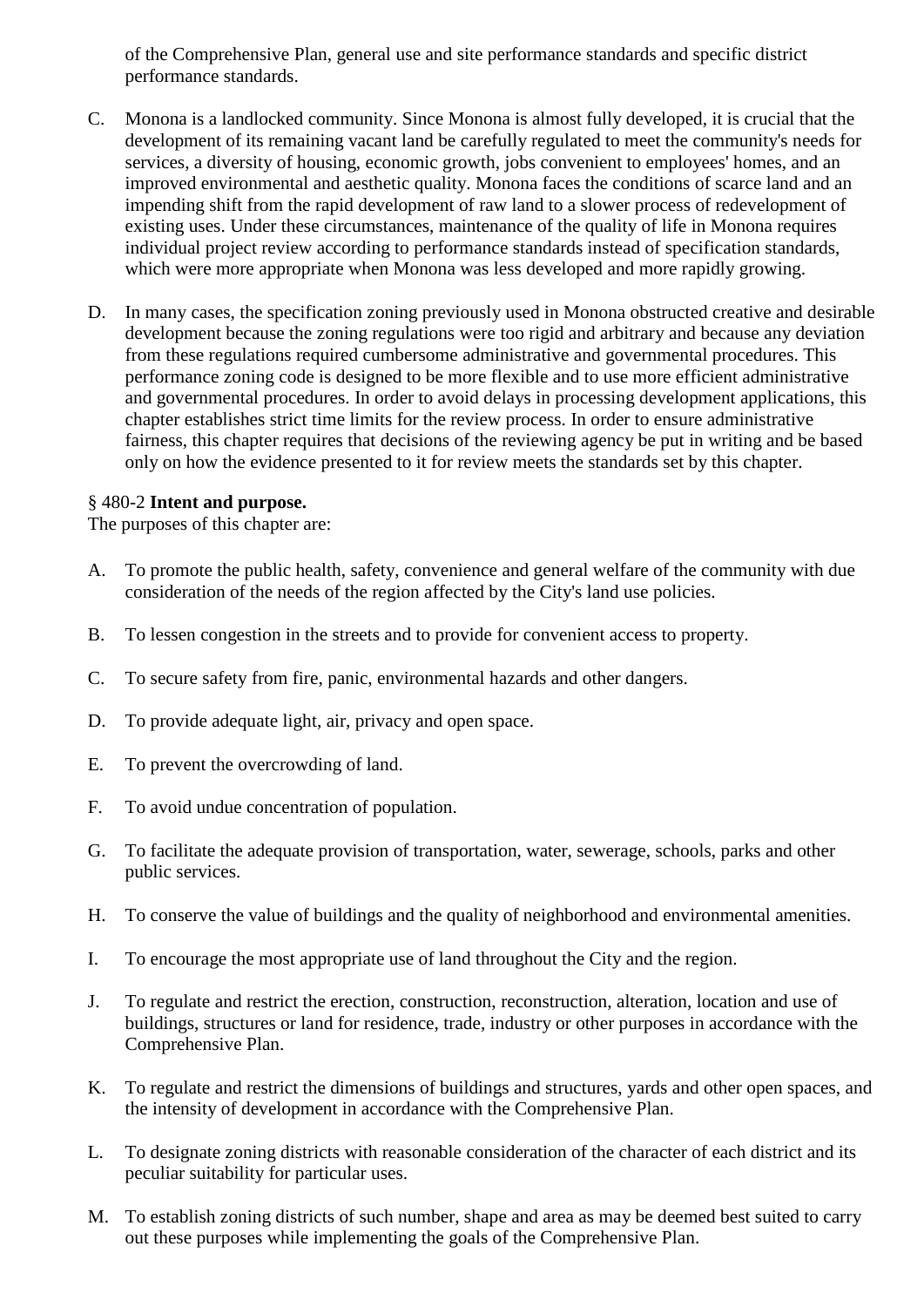#### § 480-3 **Interpretation.**

- A. This chapter shall be the minimum requirements for the promotion of the public health, safety and general welfare of the City.
- B. This chapter is not intended to repeal, impair or interfere with any existing provisions of law or ordinance or with any rules, regulations or permits which have been or will be adopted or issued according to law or with any private restriction placed on property by covenant, easement or other private agreement. But if this chapter imposes a greater restriction than is imposed by another law, ordinance, rule, regulation, covenant, easement or private agreement, this chapter shall govern.

## § 480-4 **Definitions.**

- A. General. If not otherwise defined in this chapter and other provisions of the City's Code of ordinances, words used herein have their ordinary and accepted meanings. Words used in the present tense include the future; the singular includes the plural and the plural includes the singular. "Shall" is mandatory, not directory. The masculine includes the feminine, and the feminine the masculine.
- B. Specific definitions. The following definitions shall be applicable in this chapter:

#### **CODE**

The City of Monona Zoning Code.

#### **COMMISSION**

The Plan Commission of the City of Monona.

#### **FAMILY**

One or more persons related by blood, marriage, domestic partnership or adoption, including foster children, to a member of the family occupying the dwelling unit.

#### **FINISHED GRADE**

Refers to the finished elevation (height) of the ground following construction or land-altering activities, as measured at any point on the property.

#### **GRADING PLAN**

A plan that generally documents the natural grade and finished grade at important reference points, such as property boundaries, building edges, building entrances, driveway entrances and top and bottom of retaining walls.

#### **HEIGHT**

A distance to be measured from the lowest point of the finished grade at any point along the structure's foundation to the deckline of a mansard roof, the midpoint of a shed roof, to the highest point of a flat, round or arch-type roof, or to the midpoint of the highest gable on a pitched or hip roof.

#### **IMPERVIOUS SURFACE**

Any area covered by building footprints and paved surfaces, including principal buildings, accessory buildings, driveways, walkways, patios and parking areas, including any nonpermeable gravel, concrete or asphalt surfaces. For waterfront properties, the lot area used to calculate impervious surface shall include any land between the meander line and the ordinary high-water mark.

#### **LOT COVERAGE**

Area of the lot covered by all structures, including but not limited to detached garages, carports, gazebos, screen enclosures, patios, decks, storage buildings, sheds and enclosures, pet houses/runs.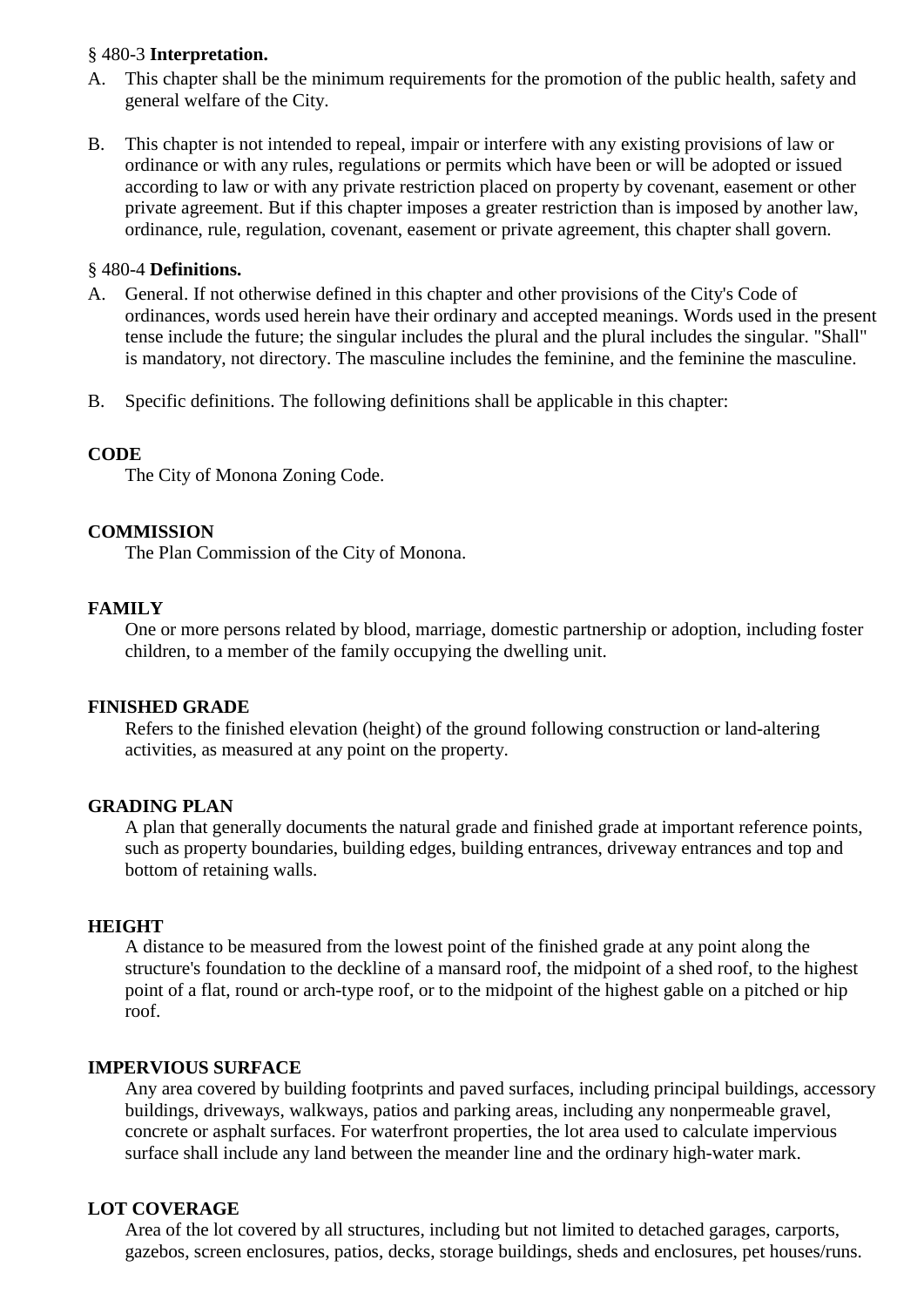#### **NATURAL GRADE**

Refers to the elevation (height) of the ground prior to any land alteration or construction, as measured at any point on the property.

## **PERSONS AGGRIEVED**

Includes any individual, partnership, corporation, association, public or private organization, officer, department, board, commission or agency of the City, whose rights, duties or privileges are adversely affected by a determination of the Zoning Administrator, Plan Commission or the Zoning Board of Appeals.

#### **STRUCTURE**

Includes "building."

## **UNRELATED PERSON**

Any person who is not related by blood, marriage, domestic partnership or adoption, including foster children, to a member of the family occupying the dwelling unit.

## § 480-5 **Performance code requirements.**

Without complying with the requirements listed below, no person shall construct, substantially relocate or substantially enlarge any structure or building; and without complying with the requirements listed below, no person shall use or substantially change the use of any land, water, structure or building.

- A. The regulations of the zoning district. The zoning districts are shown on the Zoning District Map, which may be examined at City Hall. This chapter specifies the regulations for each district (§§ **480- 24** through **480-38**). The regulations list permitted, conditional and/or prohibited uses for each zoning district. Uses listed as permitted are allowed in a district, subject to review by the City for conformance to applicable performance standards. Uses listed as conditional are allowed only after review to make sure that the general performance standards and any special performance standards are met. Uses listed as prohibited are not allowed in the district.
- B. The goals, objectives and policies of the Monona Comprehensive Plan, which is adopted by reference and is on file in the office of the Zoning Administrator.
- C. The general performance standards, consisting of use performance standards and site performance standards listed in §§ **480-6** through **480-23** of this chapter.
- D. The appropriate district performance standards, which are included as part of the regulations of each zoning district (§§ **480-24** through **480-38**).
- E. The requirement of obtaining a zoning or occupancy permit under §§ **480-52** through **480-55**.
- F. The Zoning Administrator is authorized to grant a permit for a temporary change in the use of a building or land for a period not to exceed 30 days without Plan Commission review of the change of use. No substantial building or land alterations are authorized by this section.

# Article II **General Performance Standards**

#### § 480-6 **Purpose.**

Article **III**, Use Performance Standards, and Article **IV**, Site Performance Standards, set general performance for all uses and for all zoning districts. The performance standards are designed to permit only uses and site arrangements which are consistent with the Comprehensive Plan and which promote the public health, safety, welfare, comfort and convenience, without causing nuisance, hazard or environmental degradation.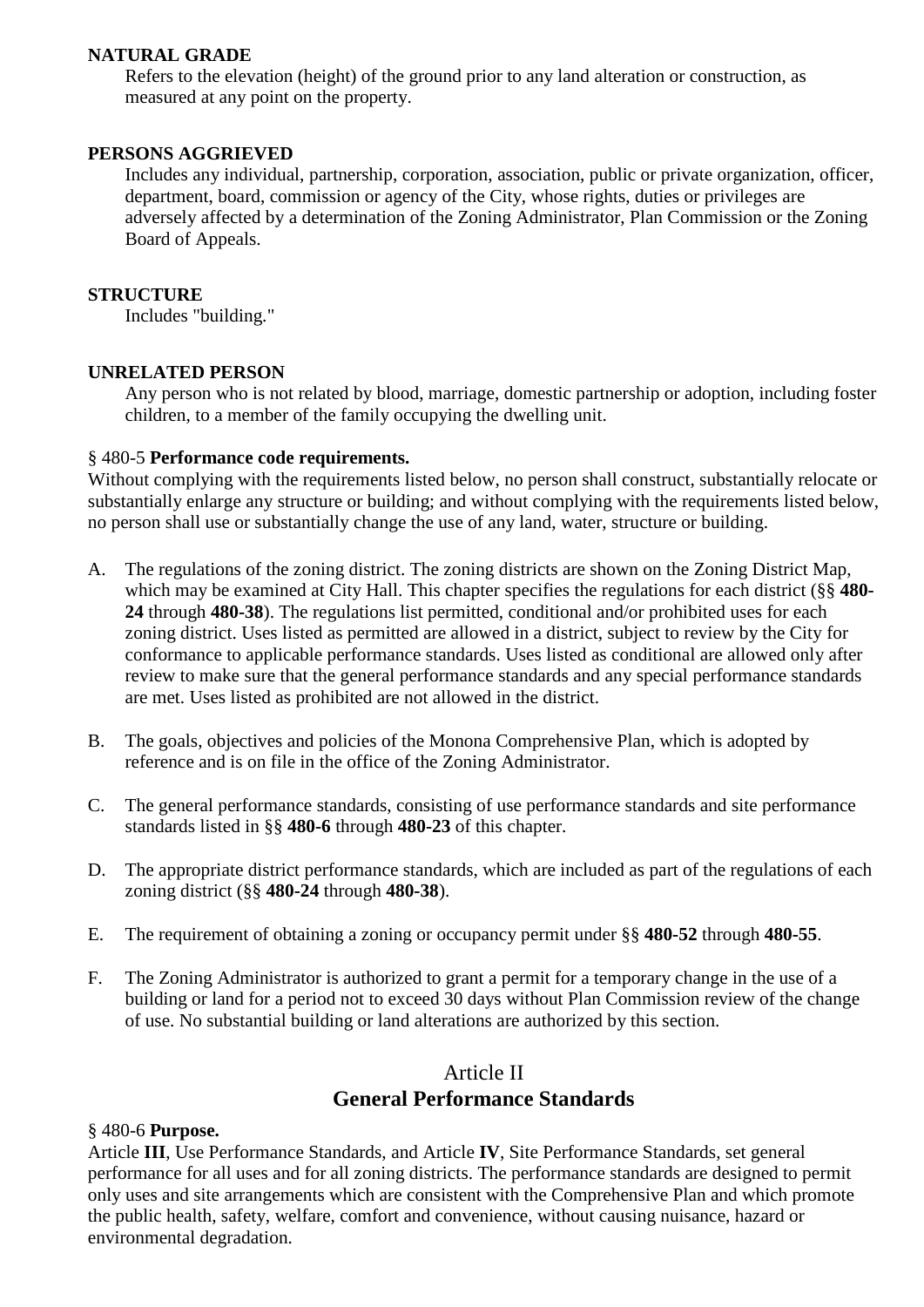## § 480-7 **Comprehensive Plan. [Amended 4-19-2010 by Ord. No. 4-10-613]**

In exercising their review functions under this chapter, the Zoning Administrator, Zoning Board of Appeals, Plan Commission and the Common Council shall consider and apply the goals, objectives and policies of the City of Monona Comprehensive Plan and the Urban Design Guidelines for Monona Drive. (The Comprehensive Plan is adopted by reference and is on file in the office of the Zoning Administrator.)

# Article III **Use Performance Standards**

## § 480-8 **Applicability.**

The following use performance standards in this article shall apply to any construction or substantial reconstruction, conversion, structural alteration, relocation or enlargement of any structure or building and to any use or substantial change in the use of any land, water, structure or building.

#### § 480-9 **General use performance standards.**

- A. The proposed use shall not adversely affect the character or quality of the district or neighborhood and shall not be detrimental to the health, safety, comfort or general welfare of the residents and workers in the general neighborhood.
- B. The proposed use shall not impede the normal and orderly development and improvement of the area with uses permitted in the district. The proposed use shall not cause substantial detriment to the public good or substantially impair the intent and purpose of this chapter or the Comprehensive Plan.
- C. The proposed use shall promote economical and efficient land use, an improved level of amenities, creative design and a better environment.
- D. The proposed use shall not substantially impair or diminish the development, use, value, character or enjoyment of other property in the neighborhood for uses already permitted.
- E. The proposed use shall not be adversely affected by existing uses in the area.
- F. The proposed use is reasonable in terms of logical, efficient and economical provision of public services and facilities provided by the City, school district and other units of government.
- G. The proposed use is appropriate to the immediate neighborhood.
- H. The proposed use is of an appropriate size, located and laid out with respect to access streets so that vehicular, bicycle and pedestrian traffic to and from the use shall not create undue congestion or hazards which would be detrimental to the character of the general neighborhood.
- I. The proposed use shall be subject to conditions imposed by the Plan Commission with respect to the minimizing of traffic congestion by providing appropriate entrances and exits so as to assure the public safety and by providing landscaping located to screen the premises from any residential use or district.
- J. The proposed use shall not create or add to hazards to persons or property, on site or off site, including danger of flooding, erosion, subsidence or slipping of the soil, or other dangers, annoyances or inconveniences. The use or development shall not create environmental damage which will affect any other property. Conditions of soil, groundwater level, drainage and topography shall be appropriate to both the kind and pattern of use intended.
- K. The proposed use shall be subject to such conditions and safeguards as may be imposed by the Plan Commission to preserve and protect the intent and purpose of this chapter and the Comprehensive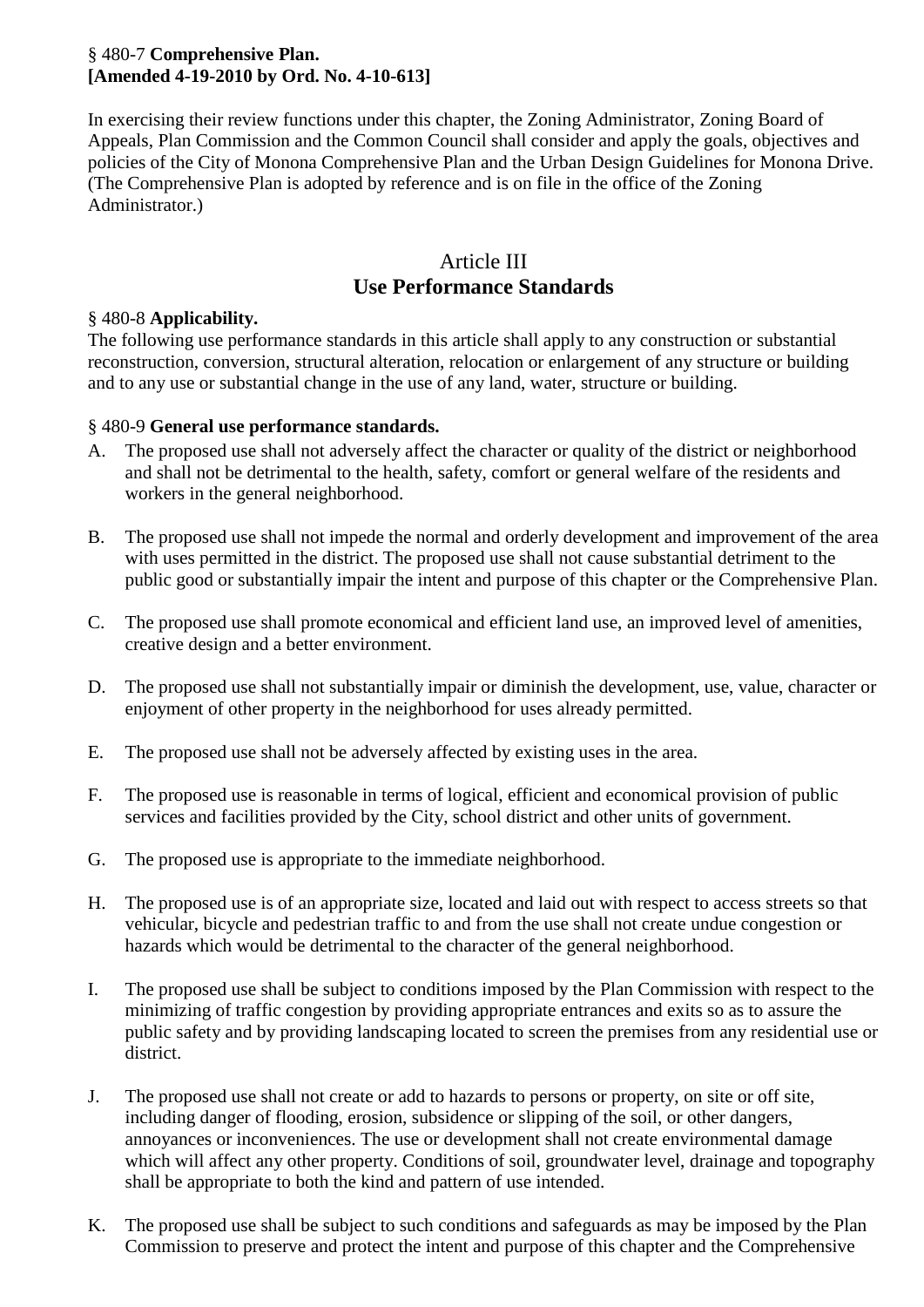Plan.

- L. The proposed use shall produce an attractive environment of sustained aesthetic and ecological desirability, economic stability and functional practicality compatible with the general policy guidelines of the Comprehensive Plan.
- M. Where feasible and appropriate, the proposed use shall contribute towards serving regional and community needs for employment, services, open space, moderate-cost housing, lake access and/or recreational facilities.

## § 480-10 **Operational use performance standards. [Amended 4-1-2013 by Ord. No. 1-13-641]**

The intent of this section is to set operational standards for uses in the zoning districts. No use shall be permitted except in compliance with the standards established or amended by the Department of Natural Resources for air pollution, liquid or solid wastes, malodorous emissions and with the following City standards:

- A. Noise. No use shall regularly emit noise beyond the premises of the source in excess of 65 decibels between 7:00 a.m. and 9:00 p.m. and 55 decibels between 9:00 p.m. and 7:00 a.m. in any octave band of frequency above 300 cycles per second as measured by a standard sound level meter. Noise shall be so muffled or otherwise controlled as not to become objectionable due to intermittence, duration, beat, frequency, impulse character, periodic character or shrillness. Sirens, whistles, bells, etc., which are maintained and utilized solely to serve the public purpose, are excluded from this regulation.
- B. Vibration. No use shall cause vibration which is discernible to human feeling beyond the premises of the source.
- C. Glare and heat. No use shall emit glare or heat which is visible or measurable beyond the premises of the source.
- D. Electrical disturbance. No use shall emit any electrical disturbance which adversely affects the use of any other premises.
- E. Fire and explosion hazards. All uses involving the manufacturing, utilization, processing or storage of flammable or explosive materials shall be provided with adequate safety devices against the hazard of fire and explosion, as determined by the Fire Chief.
- F. Outside storage. All materials, equipment and receptacles and containers for refuse and recyclables shall be stored within a building or be fully screened so as not to be visible from adjoining properties, except for clotheslines and construction and landscaping materials and equipment currently being used or intended for use within a period of 12 months on the premises. No exterior storage shall be permitted which has a depreciating effect on nearby property values, impairs scenic views, constitutes a threat to living amenities or which is a hazard to public health, safety or morals.
- G. Screening of HVAC and mechanicals. All building and site heating, ventilating and air-conditioning (HVAC) and other mechanical equipment shall be screened from view with materials and landscaping complementary and harmonious to the building and site.

## § 480-11 **Home occupations.**

- A. Any occupation may be conducted and permitted in a residence if it complies with this section and all other applicable codes.
- B. A home occupation shall not be conducted or permitted in a manner which detracts from the residential character of the neighborhood or which tends to create a business atmosphere in the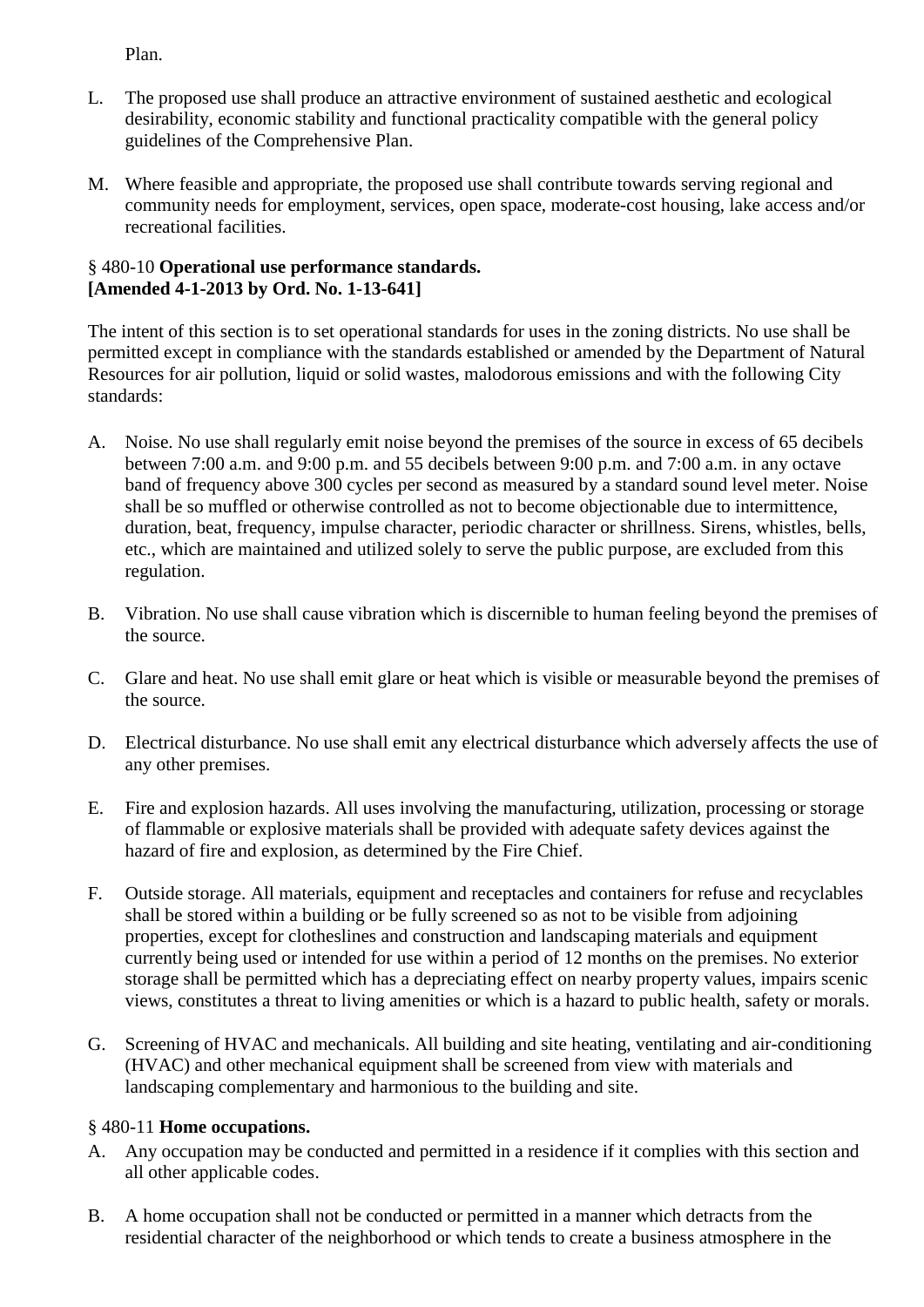neighborhood. A home occupation shall not be conducted or permitted in a manner which causes the premises to differ substantially from nearby residential uses by the use of colors, materials, construction, lighting or signs; by the emission of sound, noise or vibration; or in any other way, which would be noticeable to a casual observer. A home occupation shall not be conducted or permitted unless it is clearly incidental and secondary to the principal use of the dwelling purposes. The exterior appearance of a residential structure shall not be altered to conduct a home occupation. A home occupation shall not generate traffic, parking, commercial traffic, parking of commercial vehicles, sound, noise, vibration, glare, fumes, odors, electrical interference or nuisances beyond what is customarily and ordinarily found in a residential area or which detracts from the residential character of the neighborhood. An accessory building may be used for a home occupation, but no area outside a building shall be used for storage or other purpose in the conduct of a home occupation.

## § 480-12 **Garage sales.**

- A. Garage sales, yard sales and similar merchandise sales may be held no more than two times per year at any residence and for a total of not more than six days in that year. The Zoning Administrator may authorize additional sales and/or sale days if warranted by unusual circumstances. All goods offered for sale shall be household goods or personal possessions from the residence where the sale is being held or, in the case of a group sale(s), from the residences of the participating households. In no case shall any sales become outlets for wholesale or retain commercial sales.
- B. Any garage sales, yard sales and similar merchandise sales by nonprofit, philanthropic or civic organizations must be approved by the Zoning Administrator and may be held no more than two times per year for not more than a total of six days in that year. The Zoning Administrator may authorize additional sales and/or sale days if warranted by unusual circumstances. In no case shall any sales become outlets for wholesale or retail commercial sales.
- C. Garage sale signs may not have an area more than three square feet with a maximum of two faces. Garage sale signs shall identify the location of the sale and must be located at least five feet from the street line.
- D. No garage sale sign may be located on utility poles, traffic control devices, or on property or the adjoining right-of-way of property, the owner of which has not given explicit permission for its location.
- E. No garage sale sign shall be displayed before one day before the sale or one day following the sale.
- F. No more than one garage sale sign may be located at the sale site, and no more than two garage sale signs may be located off the site.

#### § 480-13 **Maintenance.**

All land shall be kept free of unhealthy and unsightly debris and shall be maintained to be compatible with neighboring property. All land, structures and buildings shall be maintained so as not to become a nuisance to the neighborhood.

## § 480-14 **Earth station dish antennas. [Amended 10-16-2017 by Ord. No. 9-17-689]**

- A. Requirements of this section shall not apply to an earth station dish two feet in diameter or less.
- B. Earth station dish antennas over two feet in diameter are prohibited in residential areas.
- C. Earth station dish antennas over two feet in diameter may be permitted in commercial, industrial and public/institutional zoning districts upon approval of a conditional use permit by the Plan Commission.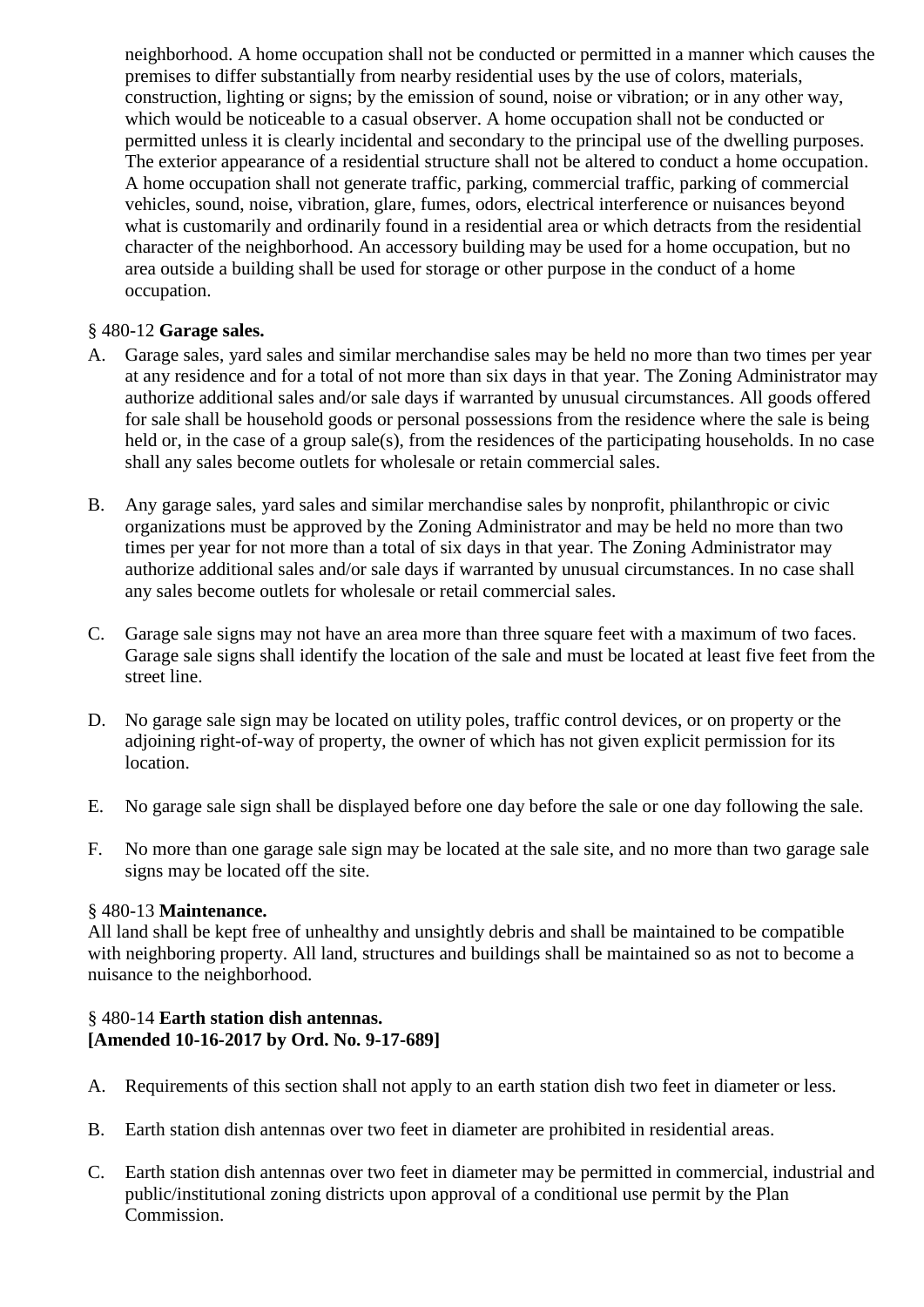- D. All earth dish antennas and the construction and installation thereof shall conform to applicable City Building Code and Electrical Code regulations and requirements. A fee shall be paid as set by the Common Council in the City's Fee Schedule prior to issuance of a building permit.
- E. Any earth station dish antenna existing on the date of adoption of this section which does not conform to these regulations shall be treated in accordance with Article **VII** of this chapter.

#### § 480-15 **Antennas, communications towers and related facilities/technology.**

This section provides the procedures and standards for issuance of conditional use permits for the placement, construction or modification of antenna arrays, communications towers and related facilities/technology as defined in this chapter.

A. Definitions. The following definitions apply to this section:

## **ANTENNA ARRAY**

The array of metal rods, dipoles, parasitic elements and associated appurtenances which are attached to the communications tower and which are connected to the transmission lines or waveguides.

## **COMMUNICATIONS TOWER**

Any structure, whether freestanding or attached to an existing building or structure, that is designed and constructed primarily for the purpose of supporting one or more antennas, including selfsupporting lattice towers, guy towers, or monopole towers. The term includes radio and television transmission towers, microwave towers, common-carrier towers, cellular telephone towers, alternative tower structures and the like.

- B. Policy. It is intended that conditional use permits shall be issued under this section to accommodate the expansion of wireless communications technology while minimizing the number of antenna arrays, tower sites and/or related facilities through the requirement that permitted antenna arrays, towers and/or related facilities be sited or constructed so that they may be utilized for the co-location of antenna arrays and related equipment to the extent technologically and economically feasible.
- C. Application.
- (1) The application process for a conditional use permit for the siting or construction of an antenna array, communications tower or related facility shall be governed by the procedures contained in this chapter and §§ **480-52**, **480-54** and **480-55**.
- (2) Any decision to deny a request under this section shall be in writing and supported by substantial evidence contained in a written record. Such denial shall state the denial and shall provide the reasons for the denial.
- (3) The provisions and limitations of § 66.0404, Wis. Stats., shall apply. **[Added 10-16-2017 by Ord. No. 9-17-689]**
- D. Standards. No conditional use permit for the siting or construction of an antenna array, communications tower or related facility shall be issued unless the applicant presents to the Plan Commission credible evidence to a reasonable degree of certainty the following:
- (1) Compliance with all general performance standards, use performance standards and site performance standards, as well as zoning district and Building Code requirements contained in the Monona Municipal Code; and
- (2) Compliance with all radio frequency emissions requirements established by the Federal Communications Commission (FCC); and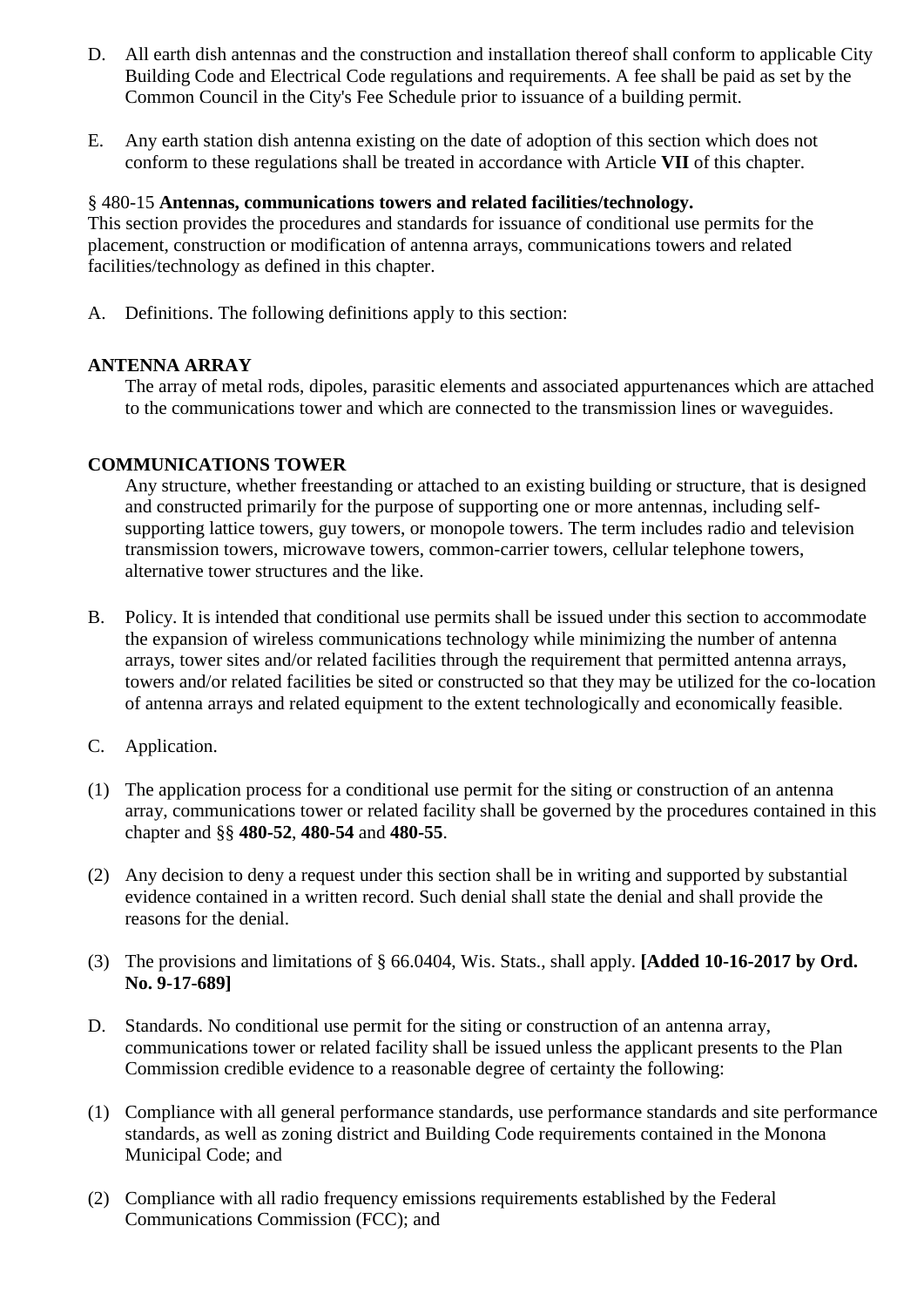- (3) Compliance with all Federal Aviation Administration rules as to height; and
- (4) Compliance with all federal environmental laws, including the National Environmental Policy Act of 1969; and
- (5) No existing communications tower or site is located within the area in which the applicant's equipment must be located; or
- (6) No existing communications tower or site within the area in which the applicant's equipment must be located is of sufficient height to meet the applicant's requirements, and the deficiency in height cannot be remedied at a reasonable cost; or
- (7) No existing communications tower or site within the area in which the applicant's equipment must be located has sufficient structural strength to support applicant's equipment, and the deficiency in structural strength cannot be remedied at a reasonable cost; or
- (8) The applicant's equipment would cause electromagnetic interference with equipment on the existing communications tower(s) or site(s) within the area in which the applicant's equipment must be located or the equipment on the existing communications tower(s) or site(s) would cause interference with the applicant's equipment, and the interference, from whatever source, cannot be eliminated at a reasonable cost; or
- (9) The fees, costs or contractual provisions required by the owner in order to co-locate on an existing communications tower or site are unreasonable relative to industry norms; or
- (10) The applicant demonstrates that there are other factors that render existing communications towers or sites unsuitable or unavailable and establishes that the public interest is best served by the siting or construction of a new communications tower or site.
- E. Conditions and guarantees. Prior to the granting of a conditional use permit for the siting or construction of an antenna array, communications tower or related facility, the Plan Commission may stipulate such conditions and restrictions upon the establishment, location, constructing, maintenance and operation of the antenna array, communications tower or related facility as deemed necessary to promote the public health, safety and general welfare of the community, and to secure compliance with the standards and requirements specified in Subsection **D** above. Such conditions may include, but are not limited to, minimizing adverse visual effects through careful design, siting, co-location of carriers and screening, harmonizing aesthetic aspects with the surrounding area, and maintaining the appearance and structural integrity of the antenna array, communications tower or related facility. The Commission shall require such evidence that the conditions stipulated in connection therewith are being and will be complied with.
- F. Special requirements. The use of certain City-owned property, such as water tower sites and parks, for wireless telecommunications antennas or towers brings with it special concerns due to the unique nature of these sites. The placement of wireless telecommunications antennas on these special Cityowned sites will be allowed only when the following additional requirements are met.
- (1) Water tower sites. The City's water towers represent a large public investment in water pressure stabilization and peak capacity reserves. Protection of the quality of the City's water supply is of prime importance to the City and the health and welfare of its citizens. As access to the City's water storage systems increases, so too increases the potential for contamination of the public water supply. For these reasons, the placement of wireless telecommunications antennas or towers on the water tower sites will be allowed only when the City is fully satisfied the following requirements are met:
- (a) The applicant's access to the facility will not increase the risks of contamination to the City's water supply.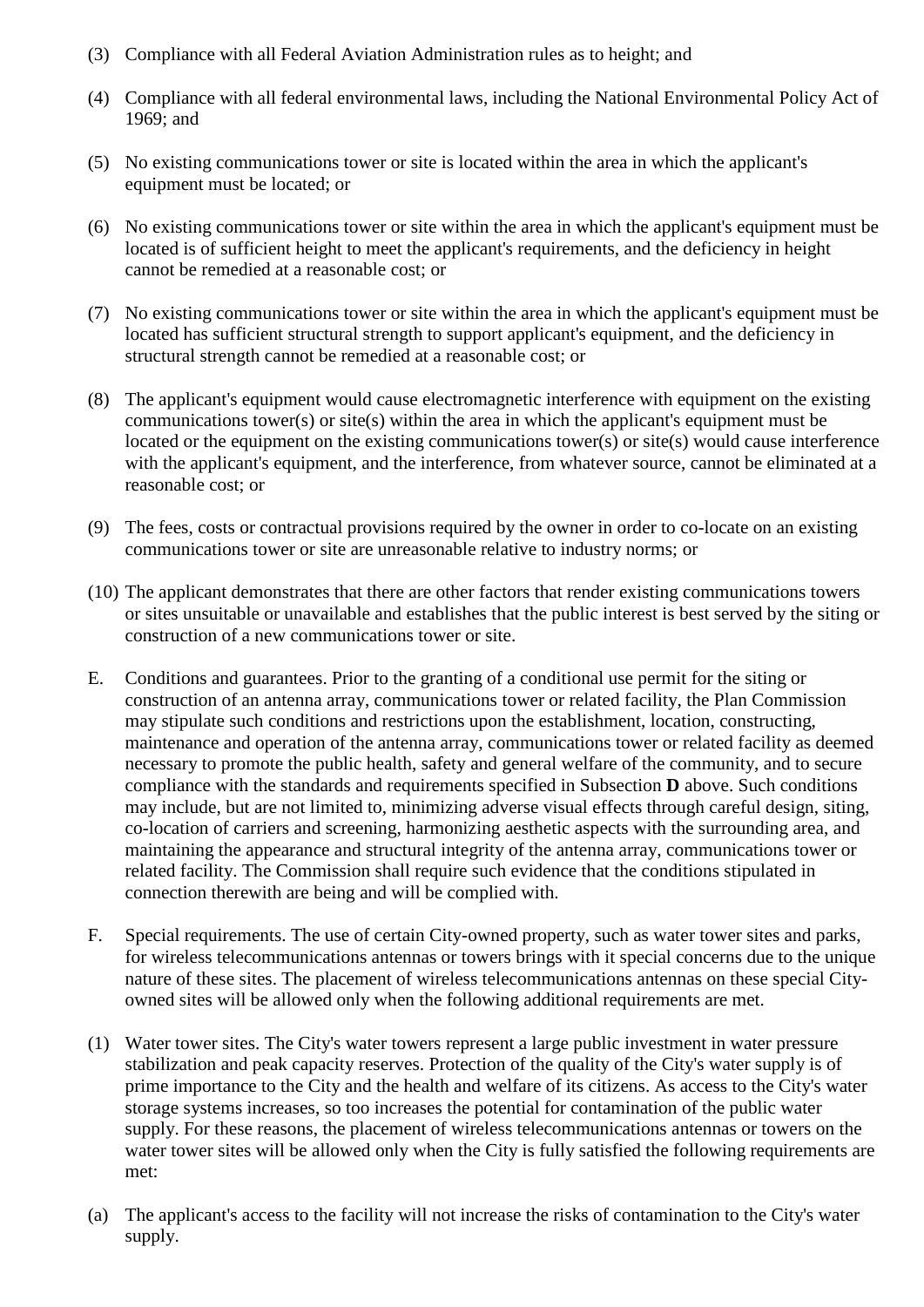- (b) There is sufficient room on the structure and/or on the grounds to accommodate the applicant's facility.
- (c) The presence of the facility will not increase the water tower or reservoir maintenance costs to the City.
- (d) The presence of the facility will not be harmful to the health of workers maintaining the water tower.
- (2) Parks. The presence of certain wireless telecommunications antennas or towers represents a potential conflict with the purposes of City-owned parks. Wireless telecommunications antennas or towers will be considered in City-owned parks and land zoned P - Public Facilities only after the recommendation of the Park and Recreation Board, Plan Commission and approval by the City Council.
- G. Reasonableness of costs. The cost of eliminating impediments to co-location shall be deemed reasonable if it does not exceed by 25% of the cost of constructing or placement of a new tower or site on which to mount applicant's equipment.
- H. Outside consultation. In the event the Plan Commission determines that it is necessary to consult a third party in considering the factors listed in Subsection **D** above, all reasonable costs and expenses associated with such consultation shall be borne by the applicant. Failure to pay such costs and expenses or provide information requested by the Plan Commission shall be grounds for denial or revocation of a conditional use permit. The applicant may provide to the Plan Commission the names of consultants which the applicant believes are qualified to assist in resolving the issues before the Plan Commission.
- I. Co-location encouraged. It is the intent of this chapter to encourage the co-location of antenna arrays and related equipment whenever possible. Accordingly, in applying the standards and criteria set forth in Subsection **D** to applicants for conditional use permits for the placement or construction of an antenna array, a communications tower or a related facility, the Plan Commission shall, unless it is shown to be unreasonable, condition the grant of the permit upon the applicant siting or constructing the antenna array and/or communications tower and/or related facility so as to reasonably accommodate co-location of two additional antenna arrays or related equipment similar in size and function to that placed on the tower or site by the applicant. Co-location sites need not be available on the tower or site as initially placed or constructed, provided that the tower or site will support at the specified height the later addition of the required number of co-location sites. The holder of a permit under this section shall make the co-location sites required hereunder available for the placement of technologically compatible antenna arrays and related equipment upon contractual provisions which are standard in the industry and at prevailing market rates allowing the permit holder to recoup the cost of providing the co-location sites and a fair return on investment.
- J. Modification of antenna array or tower. Unless otherwise provided herein, a conditional use permit is required for any modification of an antenna array, communications tower or related facility which significantly alters the appearance or structural integrity of the tower or site or which involves the installation of antenna or related equipment differing in size and function from that previously installed on the tower or site. The Plan Commission shall apply the standards under Subsection **D** when considering an application for a conditional use permit to allow the modification of an existing antenna array, communications tower or related facility. In addition, the Plan Commission shall consider the reasonableness, based on the economic and technological feasibility, of conditioning the grant of the conditional use permit upon modifying the antenna array, tower or related facility in a manner which would accommodate the co-location of one or more additional antenna arrays or related equipment.
- K. Continued compliance with conditions of permit required. Upon written inquiry by the Plan Commission, the recipient of a conditional use permit under this section shall have the burden of presenting credible evidence establishing to a reasonable certainty the continued compliance with all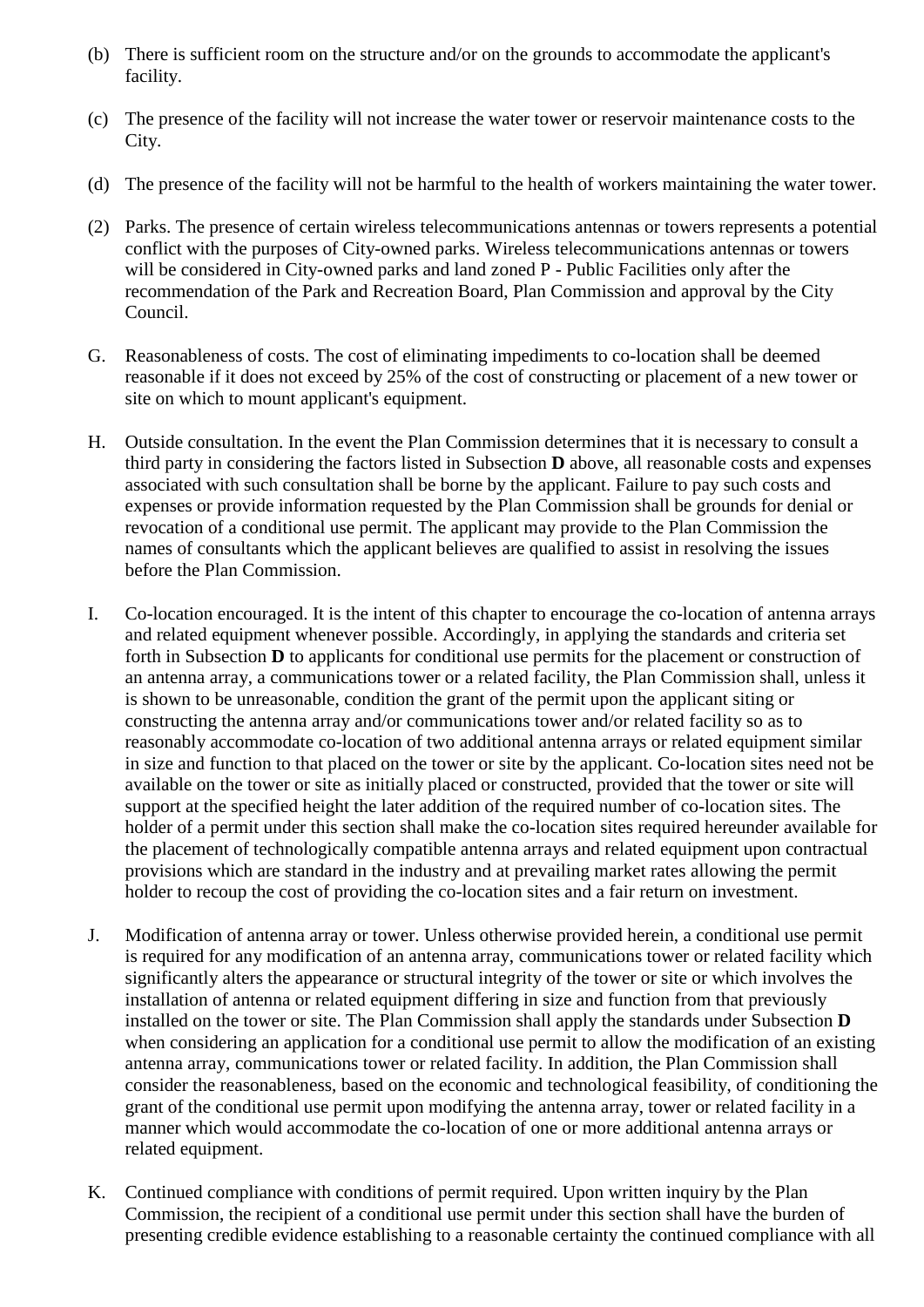conditions placed upon the conditional use permit. Failure to establish compliance with all conditions placed upon the conditional use permit shall be grounds for revocation of the permit. In the event the Plan Commission determines that it is necessary to consult with a third party to ascertain compliance with conditions on a conditional use permit, all reasonable costs and expenses associated with such consultation shall be borne by the holder of the subject conditional use permit. Failure to pay such costs and expenses or provide information requested by the Plan Commission shall be grounds for revocation of the conditional use permit. The holder of the subject conditional use permit may provide to the Plan Commission names of consultants which the permit holder believes are qualified to assist in resolving the issues before the Plan Commission. In any event, where a dispute arises under this chapter involving an applicant for a conditional use permit and the holder of a conditional use permit hereunder, the Plan Commission may allocate consulting costs and expenses between the applicant and the permit holder.

- L. Notice of co-location. A conditional use permit shall not be required for co-location on an existing tower or site permitted under this section, provided the co-location antenna array or related equipment is similar in size and function to that installed by the holder of the conditional use permit for the tower or site; does not significantly alter the appearance or structural integrity of the tower or site approved and permitted under this section; and is fully in compliance with all conditions contained in the original conditional use permit. The holder of the conditional use permit for any tower or site on which co-location occurs shall, within 30 days of such co-location, provide the Plan Commission with written notification of the identity of the co-locator and the nature of the equipment installed. Within 30 days of the date on which any co-located use ceases, the permit holder shall provide the Plan Commission with written notice of the cessation of such use.
- M. Storage buildings. The holder of a conditional use permit for a communications tower or site and any user co-locating under this chapter shall each be permitted, upon approval of the Plan Commission, to construct a building of no more than 14 feet in height and 314 square feet in floor area for use directly incidental and necessary to the use of the tower or site. Two or more users of the tower or site may build a single building with a floor area of no more than 314 square feet per user sharing the building. Buildings constructed or used by tower or site co-locators shall be subject to conditions established for the conditional use permit for the tower or site.
- N. Removal. Conditional use permits issued hereunder shall identify the primary type or types of transmission equipment which are to be placed on the subject communications tower or site. Any communications tower on which the transmission equipment so identified is no longer placed or used for a continuous period of 12 months shall, upon notification by the Plan Commission, be removed by the holder of the conditional use permit issued under this section. If the tower is not removed within 60 days of such notification, the City may remove the tower at the expense of the holder of the conditional use permit.
- O. Future plans. The Plan Commission may require that an applicant for a conditional use permit under this section provide information regarding the applicant's then current plans for future placement or construction of communications towers and/or sites in the City of Monona in addition to the tower or site which is the subject of the application.

# Article IV **Site Performance Standards**

#### § 480-16 **Applicability.**

The following site performance standards in this article shall apply to any construction, reconstruction, conversion, structural alteration, relocation or enlargement of any structure or building.

## § 480-17 **General site performance standards.**

A. To the extent reasonably possible, the existing natural character of the site shall be preserved.

B. Safe and efficient vehicular and pedestrian circulation, parking and loading shall be assured.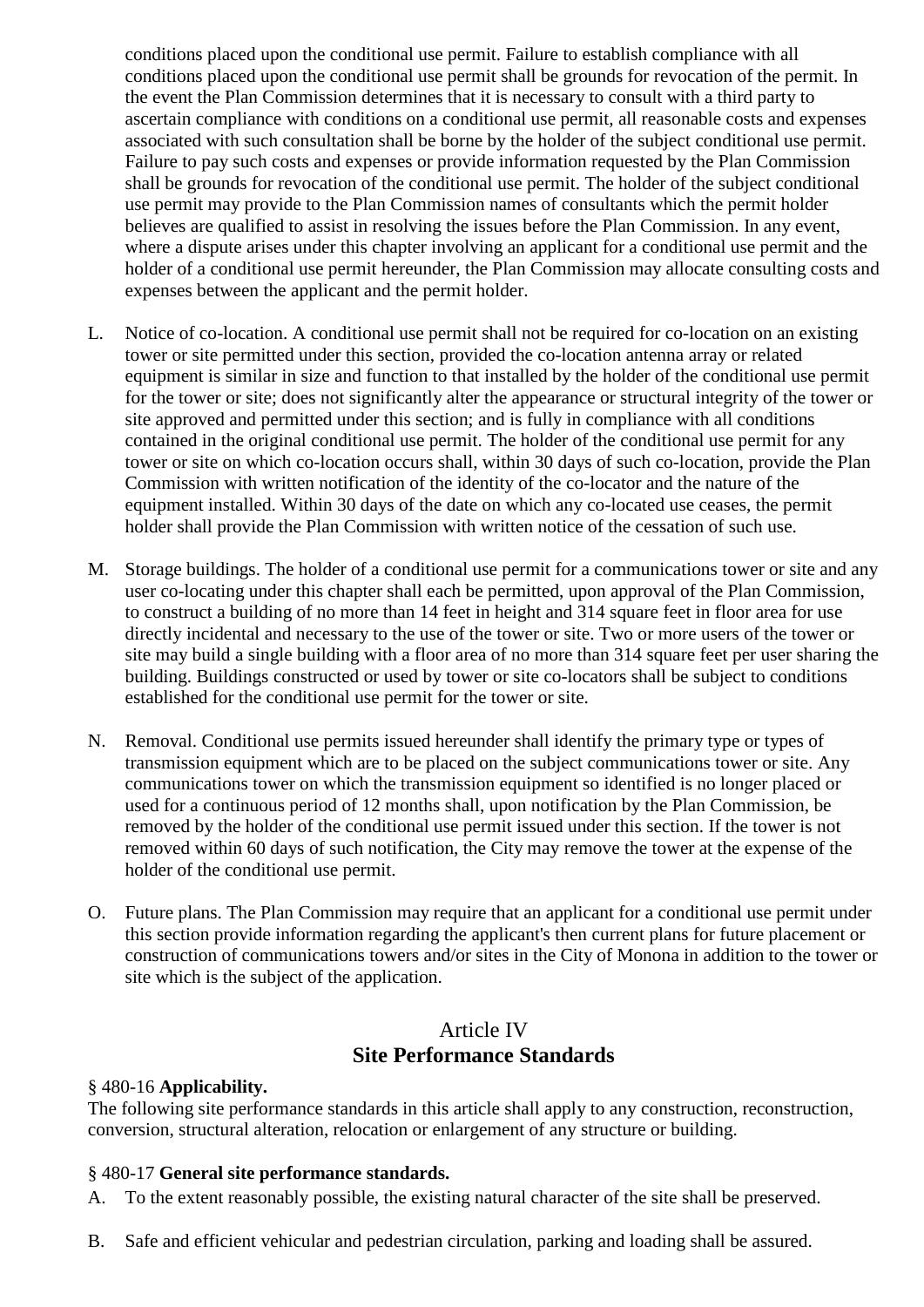- C. Traffic flow to and from the site shall not cause undue congestion of the public street or streets; the number, size and location of off-street parking spaces shall be in conformity with this chapter. The Access Management Guidelines adopted as part of this chapter shall be used as standards in determining the number, size, location and design of driveway openings on a site.
- D. The site shall be screened, landscaped and structures located in accordance with the following standards:
- (1) The landscape of the site shall be improved in character with neighboring properties. All areas not covered by structures, driveways, walks or other permitted coverage shall be planted and maintained in lawn, ground cover, trees, shrubs or other appropriate plant materials, and all parking, utility, loading, service and recreation areas shall be reasonably screened. The City of Monona Site Design Standards for Parking, Landscaping and Lighting, adopted as part of this chapter, shall be used as standards in determining the required type, size and quantity of landscape plantings required on site.
- (2) The arrangements of buildings on the site shall create a harmonious appearance with respect to each other and with existing buildings in the immediate neighborhood. Due consideration shall be given to topographic conditions, the spatial relationship between buildings both on and off the site and the effect that the plans, if developed, would have on surrounding properties.
- (3) The design of buildings and structures and the kind of building materials shall provide a harmonious relationship of color and/or texture between the buildings and structures. All accessory buildings shall bear a close relationship to the principal structure or structures in their design and building materials.
- E. Exterior lighting needed for safety reasons shall be provided in addition to any requirements for streetlighting. The Site Design Standards for Parking, Landscaping and Lighting, adopted as part of this chapter, shall be used as standards in determining exterior lighting requirements for a building and site.
- F. The layout or arrangement of a subdivision or land development shall be consistent with the requirements of this chapter.
- G. All lots shall abut upon a public street. All principal buildings and structures shall be located on a lot. Except for planned community developments and Commercial/Industrial, Community Design and Retail Business Districts, only one principal building or structure shall be located, erected or moved onto a lot.
- H. Streets in a subdivision or land development shall be of sufficient width and suitable grade and shall be suitably located to accommodate prospective traffic and to provide access for firefighting and emergency equipment to buildings.
- I. Adequate water supply, drainage, shade trees, sewage facilities and other utilities necessary for essential services to residents and occupants shall be provided.
- J. Land subject to flooding shall be regulated to avoid danger to life or property.
- K. Soils shall be protected from erosion by wind or water or from excavating or grading.
- L. The final development plan shall be substantially complied with.
- M. Off-site water, sewer, drainage and street improvements which are necessitated by development shall be provided.

## § 480-18 **Parking standards.**

A. Off-street parking requirement. In all districts, for all uses except one-family and two-family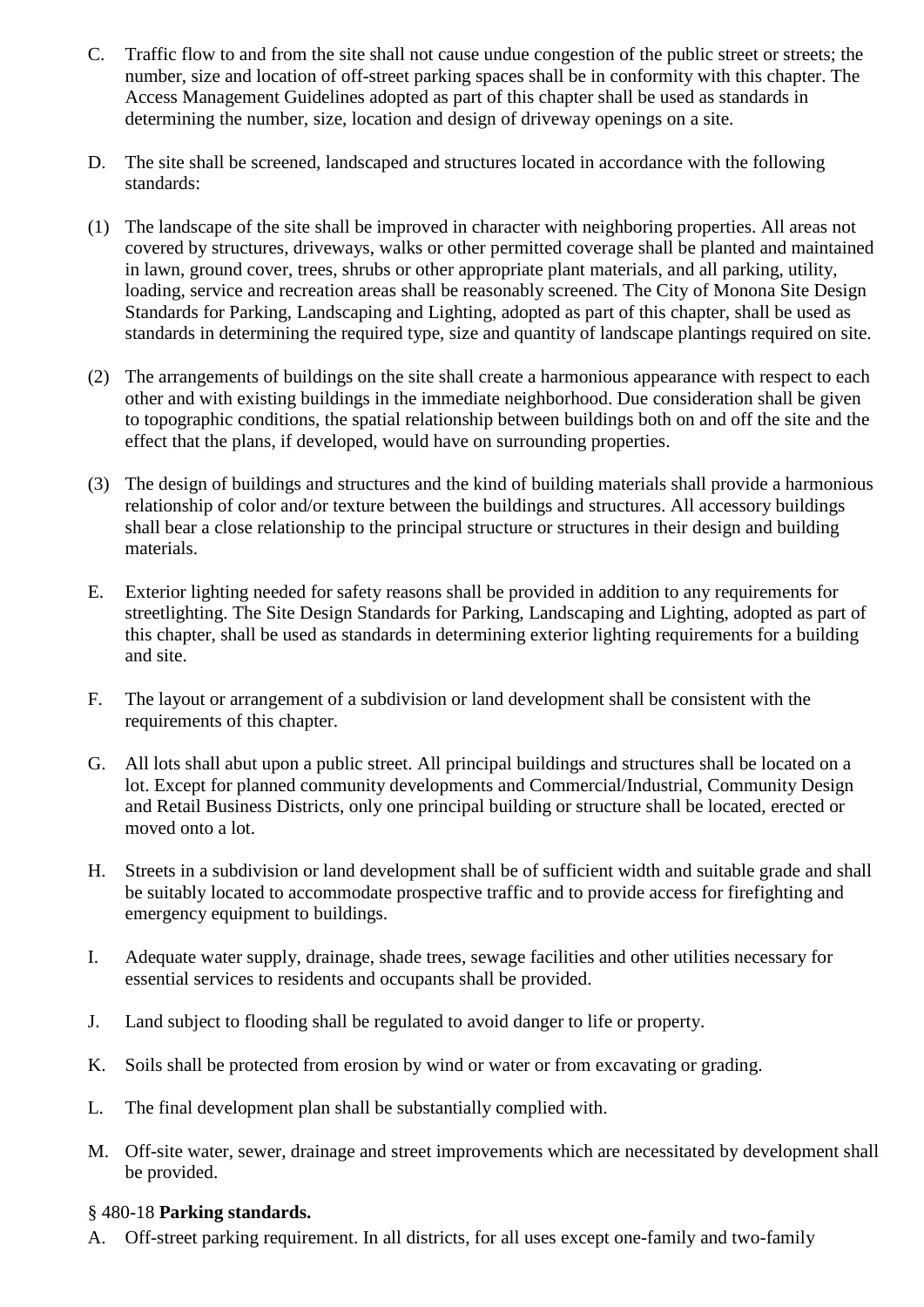dwellings, all construction shall be provided with sufficient off-street parking to accommodate all vehicles which are expected to use the premises in the normal course of events. If a building permit is required for the enlargement, extension or remodeling for substantial change in use of an existing principal building or structure, sufficient off-street parking shall be provided according to the standards that would apply if the entire building or structure were being newly constructed.

- B. Number of required parking spaces.
- (1) Determination. The number of required parking spaces shall be determined by the Plan Commission. The Plan Commission shall base its determination on the City of Monona Site Design Standards for Parking, Landscaping and Lighting, adopted as part of this chapter.
- (2) Collective provision. Parking for separate uses may be provided collectively.
- (3) Parking standards. Parking lot standards shall be based on the City of Monona Site Design Standards for Parking, Landscaping and Lighting, adopted as part of this chapter, subject to approval of the Plan Commission. These shall include surfacing, size, arrangement and access of parking spaces, drainage and landscaping. Such standards shall apply to all open off-street parking areas designed for more than three vehicles, with the exception of parking areas which are on the premises of a onefamily or two-family dwelling, and are intended for use by the occupants of the dwelling. If a building permit is required for the enlargement, extension or remodeling of an existing principal building, off-street parking shall be provided in conformance with such standards. If an existing parking lot is extended or expanded, it shall be made to conform to such standards.
- C. Off-street loading spaces. Any building occupied by commercial, industrial, cemetery, warehouse, wholesale, storage, retail, restaurant or other uses similarly requiring the receipt or distribution in vehicles of material or merchandise shall provide and maintain off-street loading spaces on the premises as required by the Zoning Administrator according to standards established by him or her and approved by the Plan Commission.

## § 480-19 **Architectural compatibility.**

- A. Purpose. Development of the City to provide for aesthetic quality, architectural and natural beauty and harmony will enhance the well-being and contentment of its residents and encourage economic stability through the preservation and enhancement of property values. Therefore, standards are needed to ensure that architectural design is harmonious and compatible with nearby development and with nature. This section is not intended to impose regimented conformity to any specific architectural style or taste but is intended solely to prevent development which would have a substantially adverse effect on the existing or potential beauty and character of a neighborhood, would reduce its desirability or would depreciate its property values.
- B. Standards. The following standards are adopted to establish criteria for the purposes described in Subsection **A** above:
- (1) No building shall be permitted if its design or exterior appearance is of such unorthodox or abnormal character in relation to the surroundings as to be unsightly or offensive to generally accepted taste.
- (2) No building shall be permitted if its design or exterior appearance is so identical with those adjoining as to create excessive monotony and drabness.
- (3) No building shall be permitted if any exposed facade is not constructed or faced with a finished material which is aesthetically compatible with the other facades and presents an attractive appearance to the public and to surrounding properties.
- (4) No building shall be permitted to be so situated on a lot as to unnecessarily destroy or substantially damage the natural beauty of the area, particularly if it would adversely affect property values in the area or if it would adversely affect the beauty and general enjoyment of existing buildings on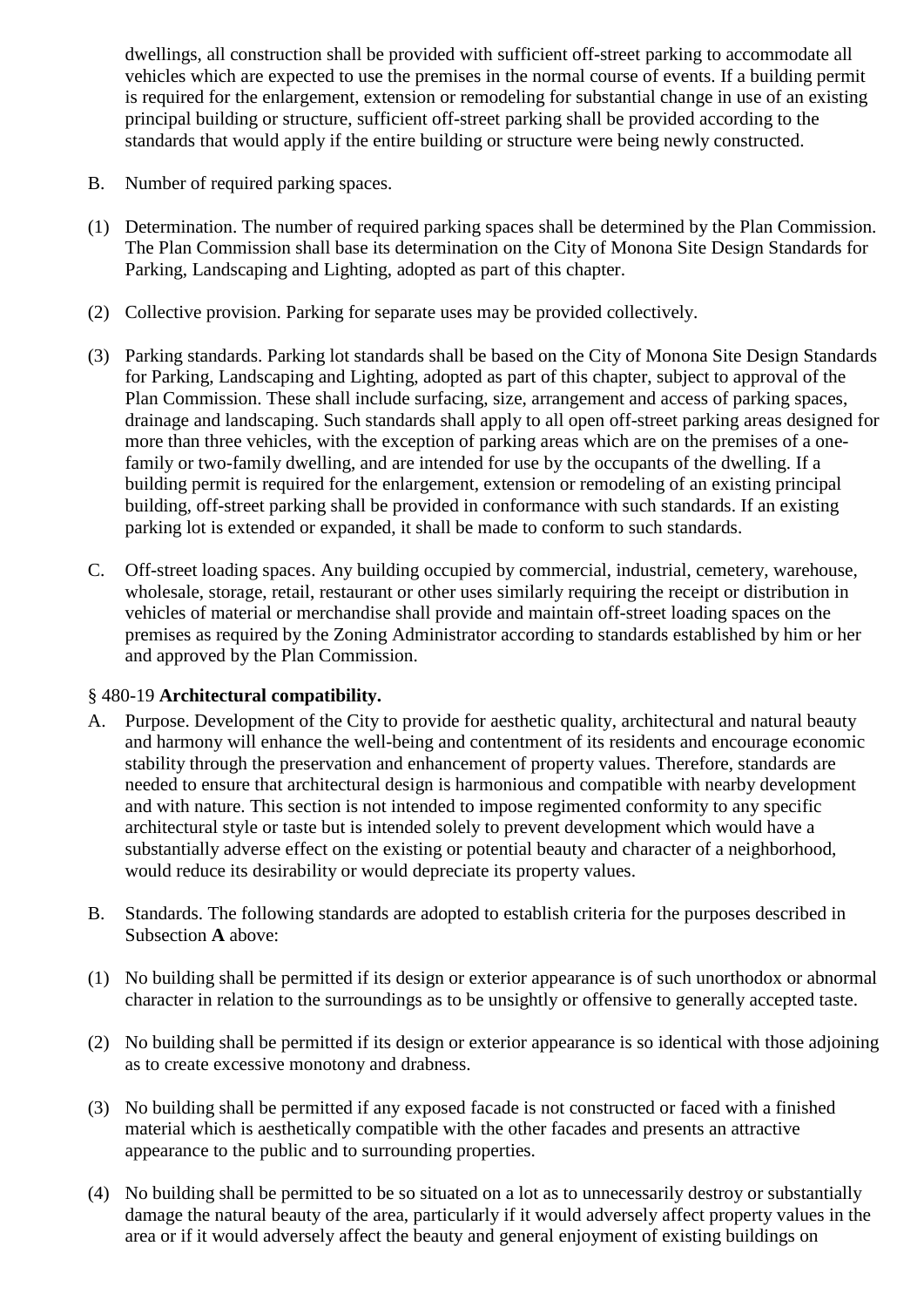adjoining properties.

## § 480-20 **Historic conservation. [Amended 1-19-2016 by Ord. No. 1-16-673]**

- A. Purpose and intent. The protection, enhancement, perpetuation and use of improvements of special character or special historical interest or value are in the public interest. The purpose of historic conservation is to:
- (1) Protect, enhance and perpetuate improvements and districts which represent or reflect elements of the City's cultural, social, economic, political and architectural history;
- (2) Safeguard the City's historic and cultural heritage, as embodied and reflected in such landmarks and historic districts;
- (3) Stabilize and improve property values;
- (4) Foster civic pride in the beauty and noble accomplishments of the past;
- (5) Protect and enhance the City's attractions to residents, tourist and visitors, and serve as a support and stimulus to business and industry;
- (6) Strengthen the economy of the City; and
- (7) Promote the use of historic districts and landmarks for the education, pleasure and welfare of the people of the City.
- B. Definitions. As used in this section, the following terms shall have the meanings indicated:

#### **LANDMARK**

Any improvement which has a special character or special historic interest or value as part of the development, heritage or cultural characteristics of the City, state or nation, and which has been designated as a landmark pursuant to the provisions of this chapter.

#### **LANDMARK SITE**

Any parcel of land of historic significance due to a substantial value in tracing the history of aboriginal people or upon which an historic event has occurred, and which has been designated as a landmark site under this chapter, or a parcel or part thereof on which is situated a landmark.

- C. Designation. The Common Council, after considering the recommendation of the Landmarks Commission under Subsection **G** below, may designate a landmark according to this section.
- D. Landmarks and landmark sites designation criteria. The Landmarks Commission may designate as a landmark or landmark site any site, natural or improved, including any building, improvement or structure located thereon, or any area of particular historical, architectural or cultural significance to the City, such as historic structures or sites, which:
- (1) Exemplify or reflect the broad cultural, political, economic or social history of the nation, state or community; or
- (2) Are associated with the lives of important persons or with important events in national, state or local history; or
- (3) Embody the distinguishing characteristics of an architectural type inherently valuable for a study of a period, style, method of construction or of indigenous materials or craftsmanship; or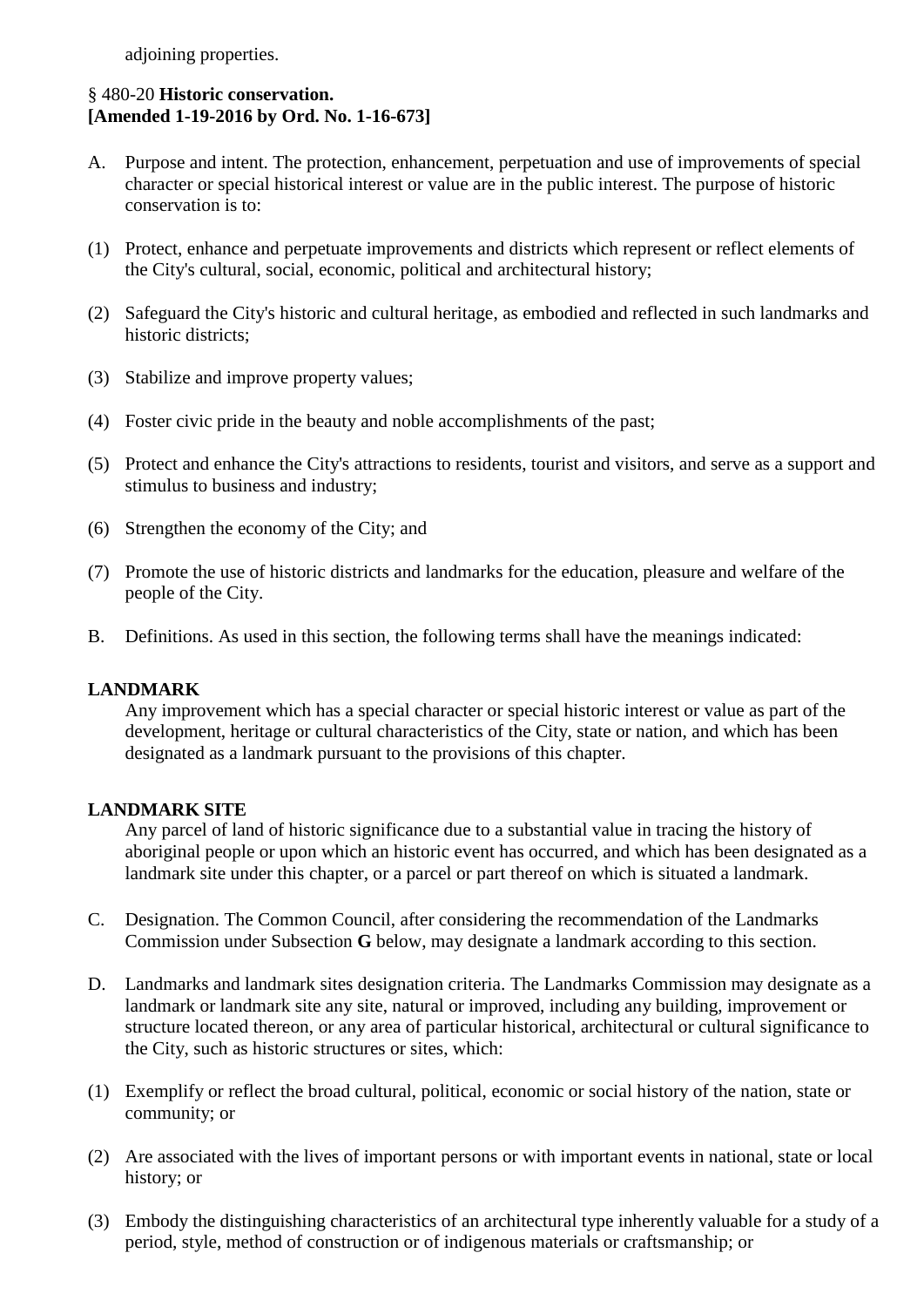- (4) Are representative of the notable work of a master builder, designer or architect; or
- (5) Exhibit important archaeological or anthropological significance.
- E. Nomination. Any person may nominate a site, improvement or site with improvements for designation as a landmark. The person shall submit the nomination to the City Planning Division, to the attention of the City Planner, on a nomination form approved by the Landmarks Commission. The nomination shall clearly identify the proposed landmark, landmark site, and document why it qualifies under Subsection **D**. The City Planner may ask the person to submit additional information and documentation as needed to complete or clarify the nomination. When the City Planner determines that the nomination is complete, the City Planner shall refer the nomination to the Landmarks Commission. Any property nominated for landmark status located within a redevelopment area or tax increment financing district shall also be referred to the Community Development Authority for review and recommendation prior to Common Council action.
- F. Landmarks Commission review and public hearing. Whenever the Landmarks Commission receives a complete, accurate nomination under Subsection **E**, the Commission shall review the nomination. As part of its review, the Commission shall hold a public hearing on the nomination, preceded by a Class 2 notice and notice to each owner of record on each lot on which the proposed landmark is located and to each owner of record of each lot located within 200 feet of the lot on which the proposed landmark is located. The Commission may also conduct its own investigation of the facts, as it deems necessary.
- G. Landmarks action. After the Landmarks Commission holds a public hearing and completes its review under Subsection **F**, the Commission shall report to the Common Council a recommendation supporting or opposing the proposed landmark designation. The Commission shall send notice of the recommendation to each owner of record on each lot on which the proposed landmark is located and to each owner of record of each lot located within 200 feet of any lot on which the site or structure is located at least 10 days before any meeting at which the Common Council may act on the Commission's recommendation.
- H. Common Council action. After considering the Landmark Commission's report recommendation under Subsection **G**, and based on the standards under Subsection **D**, the Common Council shall vote to designate or decline to designate the property as a landmark. The City Clerk shall promptly notify the Building Inspector of each landmark designation. The City Clerk shall record the designation with the Dane County Register of Deeds at the City's expense.
- I. Voluntary supplemental restrictions. The Common Council may at any time supplement the terms of a landmark designation, pursuant to an agreement between the landmark owner and the Landmarks Commission, to enhance the preservation and protection of the landmark.
- J. Recognition of landmarks. Whenever the Common Council designates a landmark under Subsection **H**, the Landmarks Commission shall affix a plaque identifying the property as a landmark to the landmark or landmark site with the permission of the owner or, in the absence of permission, in the public right-of-way as approved by the Public Works Director. The plaque shall be placed so that it is easily visible to passing pedestrians. In the case of a landmark structure, the plaque shall include the accepted name of the landmark, the date of its construction, and other information that the Landmarks Commission considers appropriate. In the case of a landmark that is not a structure, the plaque shall include the common name of the landmark and other information that the Commission considers appropriate. If the Commission determines that, because the landmark is ecologically or culturally sensitive, a plaque would be inappropriate, no plaque is required. No person may remove or modify a plaque without approval of the City Planner.
- K. Amending a landmark designation. Any person may petition the Landmarks Commission to amend a Landmark Designation. The process for amending a landmark shall be the same as for designating a landmark under Subsections **E** through **H** above.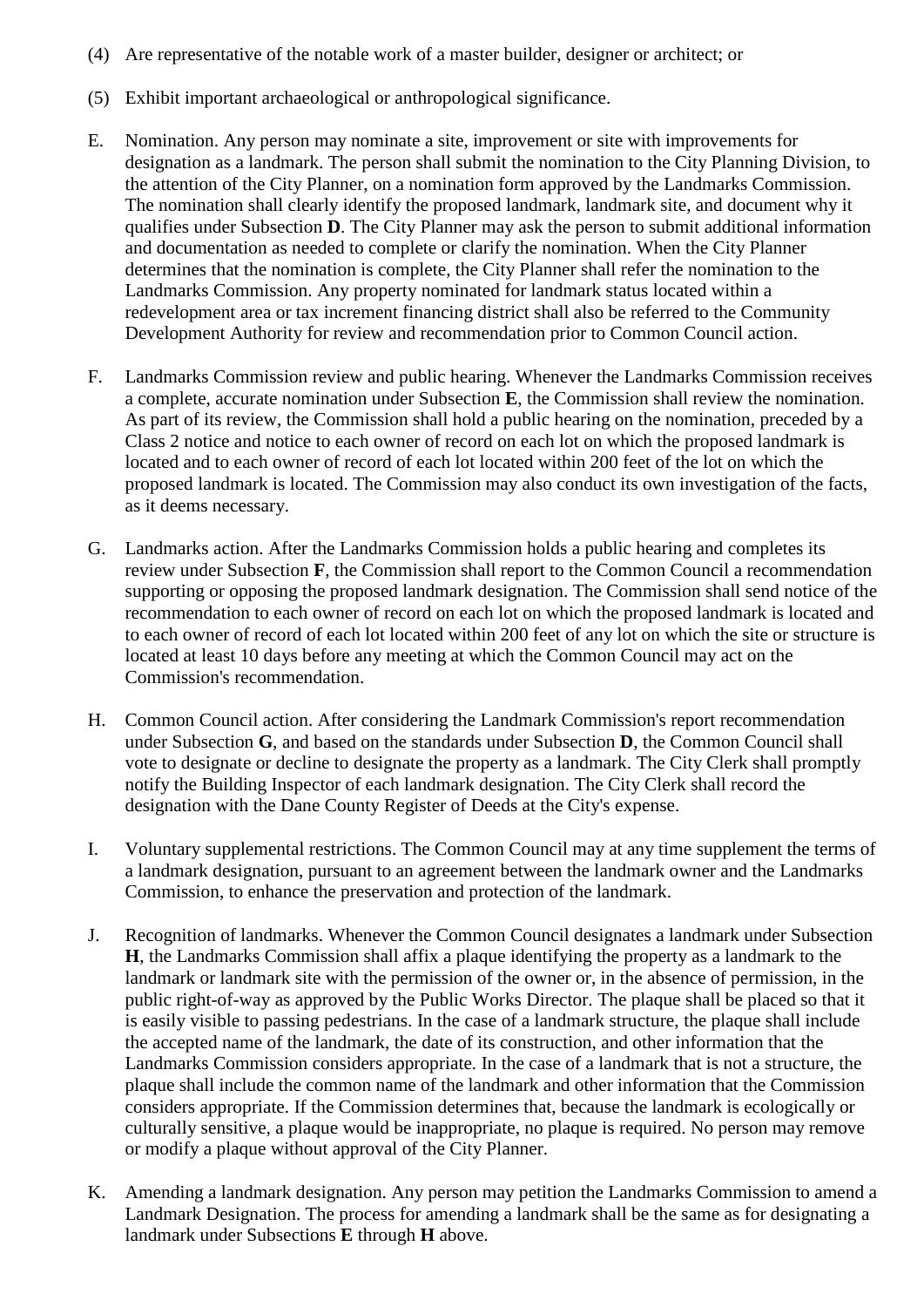- L. Determination of effect on proposed use or improvement. If an application for a zoning, building or demolition permit under this chapter involves a landmark or landmark site designated as such, the Landmarks Commission shall determine:
- (1) Whether the proposed work would detrimentally change, destroy or adversely affect any architectural feature of the landmark; and
- (2) In the case of a new construction, whether the exterior of such construction would be in harmony with the external appearance of other landmarks on the site; and
- (3) Whether the proposal would significantly alter or destroy the historic characteristics of the landmark or the landmark site.
- M. Action on permit application. The permit application shall be first referred to the Landmarks Commission for consideration. The Landmarks Commission shall make a determination as to the matters referred to in Subsection **L** and shall forward its determination to the appropriate body for action in accordance with § **480-54** (zoning permits in single-family and two-family residence districts), § **480-55** (zoning permits in all other districts), § **175-8** (building permits), and § **175-29**) (demolition permits). Notwithstanding the previous sentence, upon the recommendation of the Landmarks Commission and after consideration of the purpose and intent of this section, the Landmarks Commission shall refer the application with an advisory report to the Common Council for consideration of acquisition or preservation of the landmark or landmark site. The City Planner shall provide notice to the State Historic Preservation Officer of any proposed action which would affect a designated landmark in accordance with § 66.1111, Wis. Stats.

## § 480-21 **Environmentally sensitive lands.**

- A. The development shall not detrimentally affect or destroy natural features such as ponds, streams, lakes, shorelines, wetlands, steep slopes and forested areas but preserve and incorporate such features into the development site design.
- B. The location of natural features and the site's topography shall be considered in the design and siting of all physical improvements.
- C. The development shall not substantially reduce retention storage capacity of the watershed within which it is contained. Special effort shall be made to minimize the alterations which would adversely affect the surface and subsurface hydrology both on and off the site. Development which affects the hydrologic character of the basin shall be approved by the City Engineer.
- D. Site soil and subsurface conditions shall be determined by the Zoning Administrator as suitable for the proposed land use prior to approval.
- E. The development shall be free from offensive noise, vibration, smoke, dust and other particulate matter, odorous matter, fumes, water pollution and other objectionable influences.

## § 480-22 **Land disturbance.**

- A. General design principles. Control measures shall apply to all aspects of the proposed land disturbance and shall be in operation during all stages of the disturbance activity. The following principles, in addition to the regulations and requirements provided in Chapter **216**, Erosion and Stormwater Control, shall apply to soil erosion and sediment control: **[Amended 10-16-2017 by Ord. No. 9-17-689]**
- (1) Stripping of vegetation, grading or other soil disturbance shall be done in a manner that will minimize soil erosion.
- (2) No site shall be cleared of topsoil, trees and other natural features before the commencement of building operations. Whenever feasible, natural vegetation shall be retained and protected. Only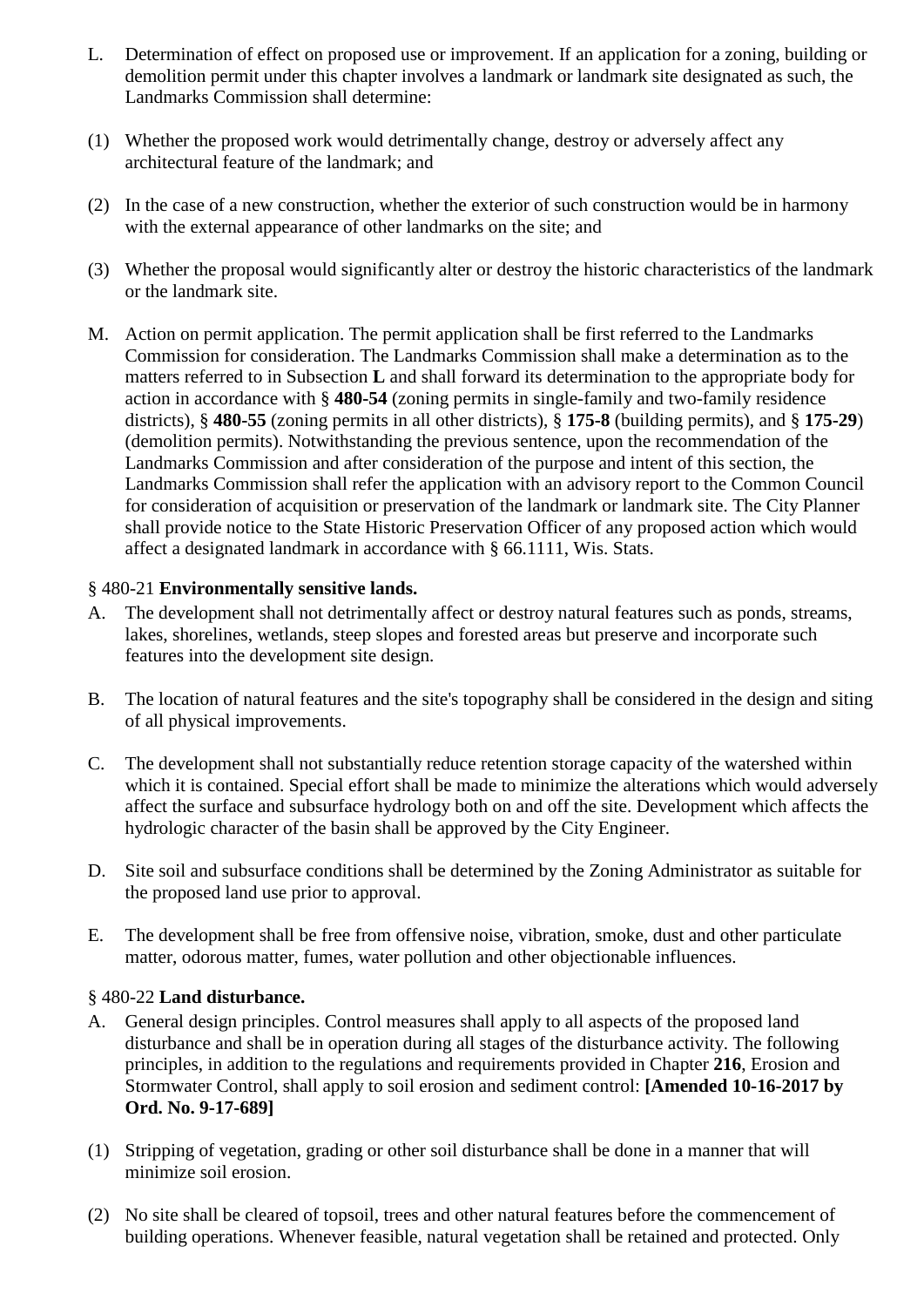those areas approved for the placement of physical improvements may be cleared. The extent of the disturbed area and the duration of its exposure shall be kept within practical limits.

- (3) Either temporary seeding, mulching or other suitable stabilization measures shall be used to protect exposed critical areas during construction or other land disturbance.
- (4) Drainage provisions shall accommodate increased runoff resulting from modified soil and surface conditions during and after development or disturbance. Such provisions shall be in addition to all existing requirements.
- (5) Water runoff shall be minimized and retained on site whenever possible to facilitate groundwater recharge.
- (6) Sediment shall be retained on site.
- (7) Diversions, sediment basins and similar required structures shall be installed prior to any on-site grading or disturbance.
- B. Maintenance. All necessary soil erosion and sediment control measures installed under this chapter shall be adequately maintained until such measures are permanently stabilized, as determined by the City Engineer. The City Engineer shall give the applicant upon request a certificate indicating the date on which the measures called for in the approved plans were completed.
- C. Exemptions. The following activities are specifically exempt from this section:
- (1) Land disturbance associated with existing one- and two-family dwellings.
- (2) Use of land for gardening, primarily for home consumption.

#### § 480-23 **Floodplains.**

Chapter **466**, Floodplain and Shoreland-Wetland Zoning, of the Code of the City of Monona designates floodplains and lists floodplain regulations. In the areas designated by Chapter **466**, Floodplain and Shoreland-Wetland Zoning, any new use or change in use of any building, structure, land or water, any land disturbance, any development and any construction, reconstruction, conversion, alteration, relocation or extension of any building or structure shall be subject to Chapter **466**, Floodplain and Shoreland-Wetland Zoning.

## Article V **Zoning Districts**

## § 480-24 **Single Family Residence District.**

- A. Characteristics of district. The Single-Family Residence District is characterized by low-density development of one-family dwellings and accessory buildings. A one-family dwelling is a building not attached to another dwelling or structure and occupied or intended to be occupied for residence purposes by one family, but not including trailers, tents or rooms in hotels, nursing homes or boardinghouses.
- B. Administration.
- (1) The performance standards for this district shall be interpreted and enforced by the Zoning Administrator, who shall determine whether the proposed construction, remodeling or alteration to which this section applies meets all performance standards. The Zoning Administrator's determination shall be based on whether or not the proposed development meets the intent and spirit of the performance standards. It is intended that the Zoning Administrator may grant minor variations from the dimensional guidelines, as long as the spirit and intent of the performance standards are preserved.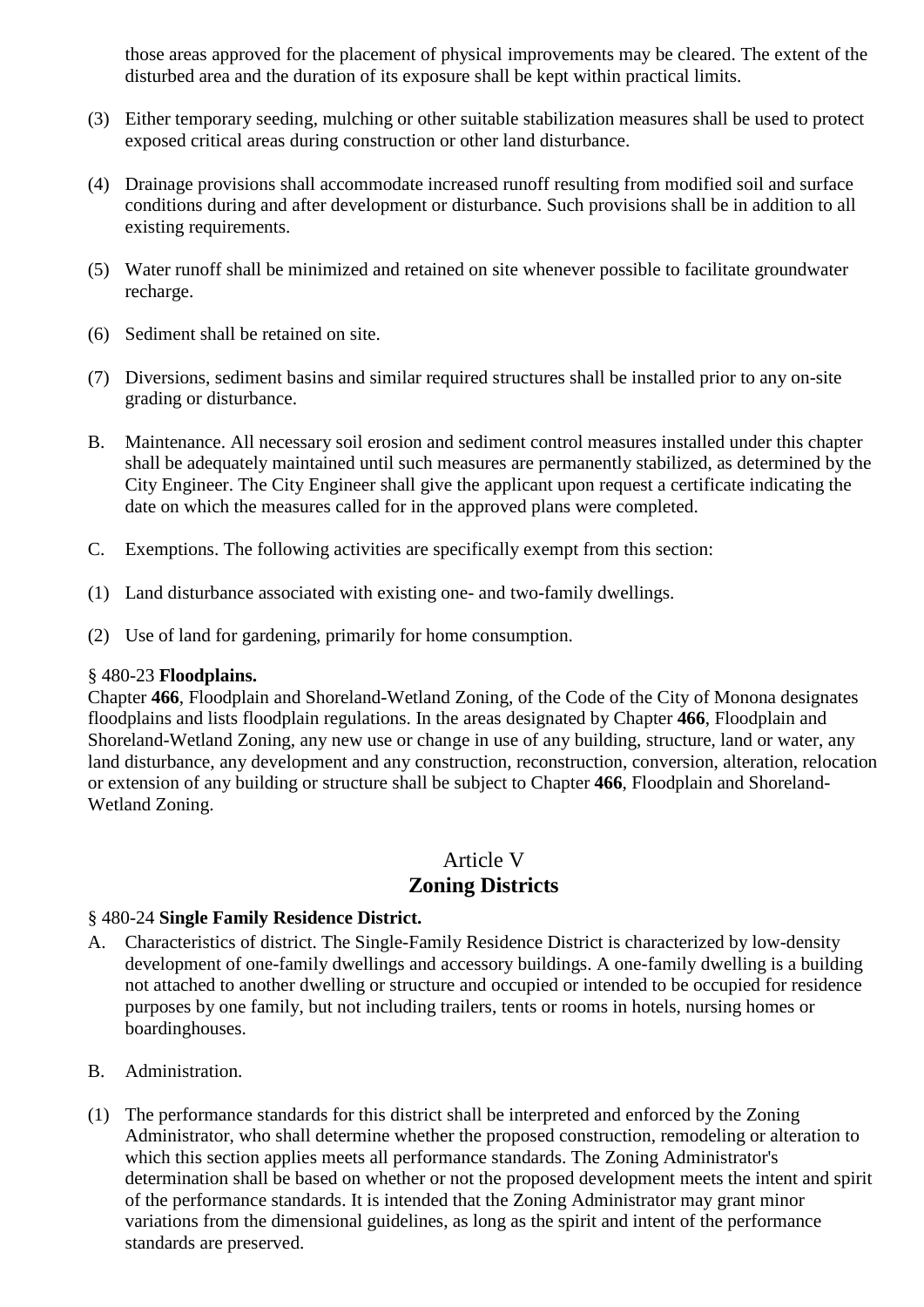- (2) Any person aggrieved may appeal a decision of the Zoning Administrator to the Plan Commission.
- (3) However, conditional use applications shall go directly to the Board of Zoning Appeals, whose decision may be appealed by persons aggrieved to the Common Council.
- (4) In addition to the general performance standards, uses in this district shall meet the standards in this article.
- C. District performance standards.
- (1) Compatibility. All uses shall be compatible with the character of a one-family residential zone.
- (2) Permitted uses.
- (a) One-family detached houses.
- (b) Owner-occupied dwelling units may be occupied by a family and not more than two unrelated persons. Dwelling units which are not owner-occupied may be occupied by a family and one unrelated person, who are living and cooking together as a single housekeeping unit and evidencing a stable family relationship. A dwelling may be occupied by any number of members of a church, congregation or religious society recognized under Ch. 187, Wis. Stats., so long as the church society or congregation continues to occupy the building which it occupied on the effective date of this chapter.
- (c) Home occupations: see § **480-11**.
- (d) Public utility uses which are designed to blend with a residential area and which cannot feasibly be located in a nonresidential district.
- (e) Accessory uses which are customarily incidental and subordinate to a permitted principal use.
- (f) Signs of the following types:
- [1] Real estate signs with an area not more than six square feet per face, with a maximum of two faces, which advertise the sale or rental of only the premises on which they are placed and are located at least five feet from the street line. No real estate sign or part thereof shall be taller than five feet above the ground. No real estate sign with a sold label shall remain upon the premises longer than one week.
- [2] Directional and identification signs for public or nonprofit institutions shall not exceed eight square feet. All directional and identification signs for public or nonprofit institutions existing upon the effective date of this chapter shall be deemed in conformance with this section.
- [3] Signs or nameplates for home occupations are prohibited, except that signs no larger than three square feet may be placed on buildings which face Monona Drive.
- [4] Garage sale signs as regulated under § **480-12**.
- (3) Conditional uses, permitted only if the Plan Commission determines that the proposed use complies with § **480-9**, General use performance standards:
- (a) Churches and ancillary facilities.
- (b) Libraries.
- (c) Public or private schools.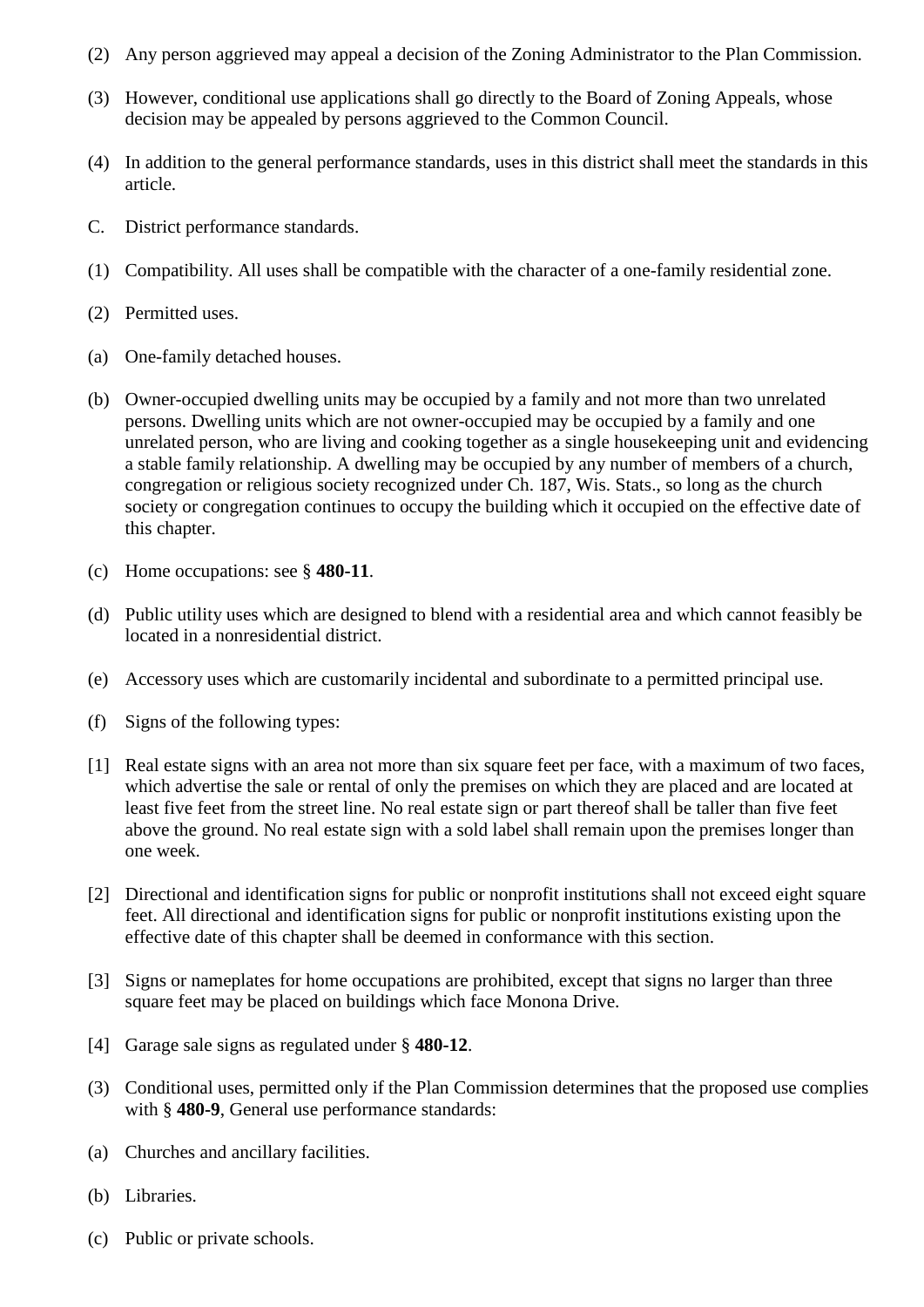- (d) Municipal building and facilities.
- (e) Use similar in character to uses specified as permitted in this district.
- (4) Prohibited uses.
- (a) Agriculture, except for small home gardens for personal use.
- (b) Any other use which is neither a permitted use nor an authorized conditional use.
- D. District dimensional guidelines.
- (1) Minimum lot area: 10,000 square feet (unless lot was platted prior to adoption of this chapter).
- (2) Minimum lot frontage: 70 feet in width along a public street or 50 feet if abutting a public street with a curvature exceeding 33.3°.
- (3) Minimum lot width at building line: 60 feet.
- (4) Minimum setbacks.
- (a) Street yard: 30 feet (but if 40% or more of the frontage on one side of a street between two intersecting streets has been developed with a setback other than 30 feet, the street yard setback so established shall prevail).
- (b) Side yard: seven feet.
- (c) Rear yard: 40 feet.
- (d) Shore yard: 50 feet from the meander line. (May be increased to average shore yard setback of two adjacent houses on both sides, up to seventy-five-foot maximum requirement.)
- (5) Maximum height: 35 feet.
- (6) Maximum lot coverage: 40%.
- (7) Accessory buildings and structures.
- (a) Maximum height: 14 feet.
- (b) Distance. Must be no less than six feet from principal building.
- (c) Minimum setbacks.
- [1] Street yard. Same as principal building.
- [2] Side yard: three feet. Overhangs shall not project more than 1/3 into setback area.
- [3] Rear yard: three feet. Overhangs shall not project more than 1/3 into setback area.
- [4] Shore yard: None, but the only accessory buildings permitted in shore yards are boathouses, boat shelters, boat landings and piers.
- (d) Lot coverage. Maximum total lot coverage of all accessory buildings on lot: 1,000 square feet.
- (8) Permitted encroachments into required yard setbacks.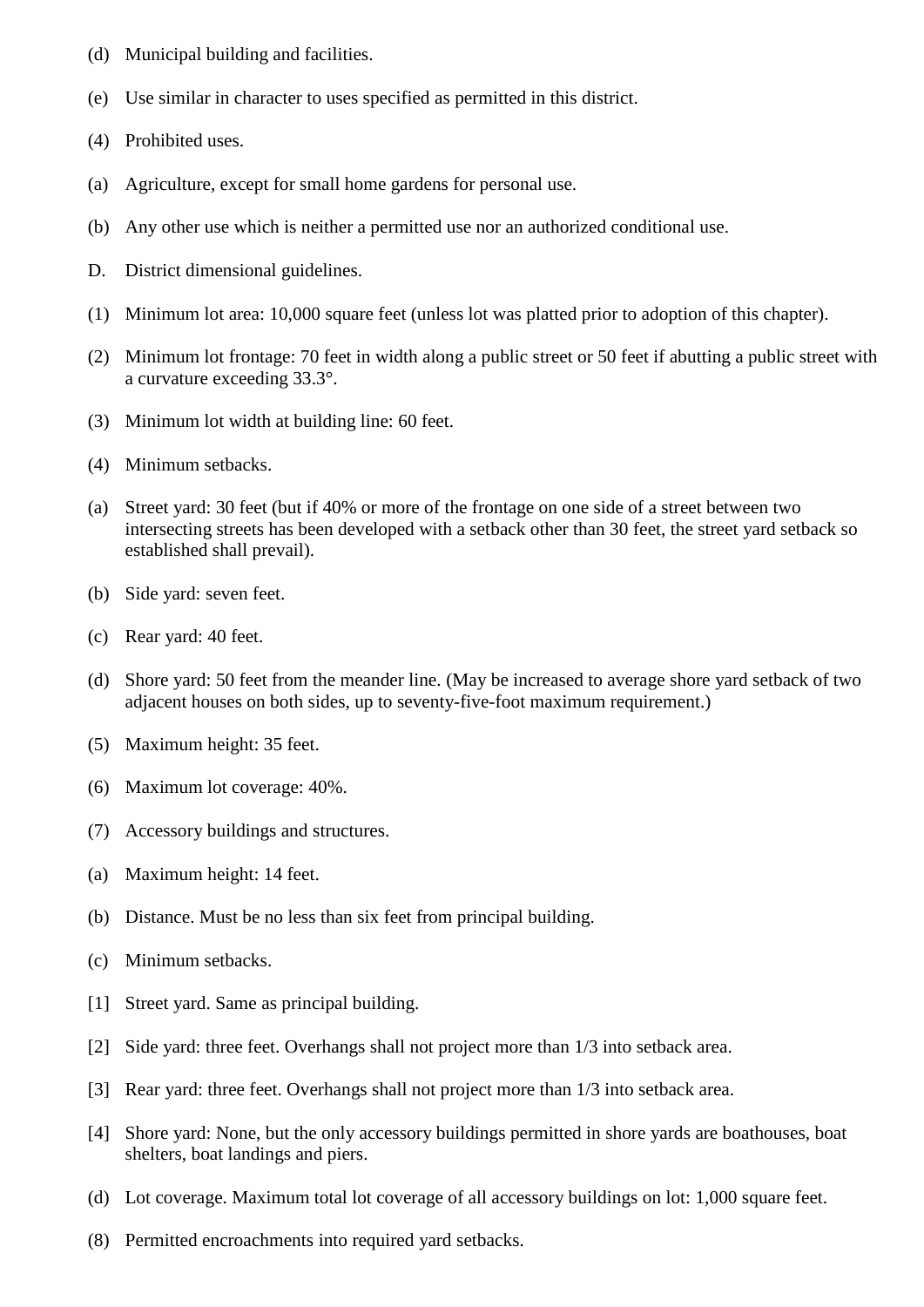- (a) Roof overhangs that are not supported to the ground may extend into any required yard by not more than 2.5 feet.
- (b) Uncovered steps not over three feet above the ground level which are necessary for access to a permitted building.
- (9) Maximum impervious surface.
- (a) Lots over 10,000 square feet: 65%. A special exception permit may be granted by the Plan Commission up to seventy-percent impervious surface if the applicant demonstrates there is no substantial negative impact caused by the additional impervious surface to the adjoining water bodies or adjacent parcels as a result of stormwater runoff.
- (b) Lots less than 10,000 square feet: 70%. A special exception permit may be granted by the Plan Commission up to seventy-five-percent impervious surface if the applicant demonstrates there is no substantial negative impact caused by the additional impervious surface to the adjoining water bodies or adjacent parcels as a result of stormwater runoff.
- (c) Any request above and beyond the special exceptions allowed in Subsection **D(9)(a)** and **(b)** shall be reviewed as a variance request by the Zoning Board of Appeals.
- (10) Grading requirements. The difference between the natural grade of the property and the finished grade of the property shall not cumulatively exceed two feet at any point on the lot, as shown on a submitted grading plan certified by a professional landscape architect, engineer or surveyor. A special exception permit may be granted by the Plan Commission for a grade change of up to eight feet, if the applicant demonstrates there is no substantial negative impact to adjoining water bodies or adjacent parcels. These regulations shall not prohibit compliance with floodplain development regulations. Any request above eight feet shall be reviewed as a variance request by the Zoning Board of Appeals.
- (11) Yard designations.
- (a) "Front yard," a confusing term, shall be replaced by "shore yard" and "street yard," depending on location.
- (b) Any lot area abutting a body of water: shore yard.
- (c) Any lot area abutting a street: street yard.
- (d) Any lot area abutting another lot will be either a side yard or a rear yard:
- [1] If there is one such yard in a lot, it is a side yard.
- [2] If there are two such yards, both are side yards.
- [3] If there are three or more such yards, the yard which is farthest from the street yard is a rear yard, and the others are side yards.

#### **Lot and Yard Designation Diagram**

#### [\[Image\]](http://ecode360.com/attachment/MO3595/MO3595-480%20Diagram%201.tif.png)

#### § 480-25 **Two-Family Residence District.**

A. Characteristics of district. The Two-Family Residence District is characterized by more dense development than the Single-Family Residence District, including two-family residences and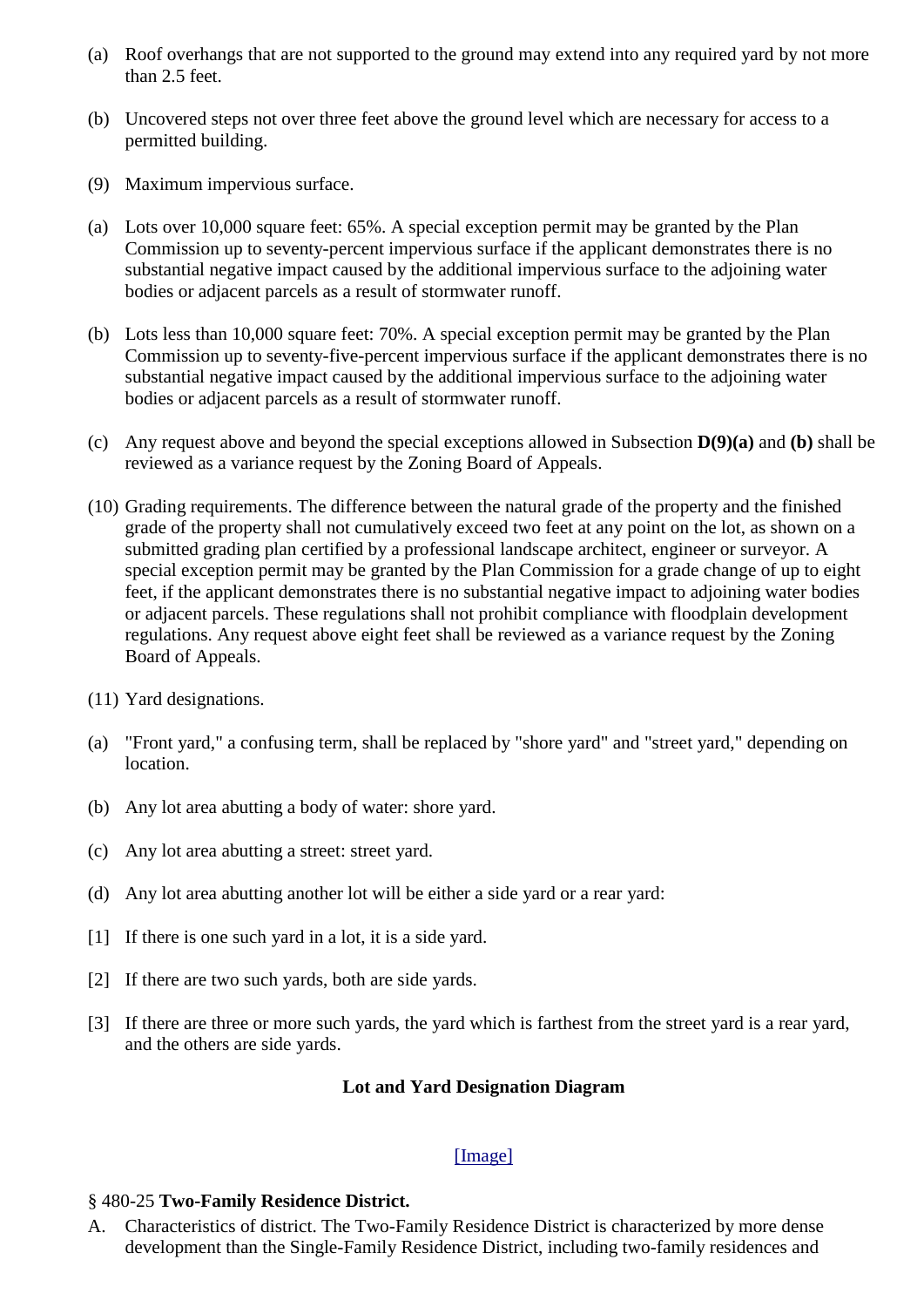accessory buildings. A two-family residence is a building not attached to another dwelling or structure and occupied or intended to be occupied for residence purposes by two families, but not including one-family dwellings, trailers, tents or rooms in hotels, nursing homes or boardinghouses.

- B. Administration.
- (1) The performance standards for this district shall be interpreted and enforced by the Zoning Administrator, who shall determine whether the proposed construction, remodeling or alteration meets all performance standards. The Zoning Administrator's determination shall be based on whether or not the proposed development meets the intent and spirit of the performance standards. It is intended that the Zoning Administrator may grant minor variations from the dimensional guidelines, as long as the spirit and intent of the performance standards are preserved.
- (2) Any person aggrieved may appeal a decision of the Zoning Administrator to the Board of Zoning Appeals.
- (3) However, conditional use applications shall go directly to the Plan Commission, whose decision may be appealed by persons aggrieved to the Common Council.
- (4) In addition to the general performance standards, uses in this district shall meet the standards of this article.
- C. District performance standards.
- (1) Compatibility. All uses shall be compatible with the character of a two-family residential zone.
- (2) Permitted uses.
- (a) One-family detached houses.
- (b) Owner-occupied dwelling units may be occupied by a family and not more than two unrelated persons. Dwelling units which are not owner-occupied may be occupied by a family and one unrelated person, who are living and cooking together as a single housekeeping unit and evidencing a stable family relationship. A dwelling may be occupied by any number of members of a church, congregation or religious society recognized under Ch. 187, Wis. Stats., so long as the church society or congregation continues to occupy the building which it occupied on the effective date of this chapter.
- (c) Two-family detached houses.
- (d) Home occupations: see § **480-11**.
- (e) Public utility uses which are designed to blend with a residential area and which cannot feasibly be located in a nonresidential district.
- (f) Accessory uses, which are customarily incidental and subordinate to a permitted principal use.
- (g) Signs of the following types:
- [1] Real estate signs with an area not more than six square feet per face, with a maximum of two faces, which advertise the sale or rental of only the premises on which they are placed and are located at least five feet from the street line. No real estate sign or part thereof shall be taller than five feet above the ground. No real estate sign with a "sold" label shall remain upon the premises longer than one week.
- [2] Directional and identification signs for public or nonprofit institutions shall not exceed eight square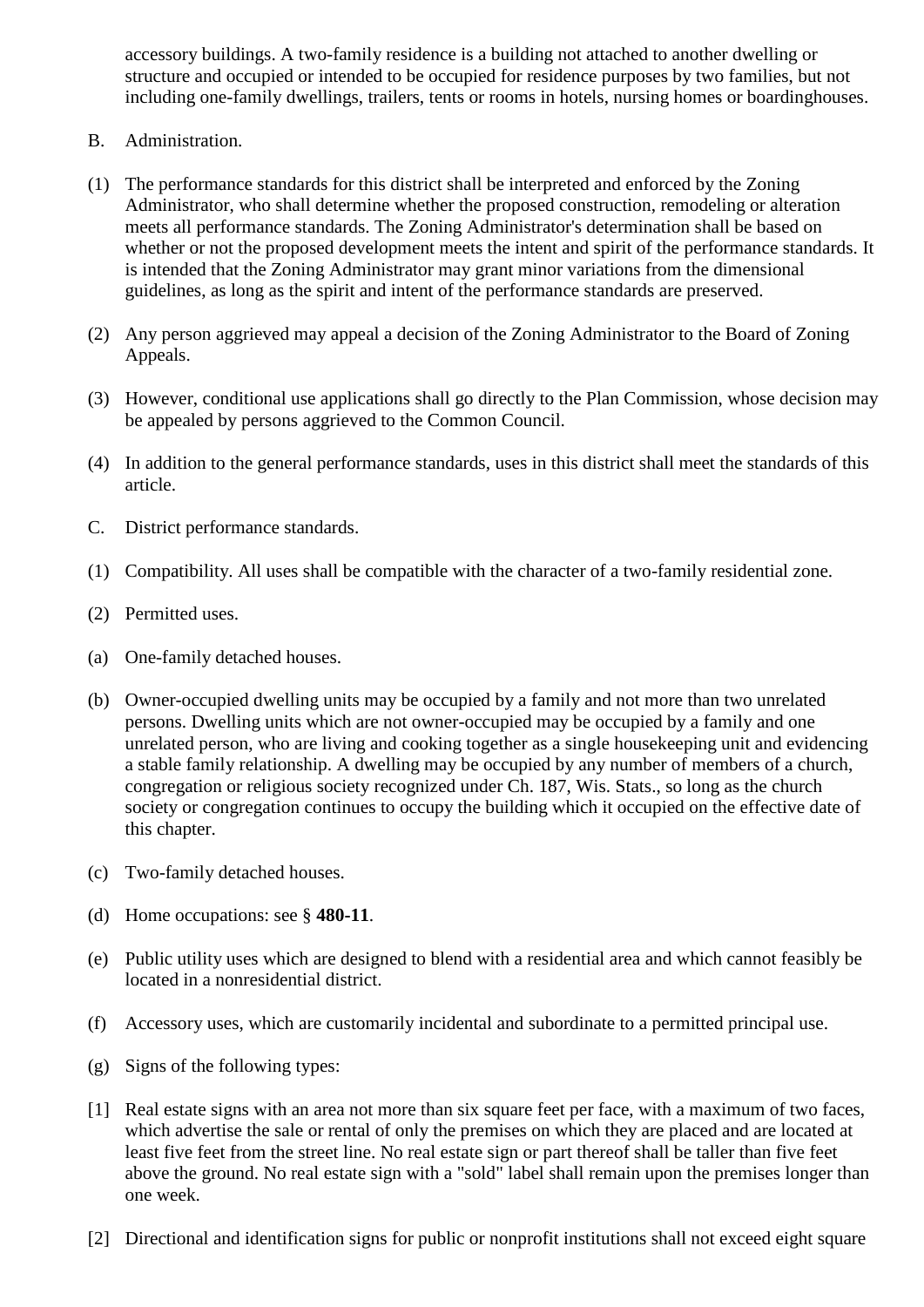feet. All directional and identification signs for public or nonprofit institutions existing upon the effective date of this chapter shall be deemed in conformance with this section.

- [3] Signs and nameplates for home occupations are prohibited.
- [4] Garage sale signs as regulated under § **480-12**.
- (3) Conditional uses, permitted only if the Plan Commission determines that the proposed use complies with § **480-9**, General use performance standards:
- (a) Churches and ancillary facilities.
- (b) Libraries.
- (c) Public or private schools.
- (d) Municipal buildings and facilities.
- (e) Uses similar in character to uses specified as permitted in this district.
- (4) Prohibited uses.
- (a) Agriculture, except for small home gardens for personal use.
- (b) Any other use which is neither a permitted use nor an authorized conditional use.
- D. District dimensional guidelines.
- (1) Minimum lot area: 10,000 square feet (unless lot was platted prior to this chapter).
- (2) Minimum lot frontage: 70 feet in width along a public street or 50 feet if abutting a public street with a curvature exceeding 33.3°.
- (3) Minimum lot width at building line: 60 feet.
- (4) Minimum setbacks.
- (a) Street yard: 25 feet (but if 40% or more of the frontage on one side of a street between two intersecting streets has been developed with a setback other than 25 feet, the street yard setback so established shall prevail).
- (b) Side yard: 10 feet.
- (c) Rear yard: 40 feet.
- (d) Shore yard: 50 feet from the meander line.
- (5) Maximum height: 35 feet.
- (6) Maximum lot coverage: 40%.
- (7) Accessory buildings and structures.
- (a) Maximum height: 14 feet.
- (b) Distance: must be no less than six feet from principal building.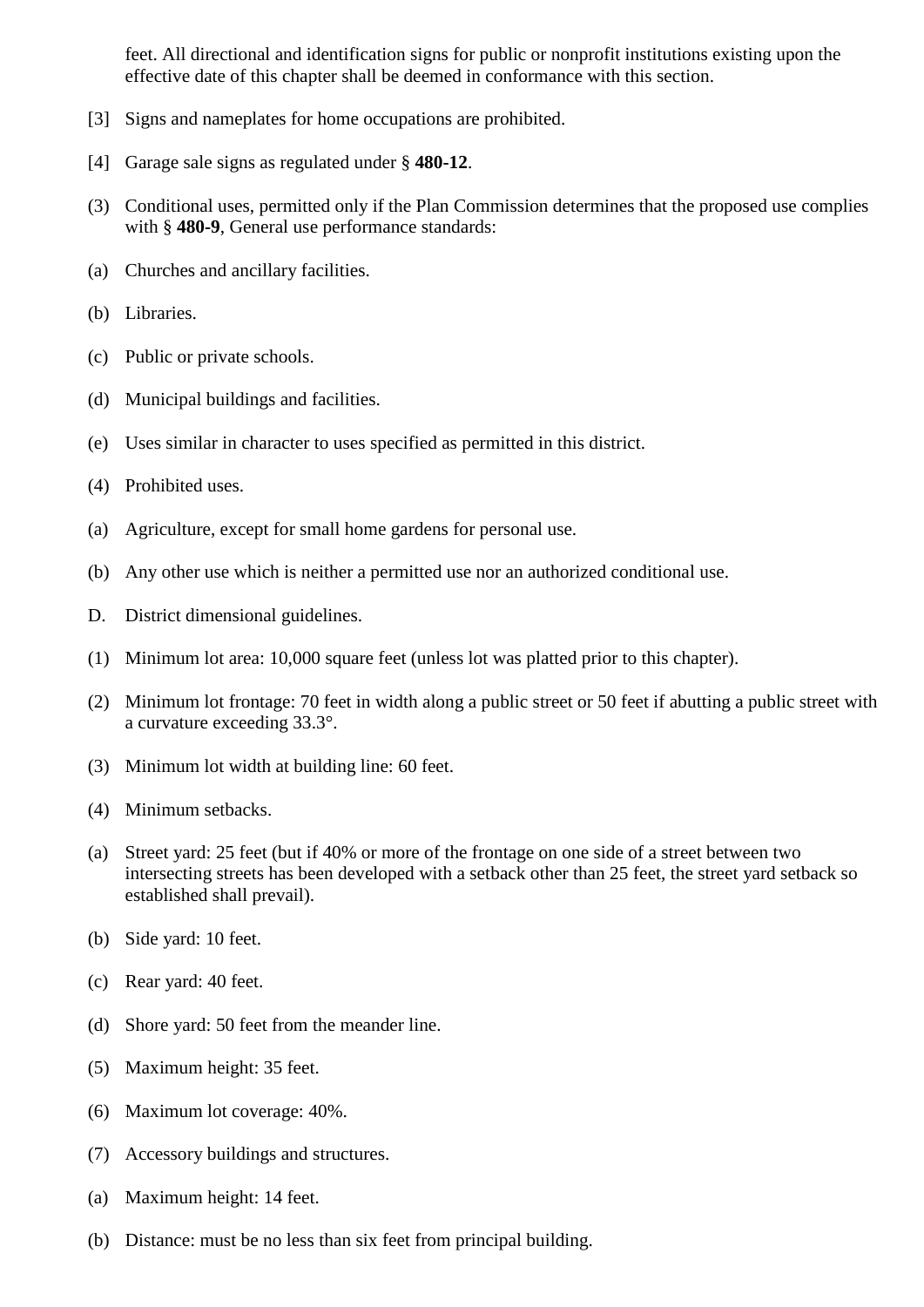- (c) Minimum setbacks.
- [1] Street yard: same as principal building.
- [2] Side yard: same as principal building.
- [3] Rear yard: 10 feet.
- [4] Shore yard: none, but the only accessory buildings permitted in shore yards are boathouses, boat shelters, boat landings and piers.
- (d) Lot coverage. Maximum total lot coverage of all accessory buildings on lot: 1,000 square feet.
- (8) Yard designations.
- (a) "Front yard," a confusing term, shall be replaced by "shore yard" and "street yard," depending on location.
- (b) Any lot area abutting a body of water: shore yard.
- (c) Any lot area abutting a street: street yard.
- (d) Any lot area abutting another lot will be either a side yard or a rear yard.
- [1] If there is one such yard in a lot, it is a side yard.
- [2] If there are two such yards, both are side yards.
- [3] If there are three or more such yards, the yard which is farthest from the street yard is a rear yard, and the others are side yards.

#### § 480-26 **Multifamily Residence District.**

- A. Characteristics of district. The Multifamily Residence District is characterized by high-density dwelling units having proximity to commercial developments or major streets.
- B. District performance standards.
- (1) Standards. In addition to the general performance standards, proposed uses in this district shall meet the following additional standards:
- (a) Multifamily residential uses shall be designed, sited and located to serve effectively as a smooth transition between commercial uses and low-density residential uses.
- (b) Multifamily residential uses shall be designed to be compatible with nearby low-density residential uses.
- (c) To the extent feasible, a reasonable proportion of new multifamily residential construction shall be made available at moderate cost to low-income, elderly and large households.
- (d) No multifamily residential units shall be occupied to exceed a density greater than two adults per bedroom.
- (2) Permitted uses.
- (a) Home occupations: see § **480-11**.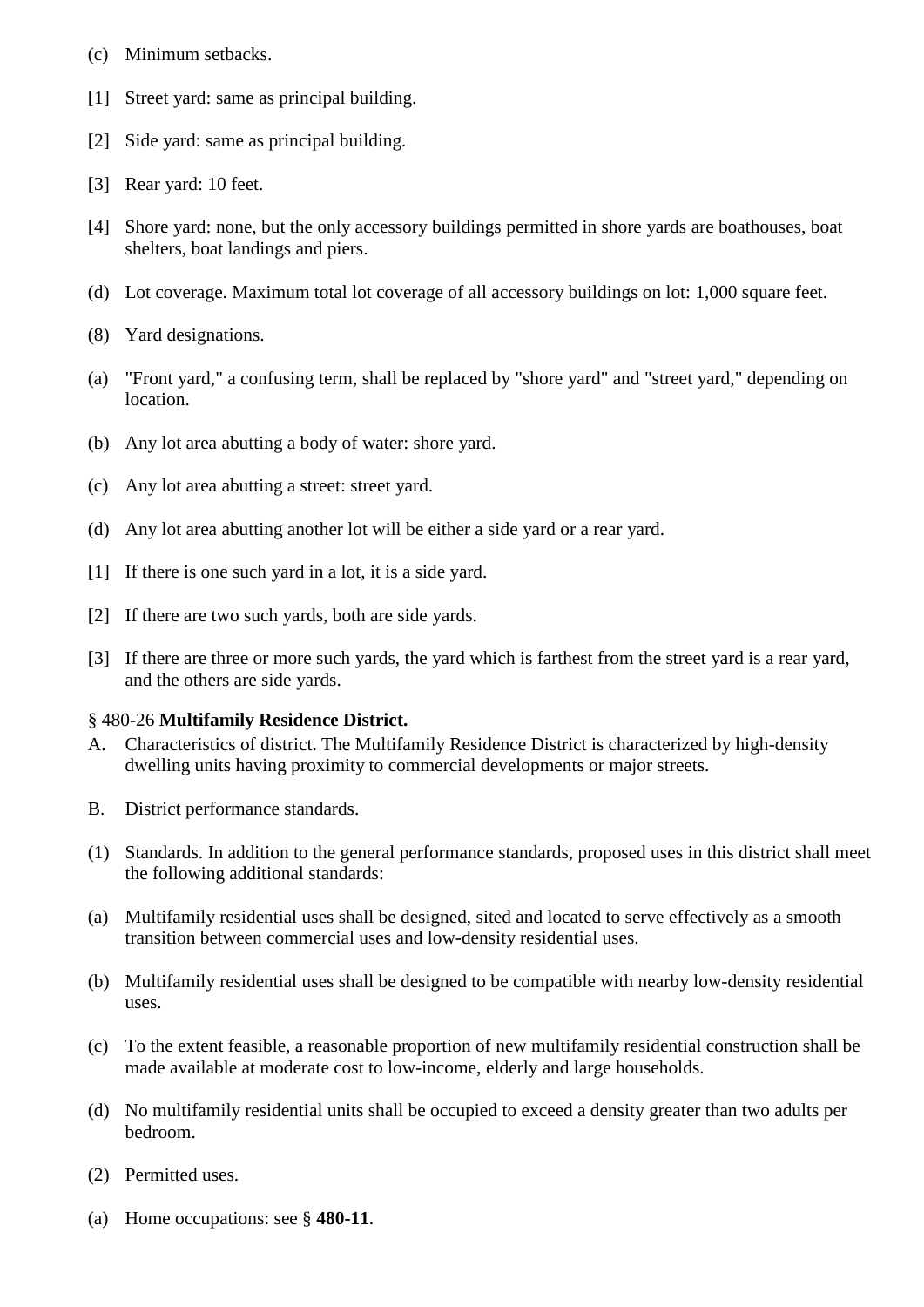- (b) Multifamily residential units may be occupied by one or more families, not exceeding a density greater than two adults per bedroom.
- (3) Signs. Signs of the following types:
- (a) Real estate signs with an area not more than six square feet per face, with a maximum of two faces, which advertise the sale or rental of only the premises on which they are placed, and which are located at least five feet from the street line.
- [1] No real estate sign or part thereof shall be taller than five feet above the ground.
- [2] No real estate sign with a "sold" label shall remain upon the premises longer than one week.
- (b) Directional and identification signs for public or nonprofit institutions, not to exceed eight square feet. All directional and identification signs for public or nonprofit institutions existing upon the effective date of this chapter shall be deemed in conformance with this section.
- (c) Signs or nameplates for home occupations are prohibited.
- (d) Garage sale signs as regulated under § **480-12**.

## § 480-27 **Neighborhood Small Business District.**

- A. Characteristics of district. The goal of this district is to provide convenient and accessible sites for small business establishments without harming the historic, architectural and aesthetic quality of the area.
- B. District performance standards. This district is intended to serve the daily or frequent shopping needs of residents in adjacent areas by permitting limited commercial establishments within walking distance of a large number of residences. It is intended that one-family residences, two-family residences and small-scale neighborhood retail and service businesses are to be permitted in this district. This district is restricted to uses with a limited number of employees, limited traffic generation and minimal parking needs, in order to avoid disrupting the surrounding low-density residential neighborhood. It is intended that existing businesses located in historic buildings may be continued, provided that the exterior walls of the building are preserved substantially undisturbed and in substantially the same appearance as they were on the effective date of this chapter. Use and development in this district shall blend with the historic, architectural and aesthetic character of the area. Uses in this district shall not emit smoke, fumes, gases, dust, odors, vibration, noise or glare in amounts which are discernible beyond the boundaries of the site. Dimensions of any development shall be compatible with nearby residential development.

## § 480-28 **Retail Business District.**

- A. Characteristics of district. The Retail Business District is characterized by retail trade, service, office, financial, professional, ancillary residential and entertainment activities serving the community.
- B. District performance standards. In addition to the general performance standards, proposed uses in this district shall meet the following additional standards:
- (1) The proposed use shall be related to the general development pattern and the objectives of the Comprehensive Plan to provide a balanced local economy; to provide needed goods and services not otherwise available in the immediate area; and to protect and enhance the character of the surrounding neighborhood.
- (2) Because of the limited supply of vacant land, the proposed use shall not unnecessarily duplicate retail or service uses already existing in the immediate vicinity.
- (3) Whenever feasible, building shall be physically oriented away from residential development and the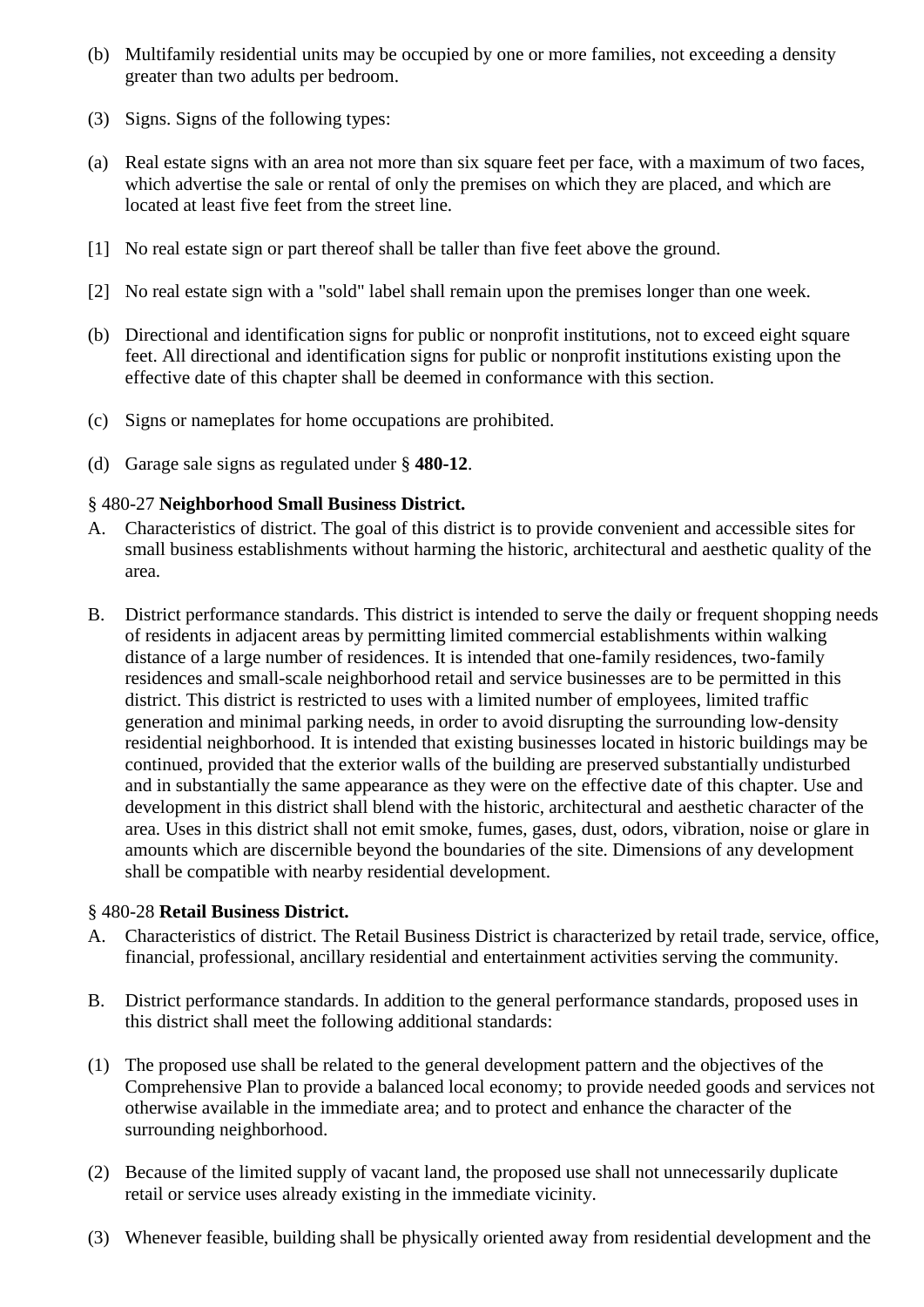layout of parking and service areas, access, landscaping, yards, walls, signs, lighting and control of loud and/or discordant noise, glare and other potentially adverse effects shall be such as to protect nearby residential development. Yards, fences, walls, landscaping or other screening or buffering shall be provided where needed to protect nearby residents from undesirable views, lighting, noise or other adverse influences. In particular, extensive off-street parking areas, service areas, loading areas and areas for storage and collection of garbage shall be adequately screened.

- (4) Whenever possible, development shall occur according to a large-scale plan rather than on a piecemeal basis. For example, whenever practical, development shall be planned in a coordinated fashion for an entire block rather than occurring on a lot-by-lot basis. This could be accomplished by single ownership or control of an entire block, by agreement among the owners of lots in a block, or by the adoption of a policy resolution for the area by the Plan Commission. However it is organized or enforced, the large-scale plan shall provide the benefits of coordinated site planning in the following manner:
- (a) To provide for features such as shared parking lots, to minimize the number of driveway entrances and exits through use of the Access Management Guidelines, to provide for safe and efficient traffic flow, to minimize the paved area and to facilitate on-site absorption and retention of stormwater.
- (b) To provide more landscaping.
- (c) To encourage more attractive building design and layout.
- (d) To permit the construction of appropriately sized indoor and outdoor pedestrian plaza areas and attractively landscaped open spaces.
- (e) To prevent the proliferation of unattractive alleys and yards which are too small or inappropriately located to be aesthetically pleasing.

## § 480-29 **Commercial/Industrial District.**

- A. Characteristics of district. The Commercial/Industrial District is characterized by retail, service, commercial, office, recreational, warehouse and light industrial uses which are highway-oriented. Typical light industrial uses include manufacturing, fabrication, packing, packaging, assembly, repair, terminals, depots and storage. It is contemplated that multifamily residential development shall be permitted in this district only as part of a rezoning to Planned Community Development District.
- B. Adult entertainment district. Adult-oriented establishments are allowed in this section, subject to the following conditions:
- (1) Such establishments shall be licensed as provided in §§ **145-1** through **145-13** of the Monona City Code.
- (2) All exterior windows in any premises occupied by such establishment shall be blackened to the extent necessary to make them opaque.
- (3) No such establishment shall be located within 500 lineal feet of a church or any other place of worship, or a private or public elementary, secondary or vocational school, or a public park, or within 500 lineal feet of any residence district.
- (4) Such establishment may have one nonflashing business sign, which sign may only indicate the name of the business and identify it as an adult entertainment establishment.
- C. District performance standards. In addition to the general performance standards, proposed uses in this district shall meet the following additional standards: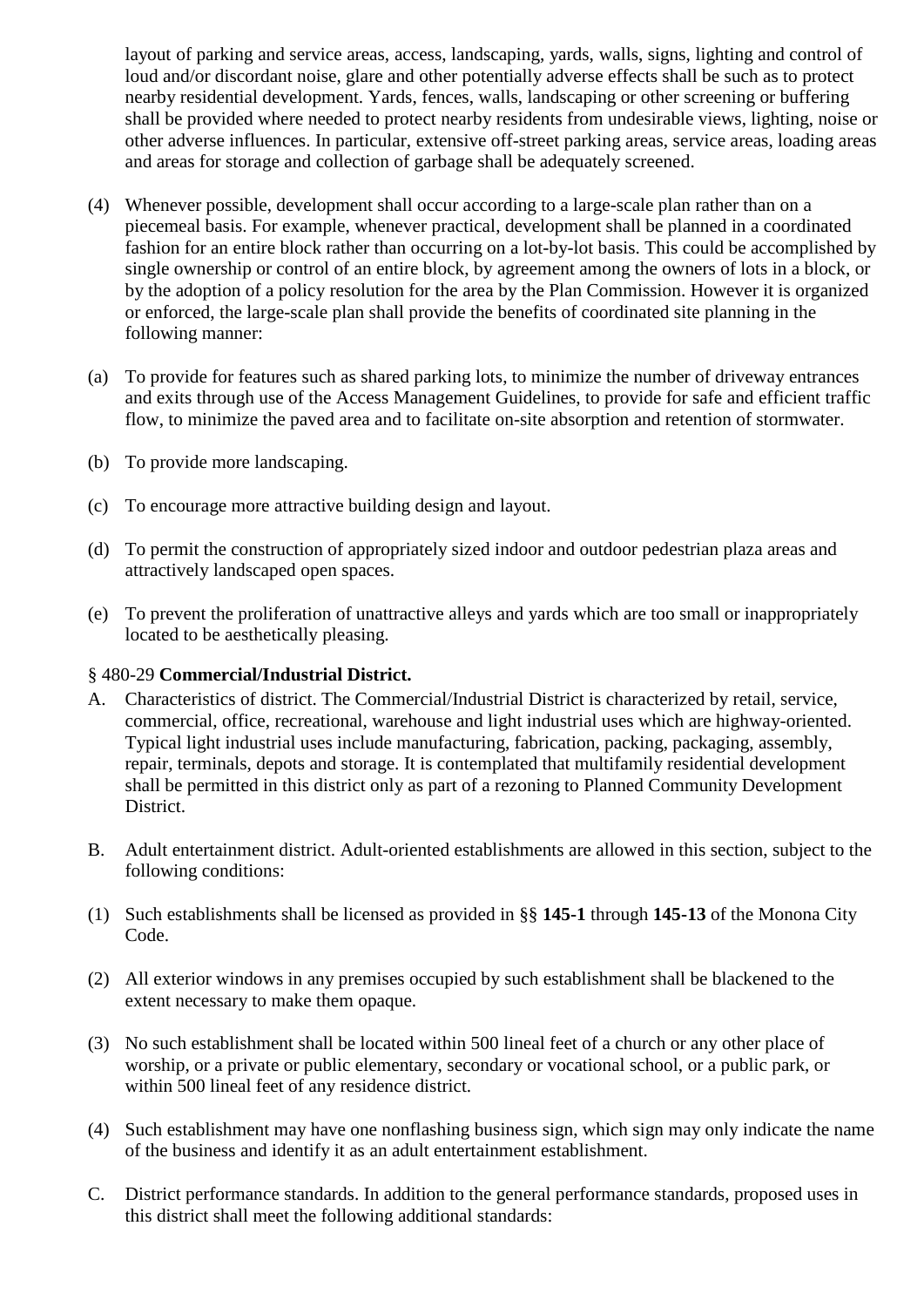- (1) The proposed use shall be related to the general development pattern and the objectives of the Comprehensive Plan to provide a balanced local economy and to provide stable employment suitable for residents of Monona and the surrounding area.
- (2) The proposed use shall be compatible with nearby development as built or contemplated for construction in the near future.
- (3) Because of the limited supply of vacant land, any proposed retail or service uses shall not unnecessarily duplicate retail or service use already existing in the immediate vicinity.

## § 480-30 **Community Design District.**

- A. Characteristics of district. The Community Design District is characterized by large predominately undeveloped tracts. Because of the salience of these properties, the community vests a particular interest in rational, comprehensively planned development. As part of the limited remaining area of undeveloped land within the City, these properties are of critical importance in establishing a balance in land uses and in community services. It is expected that the development of property within this district will take advantage of the flexibility provided by the planned community development procedure. Further, it is expected that the district's development will include a compatible mix of residential, commercial, industrial or open space uses which realize the goals of the Comprehensive Plan.
- B. District performance standards.
- (1) Development shall occur only after coordinated advance site planning to retain the unique character of these tracts and to strike an acceptable balance between natural preservation, growth and development.
- (2) For each tract, development shall occur according to a large-scale plan rather than on a piecemeal basis. It is intended that this plan be a mutual product of efforts of the property owner and the City. This could be implemented by a policy resolution of the Plan Commission to accept the owner's general development plan for the tract or it could be implemented by a mutual decision by the owner and the City to rezone the tract to a Planned Community Development based on a general development plan.
- (3) Development shall preserve the maximum possible amount of open space and environmental amenities through techniques such as clustering, site planning and permanent reservation of open space.
- (4) All uses and their intensity, appearance and arrangement shall be of a visual and operational character, which:
- (a) Is compatible with the physical nature of the site, with particular concern for preservation of natural features, open space, tree growth, unique or environmentally significant landforms and unobstructed public views of bodies of water.
- (b) Would produce an attractive environment of sustained aesthetic and ecological desirability, economic stability and functional practicality compatible with the general policy guidelines of the Comprehensive Plan as well as the specific concerns expressed by the community.
- (c) Would not create traffic or parking demand incompatible with the existing or proposed facilities to serve it unless jointly resolved.
- (d) Would not seriously affect the anticipated provision of school or municipal services unless jointly resolved.
- (e) Serve regional and community needs for employment, open space, moderate-cost housing, lake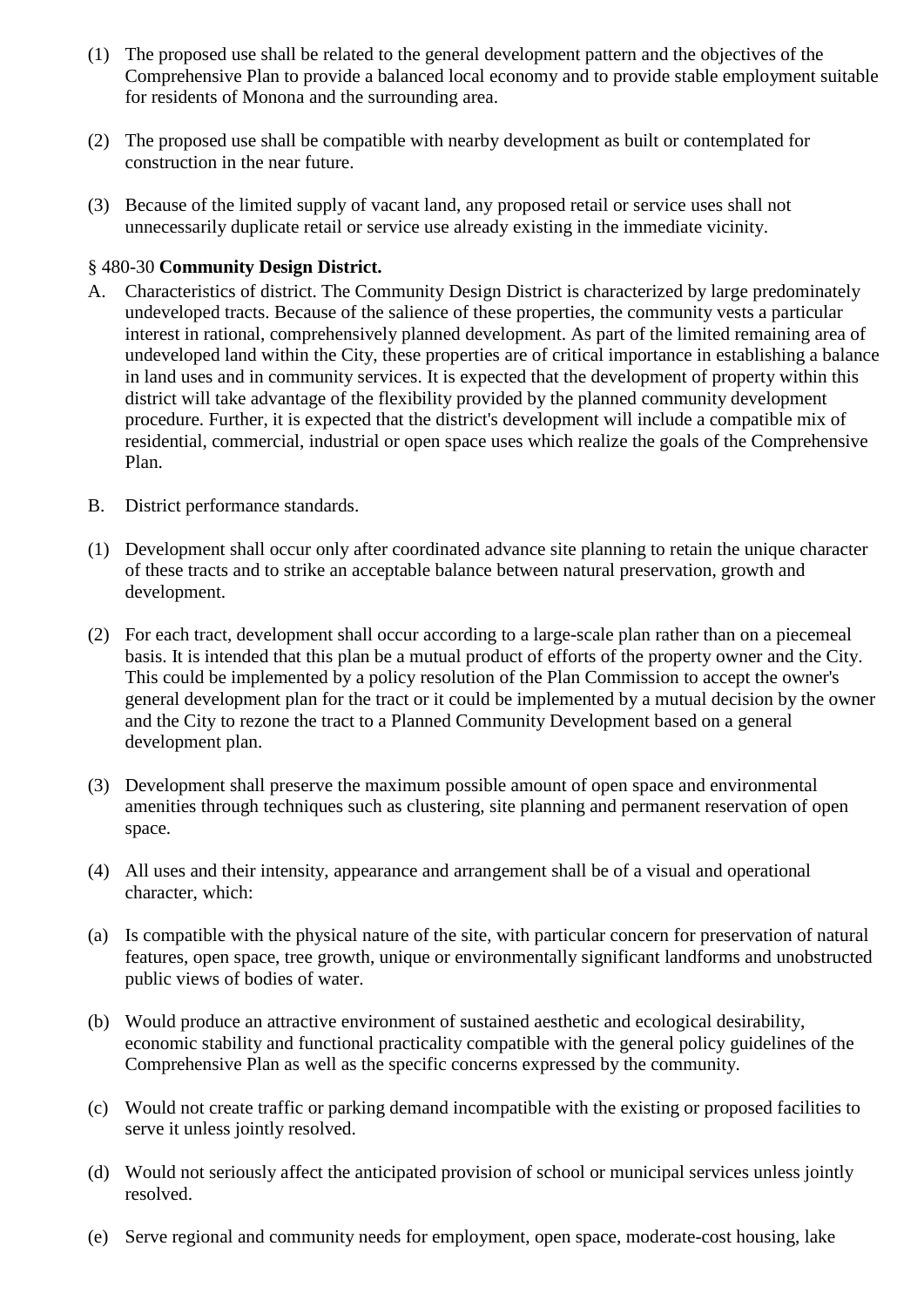access and/or recreational facilities.

## § 480-31 **Conservancy District.**

- A. Purpose and intent. The Conservancy District is established to preserve in a natural open state certain areas such as lakes, waterways, shorelands, wetlands, marshes, floodplains, streambeds, slopes and other areas of aesthetic and ecological value, which because of their unique physical features are desirable and functional as natural drainageways, water retention area, natural habitats for plant and animal life or protected open space. The regulations of the Conservancy District are intended not only to preserve certain open space land and water areas for uses consistent with the intent and purpose of this chapter but also to protect the community from the costs which may be incurred when unsuitable development occurs in certain areas. Development in the Conservancy District is limited in character, although certain agricultural, public and recreational uses are permitted when controlled by specific limitations.
- B. Characteristics of district. The Conservancy District is characterized by land and water preserves, arboretums, boating, fishing, harvesting by hand of wild crops, public recreational facilities, the practice of wildlife and fish management and similar uses which protect the environmental quality of the area. It is intended that public highways and parkways will be permitted if they are designed to minimize damage to the conservancy area, to provide the public with a view of the conservancy area, and to relieve safety and traffic congestion problems along existing highways.
- C. Permits. The applicant shall secure all necessary permits from all appropriate federal, state and local agencies, including those required under Section 404 of the Federal Water Pollution Control Act as amended, 33 U.S.C. § 1344.

## § 480-32 **Public Facilities District.**

- A. Characteristics of district. This district is characterized by facilities owned by a government or governmental agency and by public utility facilities which are compatible with the environment.
- B. District performance standards. In addition to the general performance standards, proposed uses in this district shall meet the following standards:
- (1) To the extent feasible, a substantial portion of the property shall be maintained as landscaped open space.
- (2) The proposed use shall be related to the general development pattern and the objectives of the Comprehensive Plan to promote a balanced local economy, to promote needed goods and services not otherwise available in the immediate area and to protect and enhance the character of the surrounding neighborhood.
- (3) All uses and structures within this district must receive a zoning permit.

## § 480-33 **Cemetery District.**

- A. Characteristics of district. The Cemetery District is characterized by cemeteries, mausoleums, funeral chapels, monuments and ancillary facilities.
- B. District performance standards. In addition to the general performance standards, proposed uses in this district shall meet the following standards:
- (1) To the extent feasible, a substantial portion of the property shall be maintained as landscaped open space.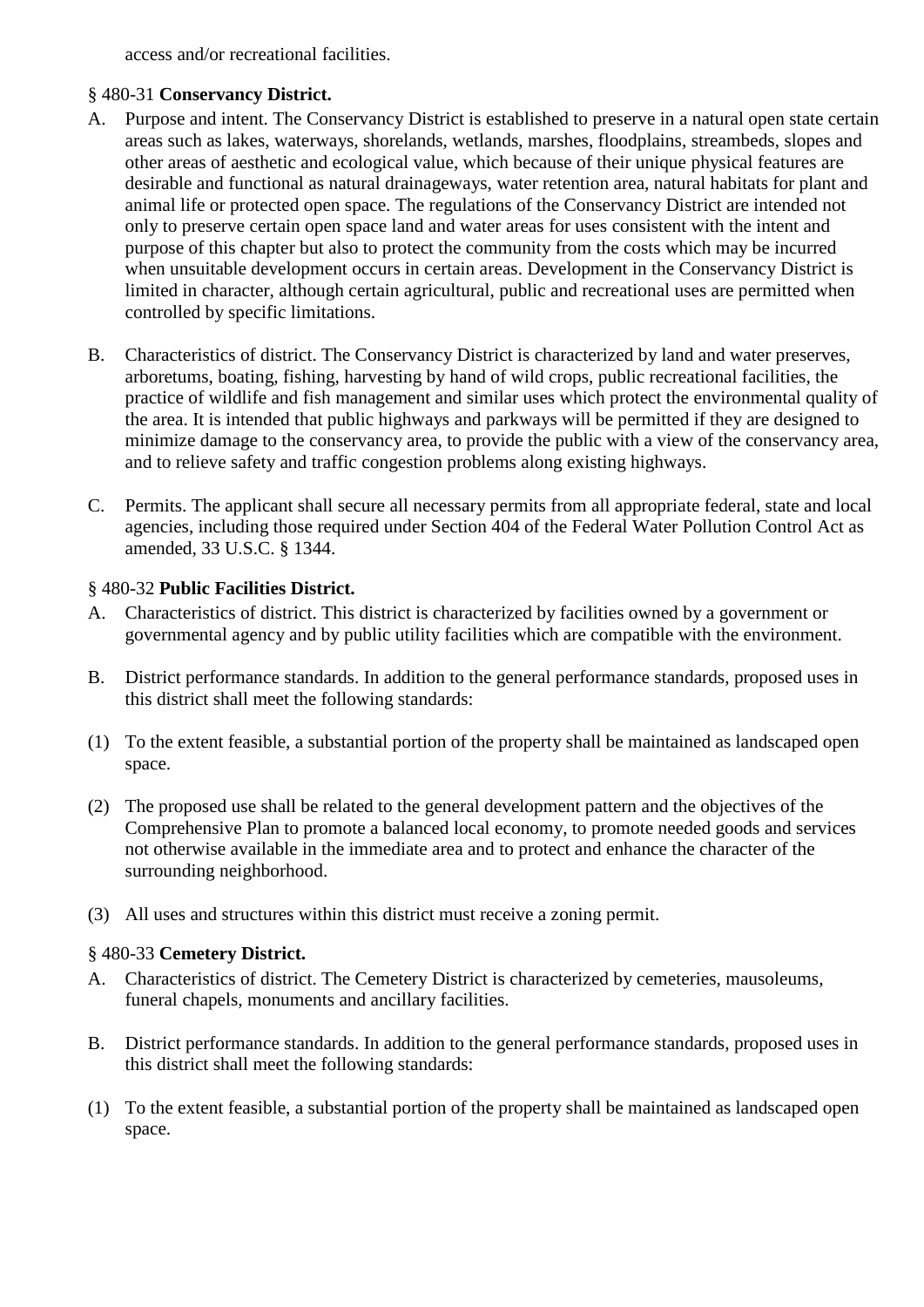# Article VI **Planned Community Developments**

## § 480-34 **Intent and purpose.**

The intent of this article is to encourage and promote improved environmental design in the development of land by allowing greater freedom and flexibility than is possible under the precise and rigid requirements of conventional zoning districts, through the use of objective standards establishing goals and criteria for judgment rather than the application of a fixed formula. To this intent it allows diversification in the uses permitted and variation in the relationship of uses, structures, open spaces and heights of structures in developments conceived and implemented as comprehensive and cohesive unified projects, while still requiring substantial compliance to the general plan for community development. It is further intended to encourage more imaginative site planning, to assist in achieving more rational and economic development with relationship to public services, to permit optimum development of land and to encourage and facilitate the conservation of open land and other natural features such as woods, streams, wetlands, etc., as integral components of a balanced ecology. It is expected that the planned community development tool will be used to provide comprehensive mixed-use developments within the community design districts.

## § 480-35 **Minimum planned community development area.**

To qualify for consideration as a planned community development, the site shall be of sufficient size in relation to the proposed uses to justify the application of the special regulations set forth in this article and shall be under the single or unified ownership of the applicant.

## § 480-36 **Permitted uses.**

In a planned community development, any use may be permitted, subject to the standards as herein set forth, provided no use shall be permitted except in conformity with a specific and precise development plan pursuant to the procedural and regulatory provisions as set forth.

#### § 480-37 **Standards.**

- A. General. As a basis for determining the acceptability of a planned proposal, consideration shall be given as to whether or not it is consistent with the spirit and intent of the purposes of this section, has been prepared with competent professional advice and guidance in terms of planning, architecture and engineering, and produces significant benefits in terms of improved environment design.
- B. Height and area. Specific lot size, density, open space, building location, height, size, floor area, yard, parking and other such requirements shall be based upon determination as to their appropriateness to the uses or structures as they relate to the total environmental concept of the planned development and consistent with the criteria set forth in this chapter and with those generally accepted basic standards necessary to ensure the protection of the public health, safety and welfare.
- C. Parking. Off-street parking facilities shall be provided consistent with the uses proposed in the development.
- D. Design standards. Engineering and subdivision design standards relative to street type, location and width, sidewalks, streetlighting, storm drainage, lot arrangement or other elements of site design shall be based upon determination as the appropriate standards necessary to effectively implement the specific function in the specific situation and as it relates to the total plan concept; and consistent with the necessity for compatibility with the existing pattern in areas peripheral to the development. In no case shall minimal construction standards be less than those necessary to protect the public health, safety and welfare. To this intent, the subdivision control ordinance may be waived where deemed appropriate in the case of a planned community development.
- E. Intensity and character of land use. In a planned community development, the suitability of the type and character of uses proposed and their intensity and arrangement on the site shall be based upon the following standards: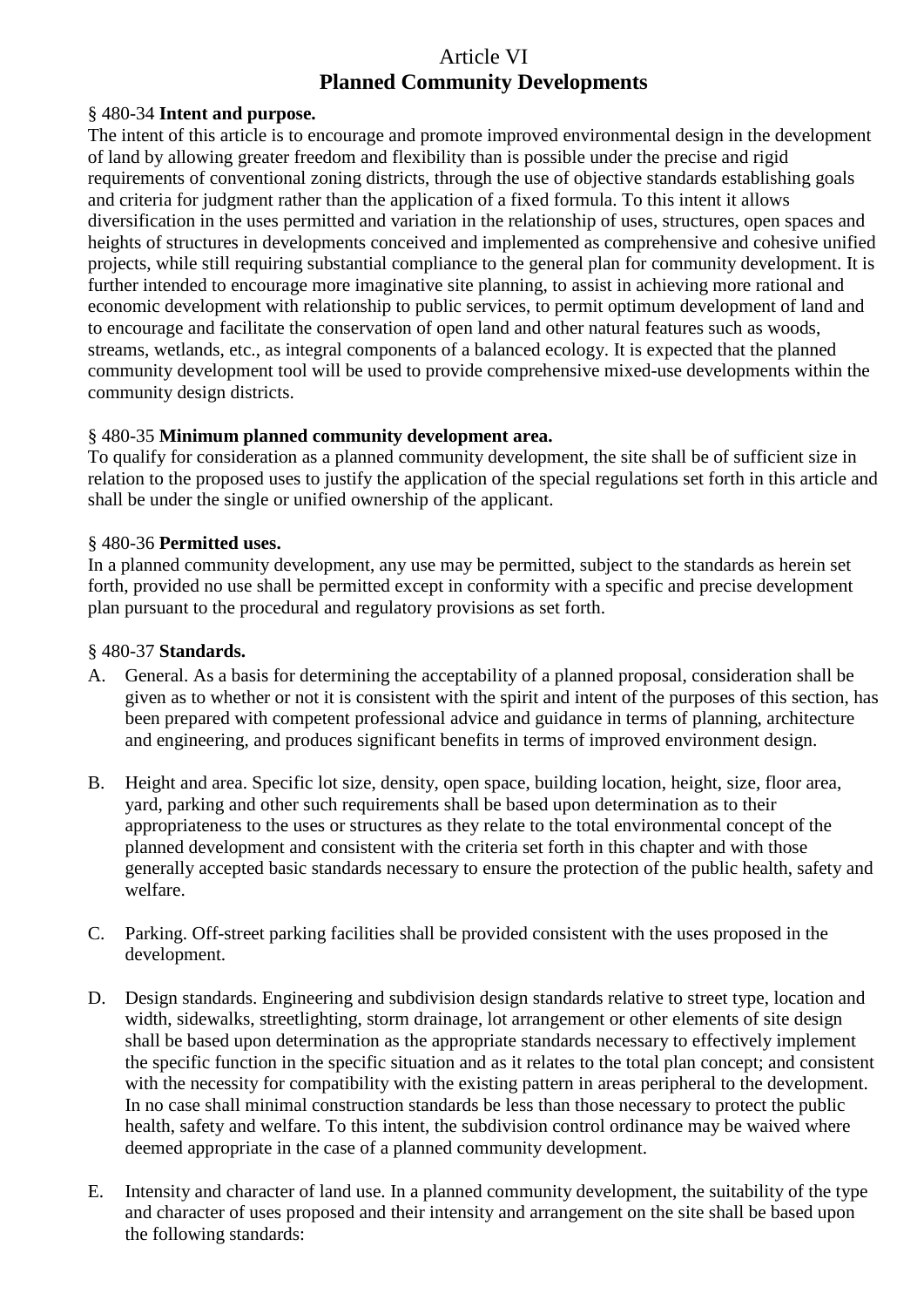- (1) Compatibility to the physical nature of the site, with particular concern for conservation of natural features such as tree growth, streams, wetlands, geological features, natural resources, etc.; for suitability of soils for the uses proposed; for preservation of open space; for careful shaping of terrain to minimize scarring, ensure suitable drainage and for preservation of natural terrain wherever appropriate.
- (2) Achievement of an attractive environment appropriate to the uses proposed and compatible with existing development in the surrounding area and with official development plans for the area, with particular concern for preservation of ecologic and economic balance.
- (3) Capacity to be effectively serviced without creating a demand for schools, sanitary sewer, water, stormwater drainage, recreational areas, highways or other public services substantially in conflict with that anticipated by the appropriate jurisdictional plans for such services or which could not be provided without adverse effect upon the jurisdictional area involved.
- (4) Adequate provision for the practical functioning of the development in terms of circulation, parking, emergency services, mail and delivery service, street maintenance and utility service.
- (5) Adequate provision for appropriate sites for schools, parks, highways and other public facilities serving the proposed development.
- F. Common open space, park or other amenities.
- (1) In a planned community development, consideration shall be given to the preservation of open space and other natural features such as woods, streams, wetland, etc., as common open space, parkland or other amenity area serving the recreational and aesthetic needs of the people in the development, the need created for such area by the development, and the suitability or potential of the area for such use.
- (2) Such areas may include landscaped or naturalistic grounds, water bodies or specific recreational activity facilities and shall be of such size, shape, character and location as makes them a practical recreational amenity to the residents of the development or a contribution to the environmental quality of the development.
- (3) Adequate provision shall be made for the establishment, permanent preservation and maintenance of such common open space, parkland or amenity areas either by private reservation or dedication to the public.
- (a) Dedication shall not be mandatory, but where public ownership is desired, reservation for such purpose may be required.
- (b) In the case of private open space reservation, the open area to be reserved shall be protected against building development by conveying to the City, as part of the conditions for project approval, an open space easement over such open areas, restricting the area against any future building or use except as is consistent with that of providing landscaped open space for the aesthetic and recreational benefit of the development. Buildings or uses for recreational, cultural or other purposes compatible with the open space objective may be permitted only where specifically authorized as part of the development plan or subsequently with the express approval of the Commission following approval of building, site and operational plans.
- (c) The care and maintenance of private open space reservations or amenity areas shall be assured by establishment of appropriate management organization for the project. The manner of assuring maintenance and assessing such cost to individual properties shall be determined prior to the approval of the final project plans and shall be included in the conditions of approval and in the title to each property.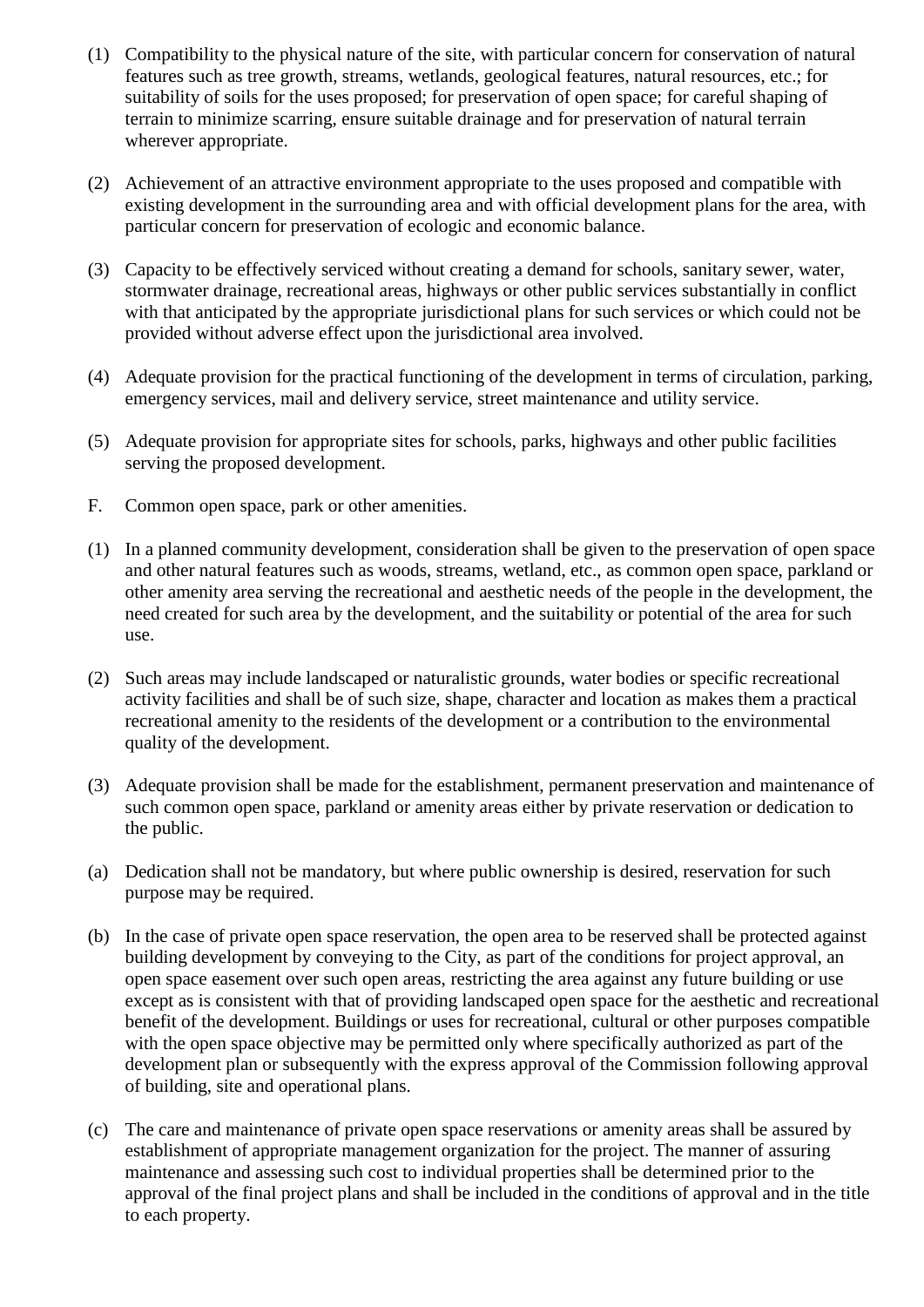- (d) Ownership and tax liability of private open space reservation or amenity areas shall be established in a manner acceptable to the City and made a part of the conditions of the plan approved.
- G. Economic feasibility and impact. In order to minimize the possibility of adverse effect resulting from failure to implement an approved project or from the economic impact of its development upon the community, the proponents of a planned development shall provide satisfactory evidence of their economic feasibility to finance the project and that the economic prosperity of the area or the values of surrounding properties would not be adversely affected as compared to the impact of development which might reasonably have been anticipated under the zoning in effect at the time the planned development was proposed.
- H. Implementation schedule. The proponents of a planned community development district shall submit a reasonable schedule for the implementation of the development to the satisfaction of the Council. The schedule shall include suitable provisions to assure that each phase could be brought to completion in a manner which would not result in adverse effect upon the community as a result of termination at that point.
- I. Enforceability. Such requirements as are made a part of an approved precise development plan shall be, along with the plan itself, construed to be enforced as a part of this chapter.

## § 480-38 **Procedures.**

- A. Generally. The procedure for a planned community development shall be as required for any other zoning permit application under this chapter.
- B. Preapplication conference. Prior to the submittal of a formal application for approval of a planned community development, the applicant shall meet with the Commission for an informal discussion of the proposed development in order to provide the basis for proper submittal and processing.
- C. Application.
- (1) The submittal for approval of a planned community development shall be in the form of a general development plan and a precise implementation plan. The application may be for a preliminary approval of a general development plan, followed by the submittal, in whole or part, of final detail plans for approval as a precise implementation plan or for a combined general development plan.
- (2) The application for a general development plan, a general development plan with a precise implementation plan, or a precise implementation plan shall be submitted in triplicate to the City Clerk, who shall transmit it directly to the Commission for processing.
- D. General development plan.
- (1) The application for approval of a general development plan is intended to provide sufficient definition of the proposed development to make possible a determination as to its basic acceptability in terms of its character; its use pattern; its intensity of use; its economic, environmental and service impact; and such other factors as would be pertinent to such basic decision prior to the preparation of detailed engineering, architectural and landscape architectural plans.
- (2) The Plan Commission shall hold a public hearing for the purpose of collecting public input on the general development plan. The Commission shall provide a Class I notice in the official newspaper and shall also give at least 10 days' written notice of the proposed plan and the time and place of the hearing at which any proposed change will be considered to the owner of any lot or parcel of land immediately adjacent, contiguous or separated only by a public right-of-way.
- E. Referral. Within 60 days after completion of the filing of the petition for approval of a general development plan, the Commission shall forward the petition to the Common Council with a recommendation that the plan be approved as submitted, approved with modification, or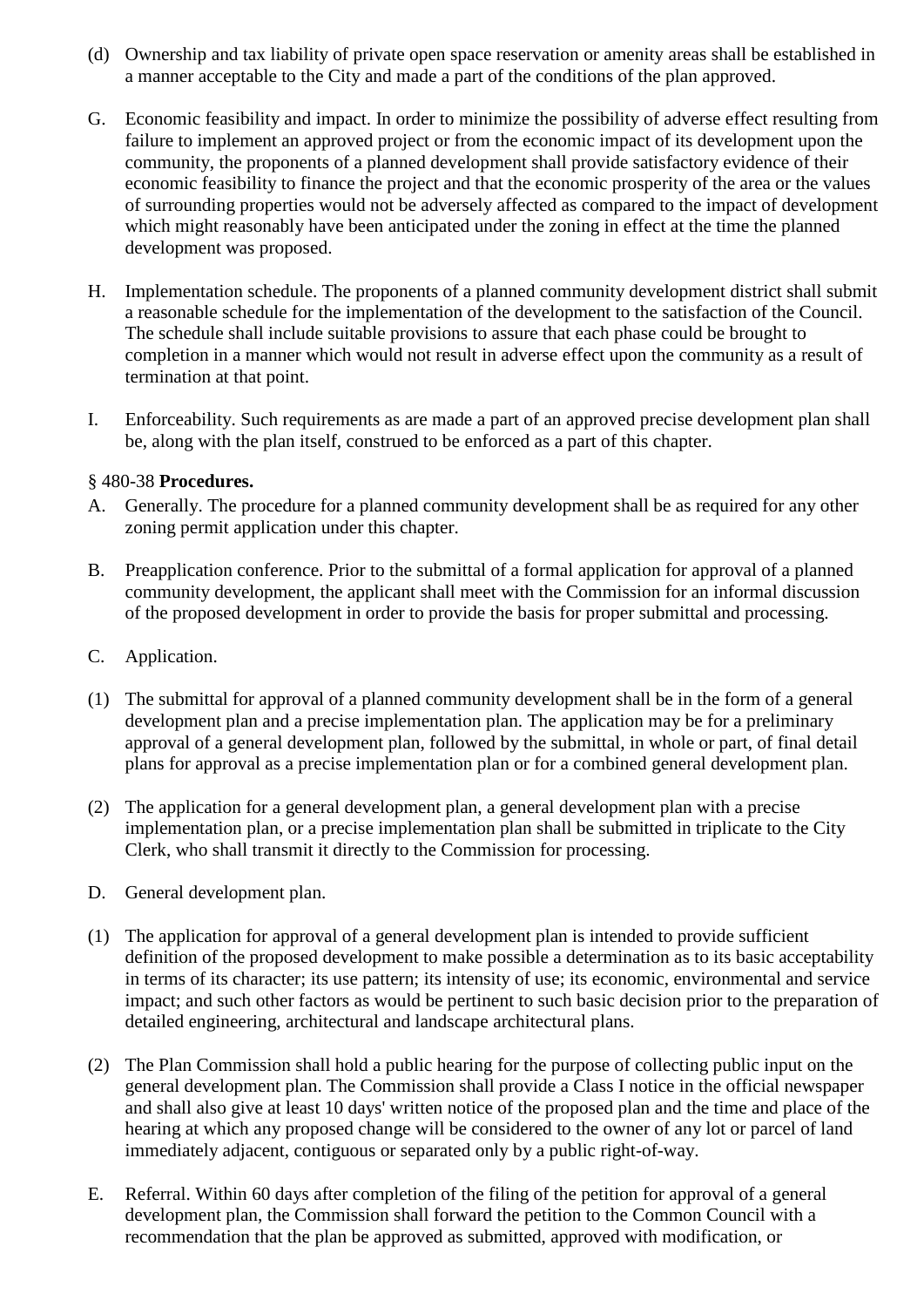disapproved. Such report shall include findings of fact specifying the reasons for the Commission's recommendation.

- F. Common Council action. Within 30 days following receipt of the report of the Commission, the Council shall approve the recommendation, approve the recommendation with modifications, disapprove the recommendation, or refer the matter back to the Commission for further consideration. In the case of approval or approval with modification, the Council shall approve the general development plan and may impose such conditions as it deems necessary to ensure that the development shall establish the basic right of use for the area in conformity with the plan as approved but shall be conditioned upon approval by a precise implementation plan and shall not make permissible any of the uses as proposed until a precise implementation plan is submitted and approved for all or a portion of the general development plan.
- G. Precise implementation plan. A precise plan for implementation of all or part of a proposed planned community development district may be submitted concurrently with a general development plan or within a reasonable period of time as determined by the Council. If a precise implementation plan, which the Council determines to be a reasonable phase of the total plan, has not been submitted within such time, the Council may revoke the approval of the general development plan. The precise implementation plan shall present in greater detail the information given approximately in the general development plan. The precise implementation plan shall include detailed construction and engineering plans and related detailed documents and schedules.
- H. Public hearing. Whenever the precise implementation plan is submitted, the Commission shall hold a public hearing for the purpose of collecting public input on the precise implementation plan. The Commission shall provide a Class I notice in the official newspaper and shall also give at least 10 days' written notice of the proposed precise implementation plan and the time and place of the hearing at which the precise implementation plan will be considered to the owner of any lot or parcel of land immediately adjacent, contiguous or separated only by a public right-of-way. A precise implementation plan submitted for approval shall be deemed to conform substantially to the general development plan approved, provided any modification therein, including any modification in location, design and number of buildings, roadways and utilities, does not:
- (1) Change the concept or intent of the preliminary plan approved; or
- (2) Increase the gross residential density or intensity of use by more than 10%; or
- (3) Reduce the area set aside for community open space by more than 10% or in any case below that required for a minimum; or
- (4) Increase by more than 10% the floor area for nonresidential use; or
- (5) Increase by more than 5% the total ground area covered by buildings or structures.
- I. Referral. Within 30 days after completion of the filing for approval of the precise implementation plan, the Commission shall forward the petition to the Common Council with a recommendation that the precise implementation plan be approved as submitted, approved with modifications, or disapproved. Such report shall include findings of fact specifying the reasons for the Commission's recommendations.
- J. Common Council action. Within 30 days following receipt of the report of the Commission, the Council shall approve the recommendation, approve the recommendation with modifications, disapprove the recommendation, or refer the matter back to the Commission for further consideration. In the case of approval or approval with modification, the Council shall approve the precise implementation plan and may impose such conditions as it deems necessary to ensure that the precise implementation plan conforms with and implements the previously approved general development plan.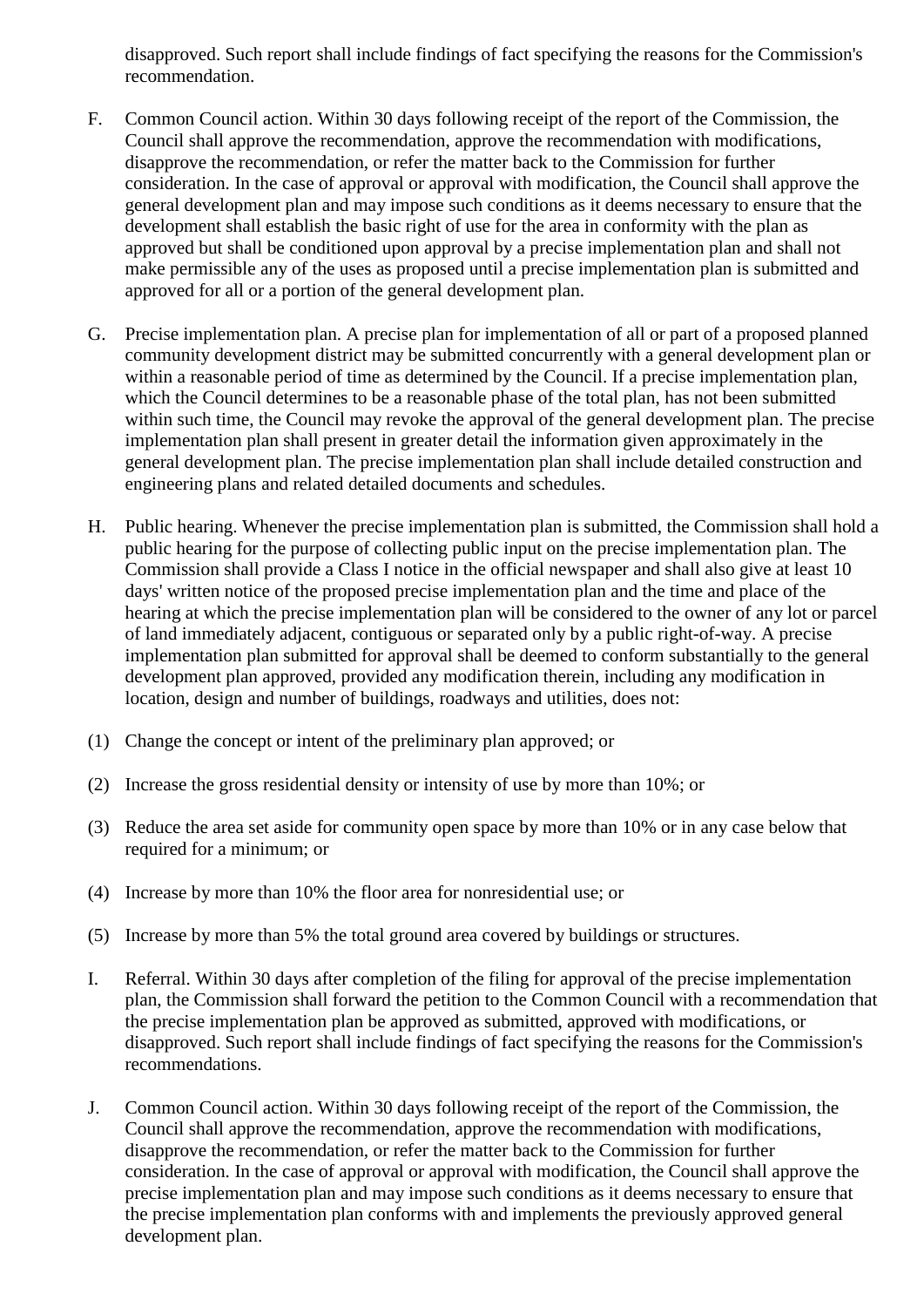- K. Recording. In the event of approval of the precise implementation plan, the building site and operational plans for the development, as approved, as well as all other commitments and contractual agreements with the City offered or required with regard to project value, character and other factors pertinent to an assurance that the proposed development will be carried out basically as presented in the official submittal plans, shall be recorded by the developer within a reasonable period of time as determined by the Council in the County Register of Deeds office. This shall be accomplished prior to the issuance of any building permit.
- L. Changes. If the precise implementation plan submitted does not conform substantially to the general development plan previously approved, or if the applicant desires to amend substantially a development therein, amendments thereto may be approved only by following the procedure for original approval. No changes in the precise implementation plan approved hereunder shall be considered to waive any of the covenants or agreements limiting the use of land, buildings, structures and improvements within the planned community development unless specifically stated.
- M. Extension or revocation. If no substantial construction has begun in the planned community development within two years after the approval by the Council of a precise implementation plan, the general development plan shall be subject to revocation upon written notice to the applicant from the City. The City may grant extensions of such period. In the event of revocation hereunder, an appropriate instrument of revocation shall be filed in the County Register of Deeds office.
- N. Additions. Land contiguous to an existing planned community development may be added to such planned community development, provided such land is made a part of the original development plan in all respects prior to its incorporation into such plan by an amendment of the development plan as provided in Subsection **L**.

# Article VII **Nonconforming Uses**

## § 480-39 **Existing nonconforming uses.**

- A. When continuation permitted. The lawful nonconforming use of a building, structure, land or water existing on the effective date of this chapter or any amendment to this chapter may be continued although the use does not conform with the provisions of this chapter, provided that:
- (1) Only the use of that portion of the land or water in actual use may be so continued, and the building or structure shall not be extended, enlarged, reconstructed, substituted, moved or structurally altered except when required by law or order so as to comply with the provisions of this chapter.
- (2) The total lifetime structural repairs or alterations to buildings and structures devoted to nonconforming uses shall not exceed 50% of the replacement cost or acceptable substitute indicator of market value, determined at the time the building or structure was listed as a legal nonconforming use under Subsection **C**, unless the building or structure is permanently changed to a conforming use.
- (3) Substitution of new equipment may be permitted by the Board of Zoning Appeals if such equipment will reduce the incompatibility of the nonconforming use with the neighboring uses.
- B. Discontinuation required.
- (1) If such nonconforming use is discontinued or terminated for 12 consecutive months, any future use of the building, structure, land or water shall conform to the provisions of this chapter.
- (2) When a nonconforming use, building or structure is damaged by fire, explosion, flood, the public enemy or other calamity to the extent of more than 50% of its market value, it shall not be restored except in compliance with the use provisions of this chapter.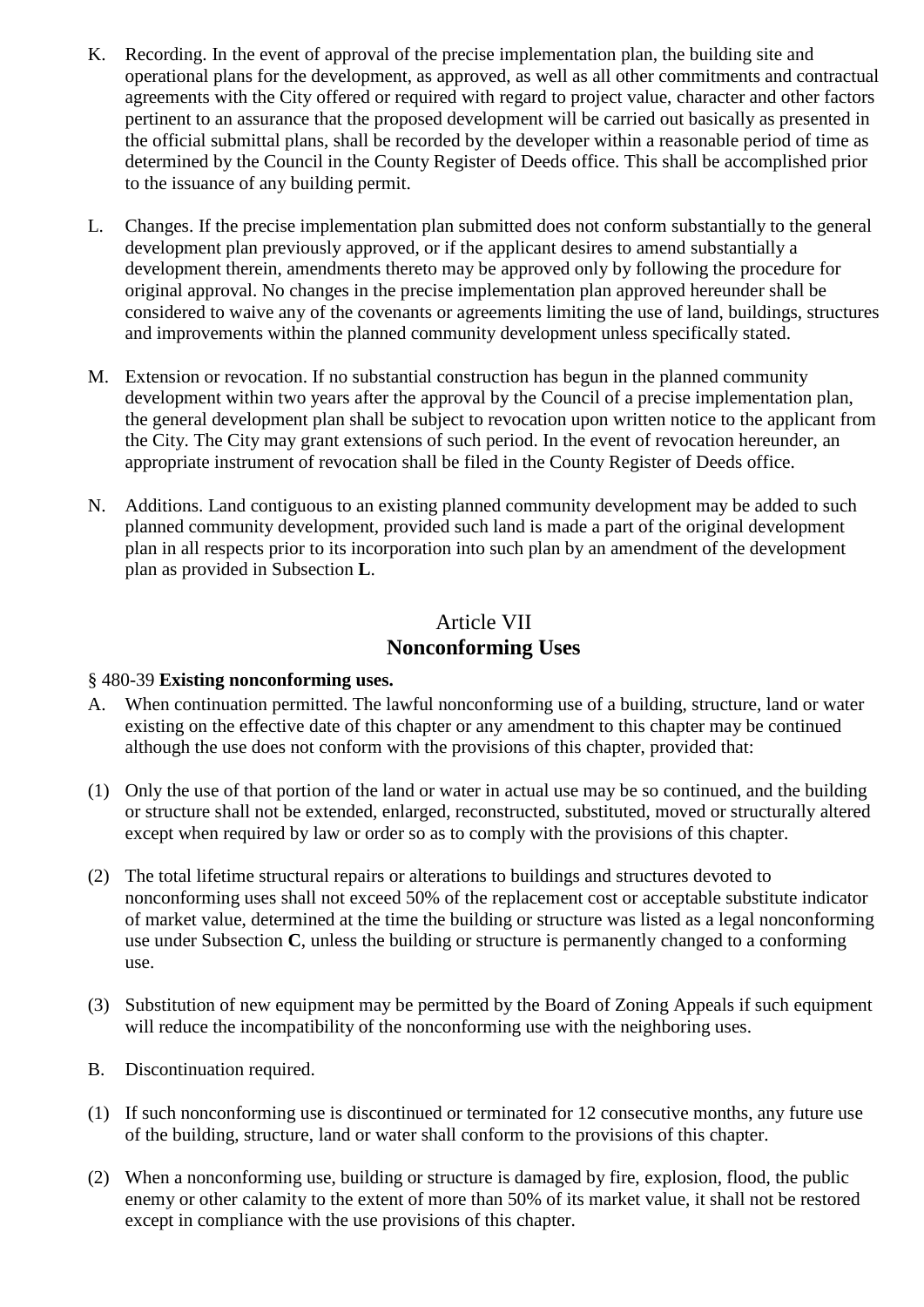- C. Pursuant to § 62.23(7)(hc), Wis. Stats., and notwithstanding any other provision of this chapter, a nonconforming structure damaged or destroyed by violent wind, vandalism, fire, flood, ice, snow, mold or infestation after March 2, 2006, may be restored to the size, location and use that it had immediately before the damage or destruction occurred, and no limits may be imposed on the costs of the repair, reconstruction or improvement of said structure. The size of the restored structure may be larger than the size it was immediately before the damage or destruction if necessary for the structure to comply with applicable state or federal requirements.
- D. Records. As existing nonconforming uses are observed, the Zoning Administrator shall establish and maintain a file of nonconforming uses, listing the following:
- (1) Owner's name and address.
- (2) Use of the building, structure, land or water.
- (3) Market value of the structure at the time of its becoming a nonconforming use.
- E. Certificate of nonconformity. When the Zoning Administrator lists a nonconforming use, the Zoning Administrator shall issue a certificate of legal nonconformity to the property owner, which shall include the current replacement cost or an acceptable substitute indicator of market value.

## § 480-40 **Existing nonconforming buildings and structures.**

- A. Generally. Any lawful nonconforming building or structure existing on the effective date of this chapter or any amendment to this chapter may be continued although its size or location does not conform with the lot width, lot area, yard, height other dimensional, parking, loading, access or site performance standards of this chapter, provided it shall not be extended, enlarged, reconstructed, moved or structurally altered except when required by law or order or so to comply with such provisions or when there would be no additional encroachment on zoning regulations. This chapter shall not prevent compliance with lawful orders of the Zoning Administrator or Building Inspector or prevent strengthening or restoring to a safe condition any part of any structure the Zoning Administrator or Building Inspector declares unsafe.
- B. Records. A record of nonconforming buildings and structures shall be established and maintained by the Zoning Administrator as provided in § **480-39D**. The Zoning Administrator shall issue certificates of nonconformity as in § **480-39E**.
- C. Maintaining nonconforming buildings and structures. Buildings and structures which are nonconforming for reasons other than use may be repaired and maintained.

## § 480-41 **Changes and substitutions of nonconforming uses, buildings or structures.**

- A. Once a nonconforming use, building or structure has been changed to conform, it shall not revert back to a nonconforming use, building or structure.
- B. Once the Zoning Board of Appeals has permitted the substitution of a more restrictive nonconforming use for an existing nonconforming use, the substituted use shall lose its status as a legal nonconforming use and become subject to all the conditions required by the Board of Appeals.

## § 480-42 **Substandard lots.**

A. Use of substandard lots. In any residential district, a one-family detached dwelling and its accessory structures may be erected on any legal lot or parcel of record which was recorded in the office of the County Register of Deeds before the effective date of this chapter or the effective date of any applicable amendment to this chapter, provided such lot or parcel is developed in accordance with this section. However, if abutting lands and a substandard lot of less than 50 feet in width at the building line are owned by the same owner, a substandard lot shall not be sold or used without full compliance with the provisions of this chapter.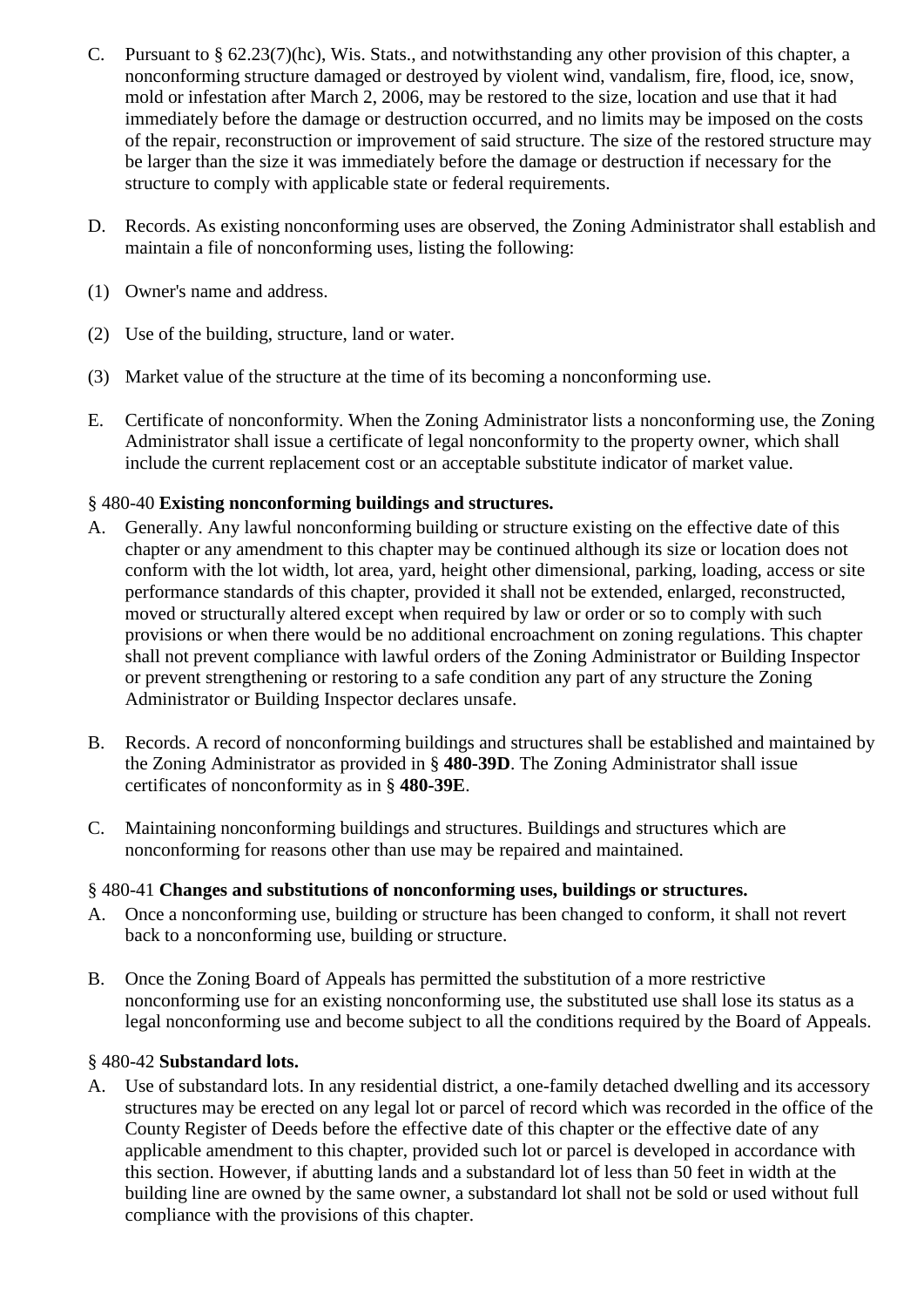- B. Development standards.
- (1) Any substandard lot that is allowed to be developed under Subsection **A** shall be developed in accordance with the side yard, rear yard and front yard setback limitations as set forth in the Single-Family Residence District, regardless of its zoning district classification. In addition to this requirement, no structure may be built within 14 feet of any adjoining dwelling structure.
- (2) In addition, the lot coverage ratio and floor area ratio shall not be less than 80% of the average lot coverage ratio and the average floor area ratio for other single-family-resident occupied lots within the neighborhood. The proposed use must meet the use performance standards of § **480-9** and the site performance standards of § **480-17**.
- (3) For the purposes of this section, "neighborhood" means those lands designated as single-family by the Zoning Map lying within 200 feet of the exterior boundaries of any substandard lot that is the subject of an application for a zoning permit under this section.

# Article VIII **Zoning Map**

## § 480-43 **Map of existing and planned uses.**

The existing and planned uses within the City shall be shown on a Zoning Map prepared and adopted by the Common Council under § 62.23(7)(b), Wis. Stats. Within such areas or "districts" the land shall be used only for uses compatible with the general characteristics of the districts as enumerated in §§ **480-17** through **480-38**.

## § 480-44 **Determination of compatibility.**

Since §§ **480-26** through **480-38** do not enumerate uses permitted by right, conditional uses or prohibited uses but indicate the general characteristics of each district, the Zoning Administrator under §§ **480-24** through **480-25**, except for conditional uses, and the Commission in these and in all cases shall determine whether the proposed use is compatible with the district by applying the general performance standards and the performance standards enumerated in each section.

#### § 480-45 **Amendment of Zoning Map.**

Since uses within the zoning districts are not specifically enumerated except according to the characteristics of the district, a rezoning amendment will not be required unless the Commission determines that a proposed use is incompatible with the district characteristics. If such is the case, the rezoning procedure of § **480-46** shall apply. However, the Commission shall annually review the Zoning Map and, on its own motion, may propose amendments to the Zoning Map to the Common Council pursuant to § **480-46**.

#### § 480-46 **Amendment procedure.**

- A. Council may award. The Common Council may from time to time on its own motion or on petition, after first submitting the proposal to the Commission, amend, supplement or change the district boundaries or the regulations for the zoning districts, after hearing and report thereon by the Commission.
- B. Notice and action on district changes.
- (1) Commission. Any proposal to change the classification of any lot or parcel of land or the boundaries of any zoning district or the district regulations shall be submitted to the Commission for recommendation and report to the Common Council.
- (2) Notice and hearing. Upon referral of any proposal under Subsection **B(1)** to it, the Commission shall give notice by publication of a Class II notice under Ch. 985, Wis. Stats., in the official newspaper of the proposed changes and of hearings thereon and shall give any person interested an opportunity to be heard. The Commission shall also give at least 10 days' written notice of the proposed changes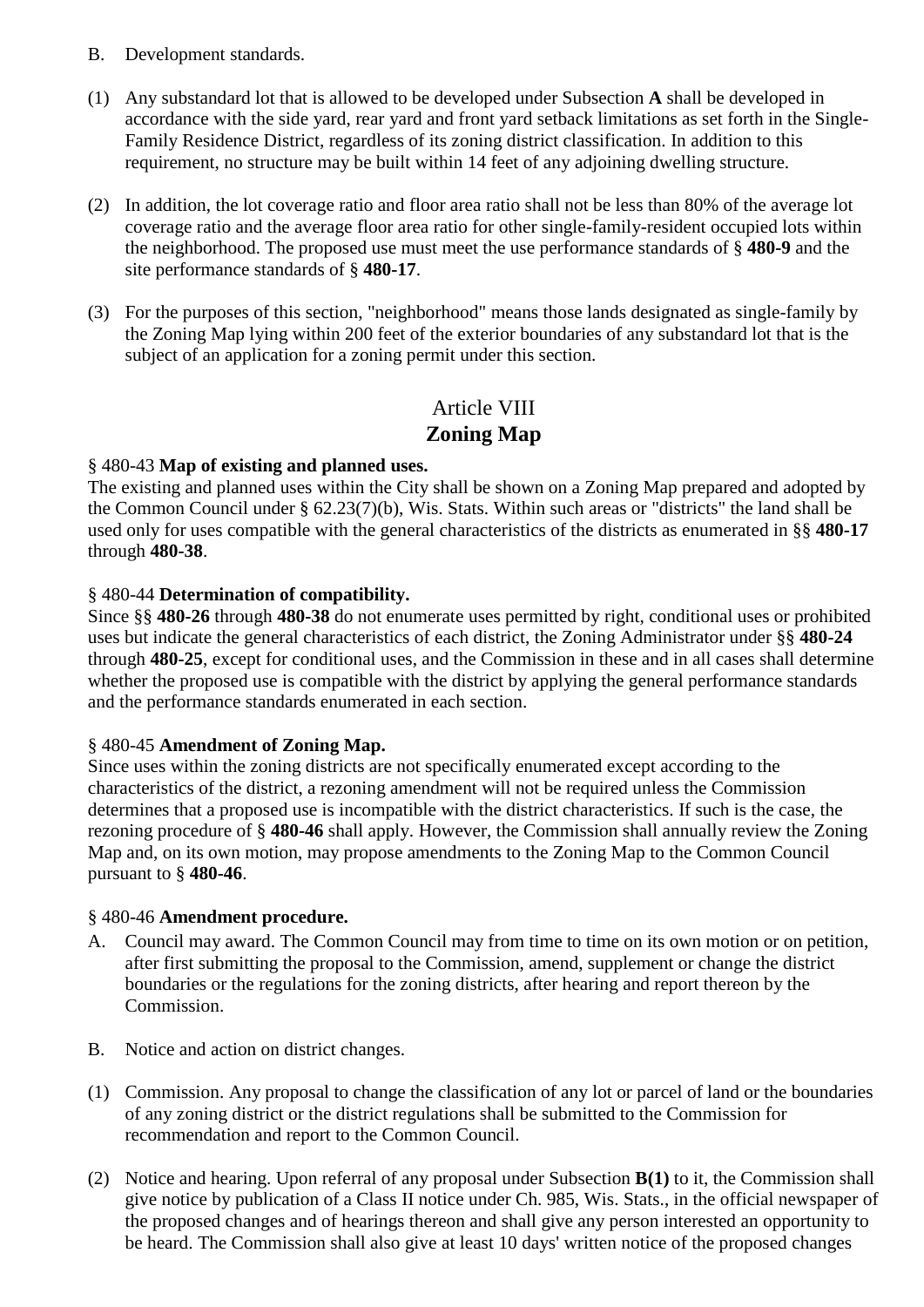and the time and place of the hearing at which any proposed change will be considered to the owner of any lot or parcel of land immediately adjacent to or extending 100 feet from the land included in the proposed change and extending 100 feet from the street frontage of such opposite land. Such notice shall contain the street names and house, lot or parcel numbers of the land included in the proposed change. Such notice shall also be accompanied by a scale or plat map showing the land included in the proposed change in relation to nearby streets. The Commission shall also give at least 10 days' prior written notice of any such change in the district plan to the clerk of any municipality whose boundaries are within 1,000 feet of the land to be affected by the proposed change. Failure to give personal notice to any property owner or to the clerk of any affected municipality shall not invalidate any such change.

- (3) Report to Common Council. The Commission shall report the result of any such hearing and its recommendation on any proposed change to the Common Council at the next regular meeting of the Council following such hearing. The Commission shall recommend adoption of the opposed change or recommend its rejection or report that the Commission took no action thereon. Written notice of the Commission's recommendation shall be given prior to the Council meeting at which the recommendation will be reported to the Council to each person who appeared before the Commission and to any other person who requests such notice. Failure to give such notice shall not affect Council action on any such recommendation. The Commission may also recommend that any proposed change be amended, and if such suggestion is accepted in writing by the petitioners, a hearing on the revised change shall be held at a subsequent meeting of the Commission and notice shall be given as required herein. The Commission shall report any such recommendation to the Council for information purposes only.
- C. Action by Council. If the recommendation is to grant the proposed change, the City Clerk upon receipt of the recommendation shall refer the report and recommendations to the City Attorney for drafting the appropriate ordinance. The Common Council may, however, grant a zoning change which the Commission has not recommended or may deny a zoning change recommended by the Commission. If any such action requires the drafting of an amendment to this chapter, the matter shall be referred to the City Attorney for drafting.
- D. Appearances before Council. Any person interested in any such petition and the report and recommendation of the Commission may appear before the Common Council and shall be given an opportunity to appear and be heard with respect thereto. Any such person shall be heard under the order of business permitting public appearances as provided in Chapter **94**, Mayor and Common Council, of the Code of the City of Monona. The Common Council may amend any zoning changed before it, but if the effect of such amendment is to make the change a new proposal, such matter shall be re-referred to the Commission, and the notice and hearing provisions of this section shall apply.
- E. Protests. In case of protest against such change duly signed and acknowledged by the owners of 20% or more either of the areas of land included in such proposed amendment, supplement or change or by the owners of 20% or more of the area of the land immediately adjacent extending 100 feet therefrom or by the owners of 20% or more of the land directly opposite thereto extending 100 feet from the street frontage of such opposite land, such amendment, supplement or change shall not become effective except by the favorable vote of 3/4 of the members of the Council.

(Note: This section was adopted as Charter Ordinance C1-76-92.)

## § 480-47 **Zoning upon annexation.**

Territory annexed to the City shall be zoned as provided in the annexation ordinance under § 66.0217(8)(a), Wis. Stats., until amended.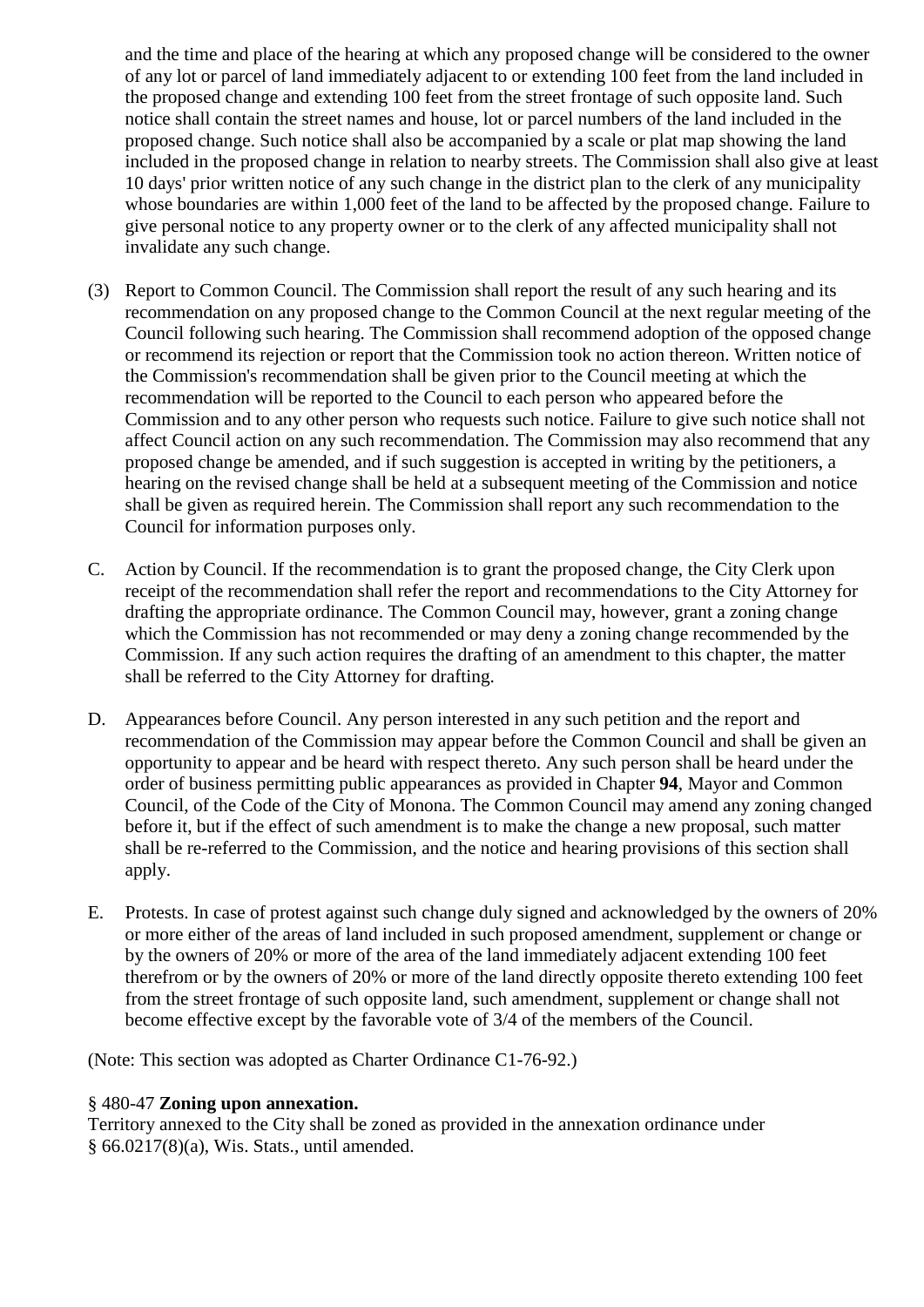# Article IX **Administration**

## § 480-48 **Zoning Administrator; powers and duties.**

- A. Duties. In addition to any other duties set by the Mayor and Common Council, the Zoning Administrator shall administer, supervise and enforce the provisions of this chapter and shall:
- (1) Prepare all forms necessary or useful in the administration of this chapter.
- (2) Inspect each project for which a permit has been applied for or granted.
- (3) Issue zoning and occupancy permits when authorized or required to do so under this chapter.
- (4) Record violations and provide this information to the Common Council.
- (5) Maintain permanent and current records of this chapter, including but not limited to all maps, amendments, permits, variances, appeals and applications therefor, and nonconforming uses as such uses come to his/her attention.
- (6) Receive, file and forward to the Commission all applications for amendments to this chapter.
- (7) Receive, file and forward to the Commission all applications for zoning permits for uses other than single-family and two-family residences.
- (8) Receive, file and forward to the Zoning Board of Appeals all applications for appeals, variances and other matters upon which the Zoning Board of Appeals is required to act under this chapter.
- (9) Receive, file and forward to the Common Council all appeals under § **480-55F**.
- (10) Make periodic activity reports to the Commission and Common Council.
- B. Powers and authority. In the enforcement of this chapter, the Zoning Administrator shall have the power and authority for the following:
- (1) At any reasonable time and for any proper purpose to enter upon any public premises and make inspection thereof.
- (2) Upon reasonable cause or question as to proper compliance, to revoke any zoning or occupancy permit and issue cease and desist orders requiring the cessation of any building, moving, alteration or use which is in violation of this chapter, such revocation to be in effect until reinstated by him/her or the Board of Appeals; or take any other action as directed by the Common Council to ensure compliance with or to prevent violation of its provisions.
- (3) In the name of the City and with approval of the City Attorney, commence any legal proceedings necessary to enforce this chapter.
- (4) To prepare and recommend to the Council rules and regulations for the administration of this chapter, which when they become effective under this chapter shall have the force of ordinances.

## § 480-49 **Zoning Board of Appeals.**

- A. Composition. The Zoning Board of Appeals shall have a composition as prescribed in § **18-2** of the Code.
- B. Procedure.
- (1) General. The Board shall adopt rules for its government and procedure not inconsistent with law and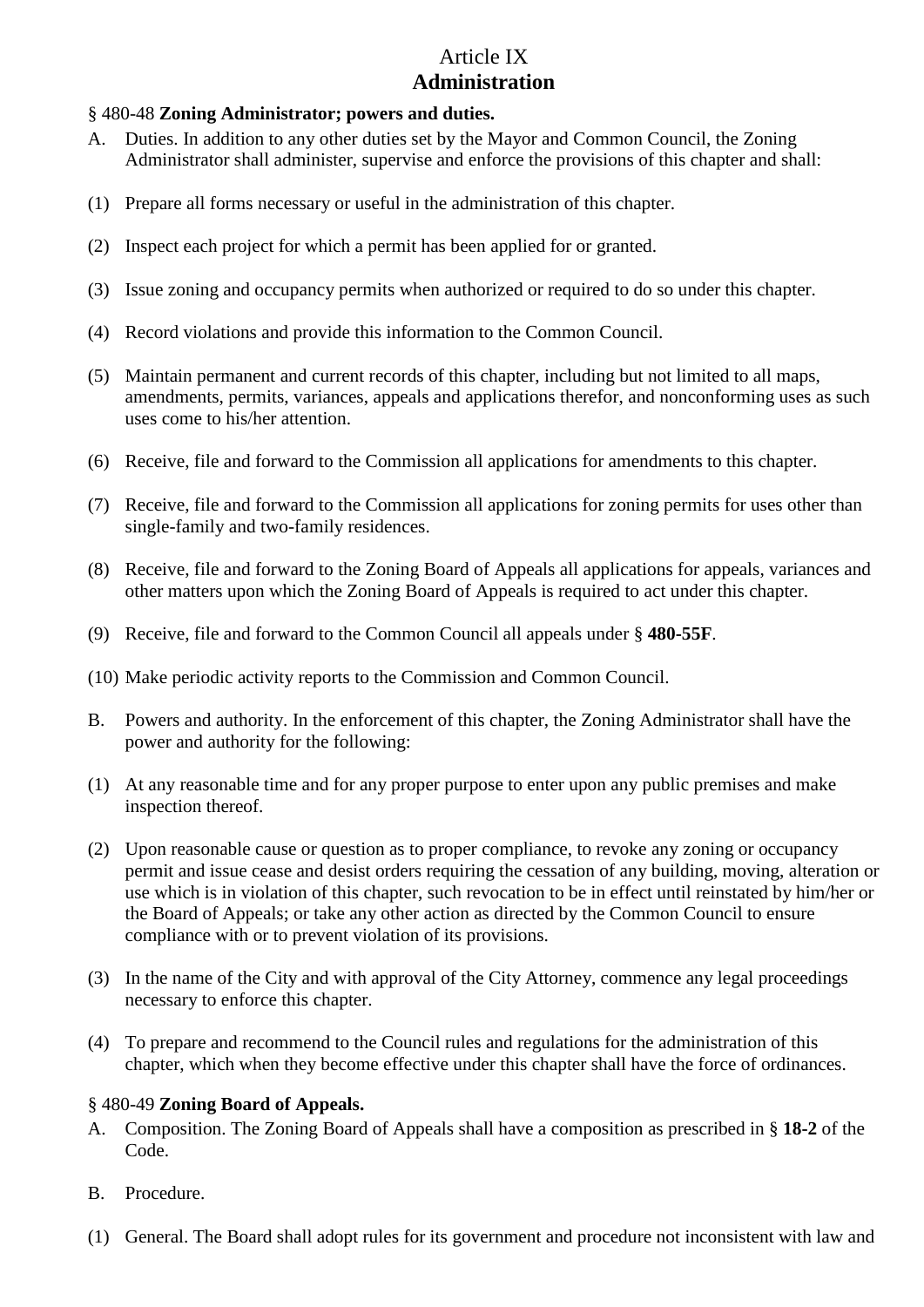with the provisions of this or of any other ordinance of the City. Meetings of the Board shall be held at the call of the Chairperson and at such other times as the Board may determine. The Chair, or in the Chair's absence the acting Chair, may administer oaths and compel the attendance of witnesses. All meetings shall be open to the public. Sessions of the Board may be closed to the public only as provided in § 19.85, Wis. Stats. The Board shall keep minutes of it proceedings, showing the vote of each member upon each question, if absent or failing to vote, indicating such fact, and shall keep records of its examinations and other official actions, all of which shall be immediately filed in the office of the Board and shall be a public record. The presence of four members shall constitute a quorum. The Board shall act by motion or resolution. The concurring vote of four members of such Board shall be necessary to reverse any other requirement, decision or determination of the Zoning Administrator or to decide in favor of the applicant on any matter upon which it is required to pass under this chapter or to effect any variation of this chapter. Those items before the Board which do not by state statute require an absolute majority vote shall require a vote of three members for approval.

- C. Applications and appeals.
- (1) An application to the Board, in cases in which it has original jurisdiction under this chapter, may be taken by any property owner, including a tenant, or by a governmental officer, department or board. Such application shall be filed with the Zoning Administrator, who shall transmit the same, together with all the plans, specifications and other papers pertaining to the application, to the Board. In the case of a request for a conditional use permit within the one- or two-family residence zone, the decision of the Board may be appealed by a person aggrieved to the Common Council.
- (2) An appeal to the Board may be taken by any person aggrieved or any governmental officer, department or board affected by any ruling of the Zoning Administrator. An appeal from a ruling of the Zoning Administrator shall be taken within a reasonable time, as prescribed by the rules of the Board, by filing with the Zoning Administrator and with the Board notice of appeal specifying the grounds thereof. The Zoning Administrator shall forthwith transmit to the Board such notice of appeal, together with all the plans and papers constituting the record upon which the action appealed from was taken.
- (3) The Board shall fix a reasonable time for the hearing of an application or of an appeal. It shall give public notice of such hearing as well as notice to the owners of all property adjacent to the property affected by any appeal or application for a variance a reasonable time before such application or appeal shall be considered by the Board. The Board shall also notify the applicant or appellant and the Zoning Administrator. The owners of adjacent property as referred to herein shall be deemed to be the owners as shown on the assessment records in the City Hall. Any party may appear at such hearing in person or by agent or by attorney. The Board shall decide the application or appeal within a reasonable time.
- (4) The Board shall not have jurisdiction of appeals from determinations of the Commission or Common Council unless otherwise provided in this chapter.
- D. Stay of proceedings. An appeal shall stay all proceedings in furtherance of the action appealed from, unless the Zoning Administrator certifies to the Board after notice of appeal is filed that by reason of facts stated in the certificate a stay would cause imminent peril to life or property, in which case proceedings shall not be stayed otherwise than for good cause by a restraining order granted by the Board or by the circuit court, on application, on notice to the Zoning Administrator.
- E. Powers of the Board.
- (1) The Board may hear and decide, in accordance with the provisions of this chapter and filed as herein provided, requests or applications for special exceptions or for interpretation of the District Map or for decisions upon other special questions upon which the Board is authorized to pass.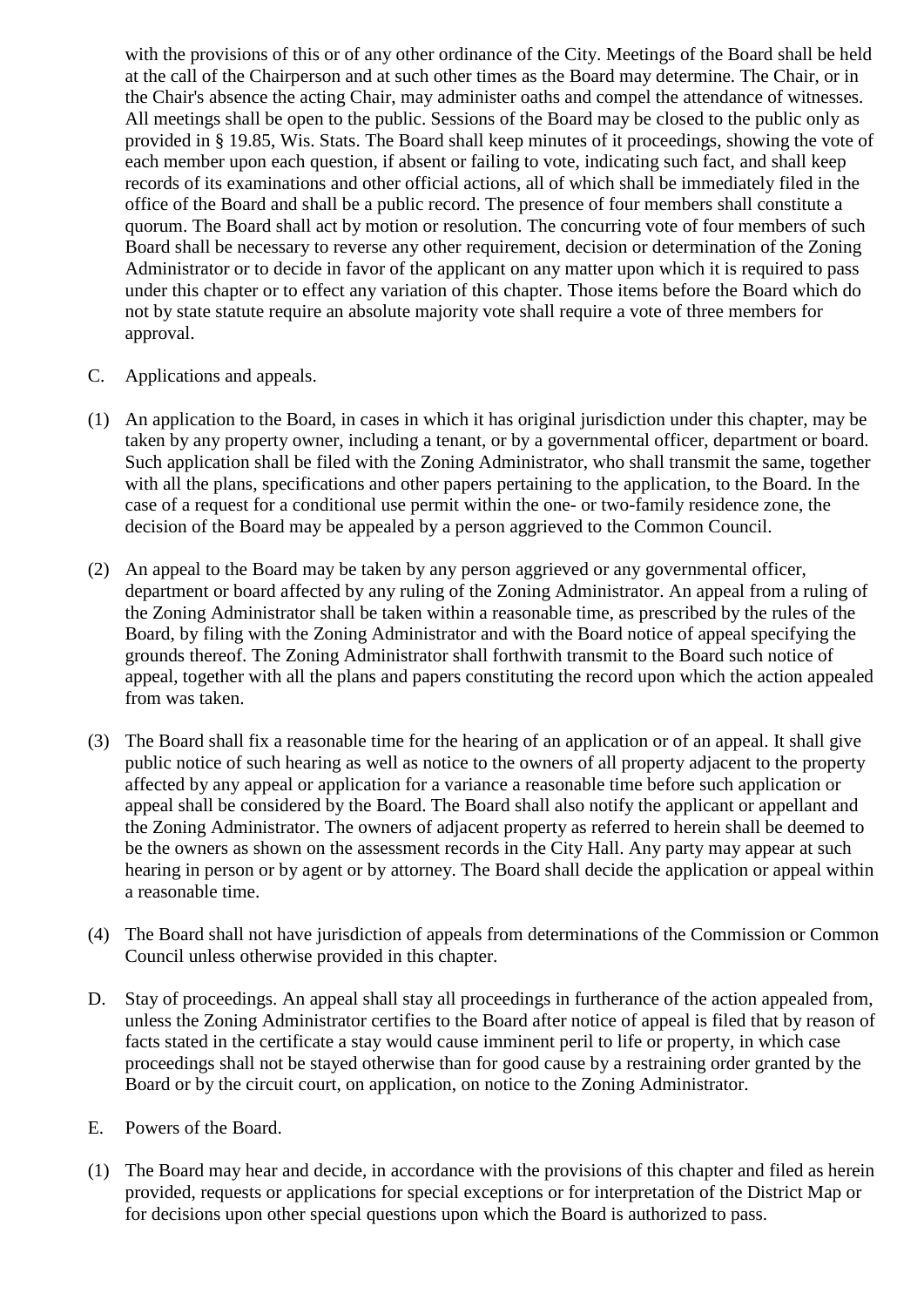- (2) In addition to permitting special exceptions specified in this chapter, the Board may permit the following:
- (a) Nonconforming uses. See §§ **480-39** through **480-42**.
- (b) Temporary uses and permits. The temporary use of a building or premises for a purpose incidental to commerce or industry in a residential district, provided such be of a true temporary nature and not involve the erection of permanent buildings. Such permit shall be granted for not more than one year, subject to such conditions as will safeguard the public health, safety, convenience and the general welfare.
- (c) Social and recreational buildings. Where it is desired to locate in an area zoned for residence purposes clubs, lodges, social and recreational center buildings, except those the chief activity of which is carried on or is one customarily carried on primarily for gain, the Board of Appeals may issue a permit for such use or any extension thereof. Such uses shall comply with the following requirements:
- [1] Plans of the site and of the buildings proposed shall be submitted to the Zoning Administrator with a written request for approval of such use.
- [2] Any such building shall be located not less than 75 feet from any lot in any residential district not used for similar purposes.
- [3] The Board shall give notice to adjacent property owners and hold public hearings as required.
- (3) The Board shall interpret the provisions of this chapter in such a way as to carry out the intent and purpose of this plan as shown on the District Map and as provided in the Comprehensive Plan.
- (4) The Board may hear and decide appeals where it is alleged by the appellant that there is error in any order, requirement, decision, grant or refusal made by the Zoning Administrator in the carrying out or enforcement of this chapter. In accordance with the above, the Board shall have the following general powers:
- (a) To permit the projection of a building into a required front yard, side yard or rear yard, but only to an extent necessary to construct a building or structure practicable in construction and arrangement for an exceptionally narrow, shallow or irregular lot, or for exceptional topography so existing on the effective date of this chapter.
- (b) To permit in any district such modification of the requirements of this chapter as the Board may deem necessary to secure an appropriate development of a lot, where adjacent to such lot there are buildings or uses that do not conform to regulations prescribed by this chapter for the district in which these are located, provided the Board shall not permit in any district a use not permitted under the district regulations or a use denied by the Plan Commission.
- (c) Where, by reason of exceptional narrowness, shallowness or shape of a specific piece of property on the effective date of this chapter or by reason of exceptional topographic conditions or other extraordinary and exceptional situation or conditions of such property, the strict application of any provision of this chapter would result in peculiar and exceptional practical difficulties or exceptional and undue hardship upon the owner of such property, the Board may authorize, upon appeal relating to such property, a variance from such strict application so as to relieve such difficulties or hardships, provided such relief may be granted without substantial detriment to the public good and without substantially impairing the intent and purpose of this chapter.

## § 480-50 **Fees.**

The Common Council shall annually determine the average cost and establish a fee for processing applications for zoning permits, occupancy permits, rezonings, variances and appeals. An applicant for a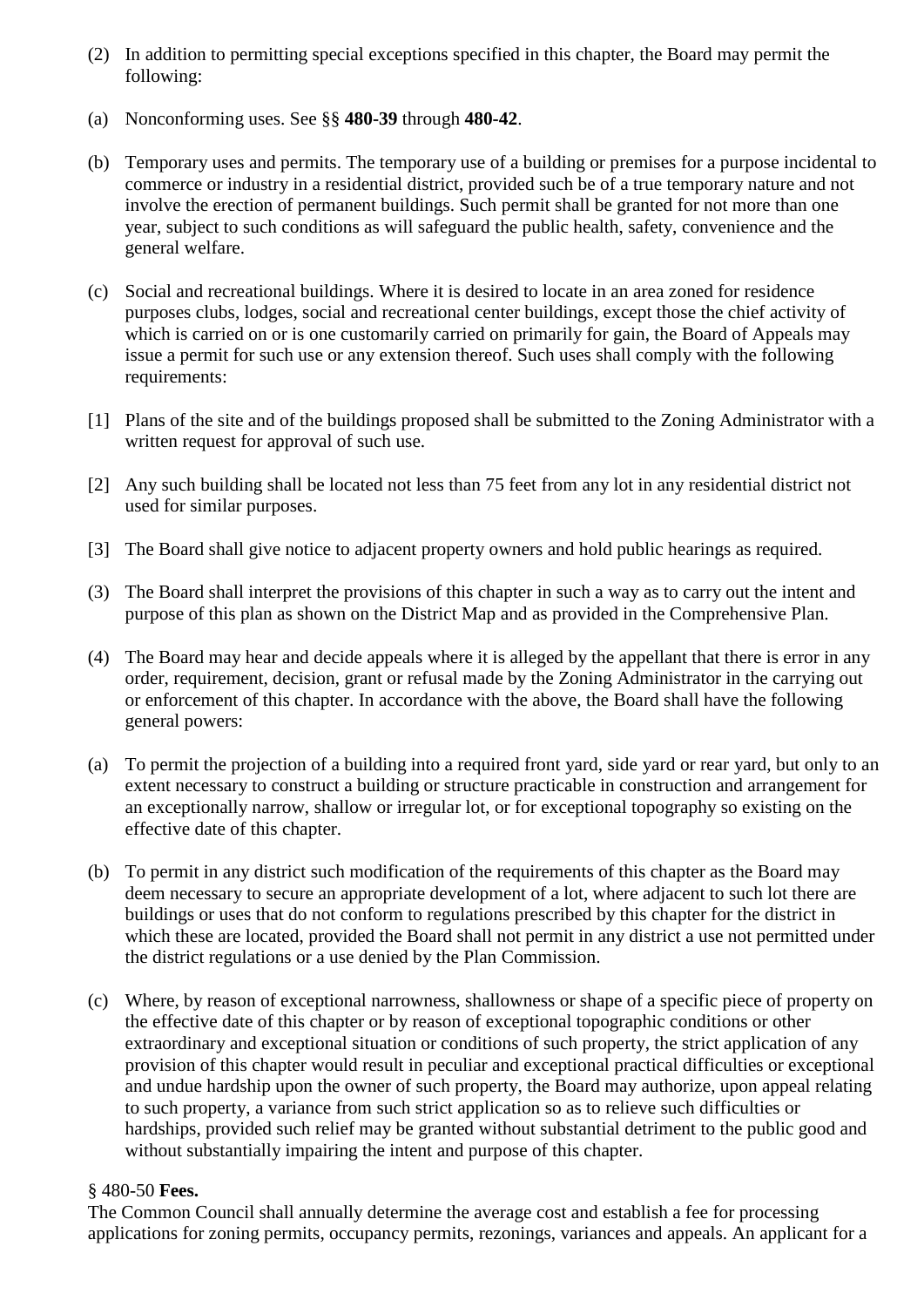zoning permit, occupancy permit, rezoning, variance or appeal shall pay the required fee upon final submission of the application. An application shall not be deemed complete until the required fee has been paid. A copy of the current fees established by the Common Council shall be kept on file by the City Clerk.

## § 480-51 **Enforcement and penalties.**

- A. Any building or structure hereafter erected, moved or structurally altered or any use hereafter established in violation of any provision of this chapter shall be deemed an unlawful building, structure or use. The Zoning Administrator shall promptly report all such violations to the City Attorney who shall cause an action to be brought to enjoin the erection, moving or structural alteration of such building or the establishment of such use or to cause such building, structure or use to be vacated or removed.
- B. Any person who violates any provision of this chapter or disobeys or refuses to comply with the enforcement of any provision of this chapter shall also be subject to a forfeiture under § **1-4** of the Code. Each day a violation continues to exist shall constitute a separate offense.

# Article X **Zoning and Occupancy Permits**

## § 480-52 **Zoning permits.**

- A. Definition. A "zoning permit" is a document, signed by the Zoning Administrator, which states that a specific proposed use, structure or building complies with the standard procedures and other provisions of this chapter.
- B. When required.
- (1) A zoning permit is required for any construction, substantial relocation or substantial enlargement of any structure or building. A zoning permit is also required for any use or substantial change in the use of any land, water, structure or building, as determined by the Zoning Administrator. A zoning permit is not required for a change of ownership. However, if a change in ownership is accompanied by another action which requires a zoning permit, a zoning permit is required for such other action.
- (2) When any use of land, water, structure or building is discontinued for a period of six months or more, a zoning permit shall be required prior to any reuse of the land, water, structure or building as required in this section.
- (3) Determination that a business has closed will be made based on a decision by the Building Inspector and Zoning Administrator that the operation of the business on the premises has ceased.
- C. How obtained. For property located in the Single-Family Residence and Two-Family Residence Districts, except for conditional uses, if it is determined that the proposal meets all requirements of this chapter the Zoning Administrator may directly issue a zoning permit. If the Zoning Administrator fails to determine that the proposal meets the requirements of this chapter for property located in the Single-Family Residence and Two-Family Residence Districts, except for conditional uses, the Zoning Board of Appeals shall review and approve the proposal before the Zoning Administrator may issue a zoning permit. For conditional uses in the Single-Family Residence and Two-Family Residence Districts and all other districts, the Plan Commission shall review and approve a zoning permit. A zoning permit may be issued subject to conditions required by the Board or Commission. These conditions shall be noted on the zoning permit. If construction on a site, building or structure as approved in a zoning permit has not commenced within six months of the issuance of that zoning permit, the permit shall be void. The Plan Commission may extend this date for just cause.

## § 480-53 **Occupancy permits.**

A. Definition. An "occupancy permit" is a document, signed by the Zoning Administrator, which states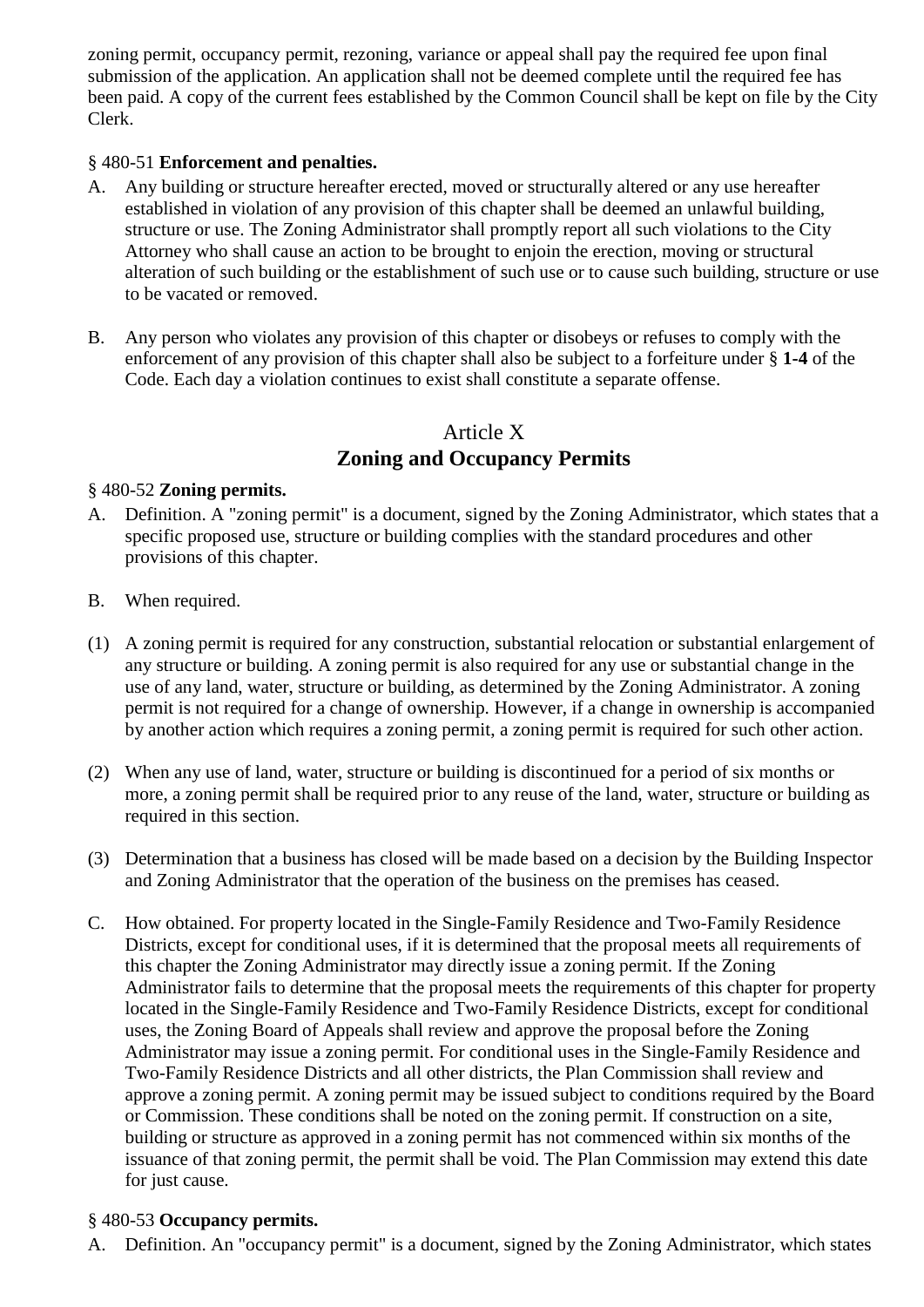that a use, structure or building complies with the requirements, standards and other provisions of the Zoning Code, the Building Code and other applicable codes, as well as any conditions specified in the zoning permit. An occupancy permit allows the property to be occupied and used as outlined in the zoning permit. If a use, structure or building does not fully comply with the requirements, standards and other provisions of the Zoning Code, Building Code and other applicable codes, as well as any conditions specified in the zoning permit, the occupancy permit may be withheld by the Zoning Administrator or a bond or irrevocable letter of credit required for performance.

- B. When required. No vacant land shall be occupied or used and no building, structure or part thereof undergoing activity which requires a building permit shall be occupied or used until an occupancy permit has been issued. An occupancy permit is not required for a change solely in ownership or occupancy.
- C. Temporary occupancy permit. If a use, structure or building is substantially in compliance, but compliance with some requirements is still pending, a temporary occupancy permit with a limited term may be issued. If all requirements are not met when the temporary occupancy permit expires, the use becomes illegal. Such temporary permit shall not be issued except under such restrictions and provisions as will adequately ensure the safety of the occupants. A temporary permit shall be void if the building fails to conform to this chapter or other applicable codes to such a degree as to render it unsafe for the occupancy proposed.
- D. Review of grant or denial of occupancy permit. The grant or denial of an occupancy permit shall be reviewable by the Zoning Board of Appeals under § **480-49**.

## § 480-54 **Single-Family and Two-Family Residence Districts.**

- A. Zoning Administrator. Under §§ **480-52** and **480-53**, the Zoning Administrator may issue zoning and occupancy permits for the Single-Family Residence and Two-Family Residence Districts upon compliance with all applicable provisions.
- B. Review of grant or denial of permit. The grant or denial of a zoning or occupancy permit shall be appealable to the Zoning Board of Appeals under § **480-49**.

## § 480-55 **All other districts.**

- A. Application. Application for a zoning and/or occupancy permit shall be made to the Zoning Administrator by the owner of the property for which the permit is being requested. The property owner shall be ultimately responsible for the implementation of any plans and conditions of a zoning permit.
- B. Preapplication review by Zoning Administrator. Prior to formal application for a zoning permit under this article, the Zoning Administrator shall confer with the applicant or a designated representative to advise the applicant or representatives as to what information will be required by the Commission in order to act on the application. Such information may include an engineering survey, a comprehensive site plan, topographic data, a public utilities plan, a traffic circulation plan, an off-street parking plan, a preliminary sketch of any planned subdivision, architectural renderings of proposed buildings, a comprehensive landscape plan and a plan for erosion and runoff control including site restoration. The Zoning Administrator shall not advise the applicant or the applicant's representatives as to the possibility of favorable or unfavorable action by the Commission on the application.
- C. Prehearing conference with the Plan Commission. After the preapplication review by the Zoning Administrator, the applicant may request an informal prehearing conference with the Commission or a subcommittee thereof to review the applicant's proposal. The purpose of such conference shall be to familiarize the Commission with the applicant's proposal and to familiarize the applicant with the requirements which may be imposed by the Commission and the City before favorable action can be taken by the Commission on the application. The Plan Commission or its subcommittee may at this time require the applicant to submit information in addition to that which will be required under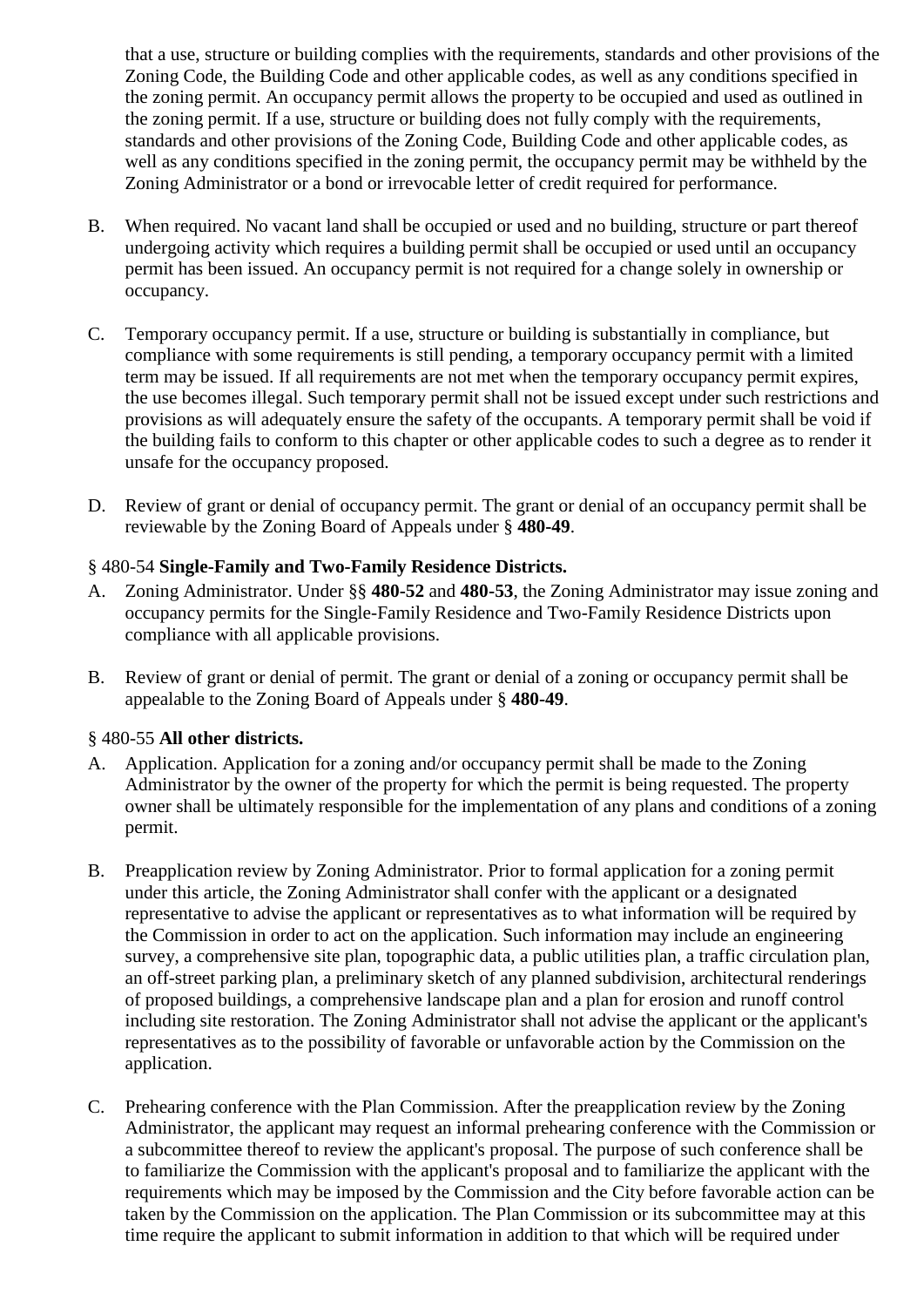Subsection **B** when formal application is made. Any prehearing conference will be open to the public. At least five days prior to the public hearing, the Zoning Administrator shall send notice of the public hearing to adjacent property owners within 200 feet of the property for which an application has been filed. **[Amended 10-16-2017 by Ord. No. 9-17-689]**

- D. Formal hearing before the Plan Commission. Within 30 days of submission of a formal application, the Commission shall hold a formal hearing on the application. Any formal hearing will be open to the public, and the Zoning Administrator shall send notice of the public hearing to adjacent property owners within 200 feet of the property for which an application has been filed at least five days prior to the hearing. The applicant may elect to have his or her application considered a contested case, in which case the rules of procedure for such cases established by the Zoning Board of Appeals for applications for variances shall apply. The time for the formal hearing may be extended by agreement of the applicant or for 15 additional days by the Chairperson of the Commission upon notice to the applicant specifying the reasons for such extension. **[Amended 10-16-2017 by Ord. No. 9-17-689]**
- E. Decision of the Commission. The Commission may approve, approve conditionally or reject the application for a zoning permit. Ch. 68, Wis. Stats., shall apply to the decision of the Commission. If no request for review of approval of the application is received within 30 days of notice of such determination as provided in § 68.08, Wis. Stats., the Zoning Administrator shall issue the zoning permit. Upon request of the applicant, the Zoning Administrator may issue a zoning permit upon approval of the Commission; however, such permit shall state on its face that the issuance is subject to review and appeal if a request therefor is filed by an aggrieved person within 30 days. If the Commission's approval is conditional, the Zoning Administrator may issue the permit on satisfaction of the conditions; however, the application may be referred back to the Commission for determination of whether or not the conditions have been satisfied. If the Plan Commission determines that the conditions have not been satisfied, the zoning permit and occupancy permit may be revoked. If a request for review of the determination of the Commission is filed pursuant to § 68.08, Wis. Stats., the Commission shall review its own determination. In all cases, any decision of the Commission shall be in writing and shall state the reasons for the decision and shall indicate the evidence in support of the decision. The Zoning Administrator or the Commission shall mail copies of any decision to the applicant and anyone appearing at the hearing who has requested a copy. The Commission may reconsider and change its decision on its own motion at its next regular meeting or a special meeting called for that purpose.
- F. Appeal to Common Council. Appeal of the decision of the Commission after review under §§ 68.08 and 68.09, Wis. Stats., may be made to the Common Council pursuant to Ch. 68, Wis. Stats. For purposes of such appeal, the Common Council shall be the impartial decision maker required under § 68.11(2), Wis. Stats. If the appellant had a hearing or opportunity for hearing before the Commission substantially in compliance with § 68.11, Wis. Stats., the decision of the Common Council shall be on the basis of the hearing record made before the Commission and a due process type hearing as required under § 68.11, Wis. Stats., shall not be necessary. Ch. 68, Wis. Stats., shall otherwise apply.

# Article XI **Mobile Home Parks**

## § 480-56 **Mobile home parks defined and permitted.**

- A. Definition. The definitions contained in § 66.0435(1), Wis. Stats., are adopted herein by reference.
- B. Locations outside parks.
- (1) Except as provided in this section, no person shall park any mobile home on any street, alley or highway or other public place or on any tract of land within the City.
- (2) Emergency or temporary stopping or parking is permitted on any street, alley or highway for not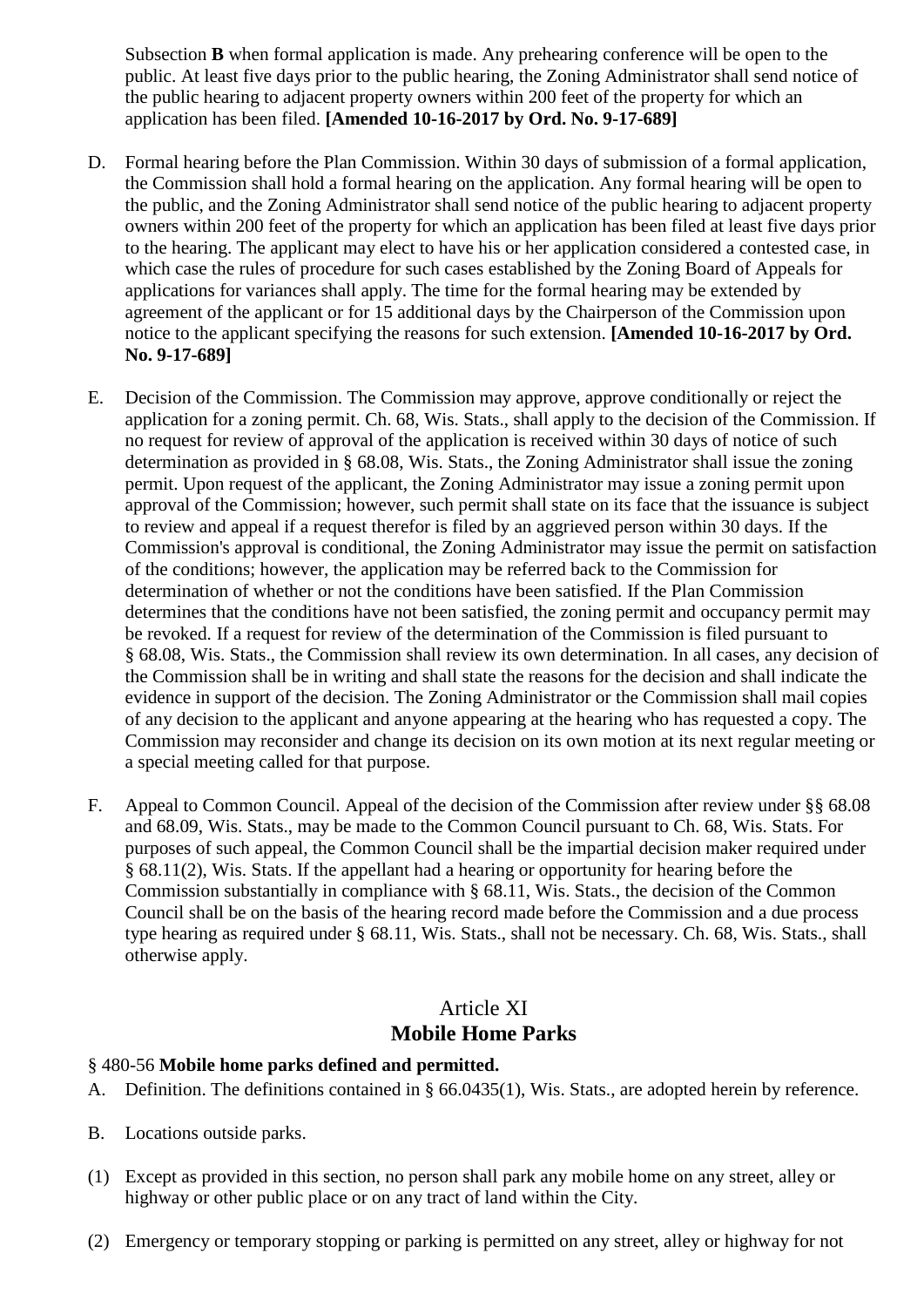longer than one hour, subject to any other prohibitions, regulations or limitations imposed by the traffic and parking regulations or ordinances.

- C. Location of mobile home parks.
- (1) Mobile home parks shall be located in Commercial/Industrial (CI) Zoning Districts and are a conditional use subject to Plan Commission approval according to § **480-52**.
- (2) No occupied mobile home within the City shall be located less than 10 feet away from any building or other mobile home.

## § 480-57 **Licensing of mobile home parks.**

In addition to satisfying the requirements herein, mobile home parks shall also be licensed and annually inspected pursuant to §§ **303-2** and **303-3**.

## § 480-58 **Mobile home park standards.**

- A. Applicability of plumbing, electrical and building ordinances. All plumbing, electrical, building and other work on or at any park approved under this chapter shall be in accordance with the ordinances of the City and the requirements of the State Department of Natural Resources. Permits granted hereunder grant no right to erect or repair any structure, to do any plumbing work, or to do any electrical work.
- B. Adoption of Wisconsin Administrative Code. Ch. ATCP 125, Wis. Adm. Code, is hereby adopted and incorporated herein by reference, including any subsequent changes or amendments thereto.
- C. Conflict between codes. In the event that any of the codes listed in this article are in conflict, the most restrictive provision shall apply.
- D. Application of codes to existing parks.
- (1) Any code enforcement officer of the City may waive any technical violation of this article as to any park that was approved on July 1, 1982, if the violation does not pose a threat to persons or property. The code enforcement officer may impose as a condition of such waiver that no new mobile homes be added to the park or existing mobile homes replaced until the code violation is cured. The conditions listed for waiver of defects may also be applied to a given part of an existing park.
- (2) As a condition of granting a waiver from the strict application of this section, the Zoning Administrator may require the park owner to submit a compliance plan outlining the degree to which the park will be brought into compliance with the terms of this article and the time frame for such compliance. The compliance plan may include permanent waiver of requirements of this article that do not involve lifesafety. The Zoning Administrator shall review any compliance plan submitted to it and recommend adoption, modification or rejection of same to the Plan Commission. The Zoning Administrator shall annually review the compliance plan and the progress made by the owner in establishing the goals outlined in the plan.

#### § 480-59 **Special regulations.**

- A. Waste and garbage disposal.
- (1) All liquid waste from showers, toilets, laundries, faucets, lavatories, etc., shall be discharged into the public sewer system.
- (2) Every space designed to serve a nondependent unit shall be provided with sewer connections which shall comply with the State Plumbing Code. The sewer connection shall be provided with suitable fittings so that watertight connections can be made. Such connections shall be so constructed so that they can be closed when not connected and trapped in such a manner as to be maintained in odorfree condition.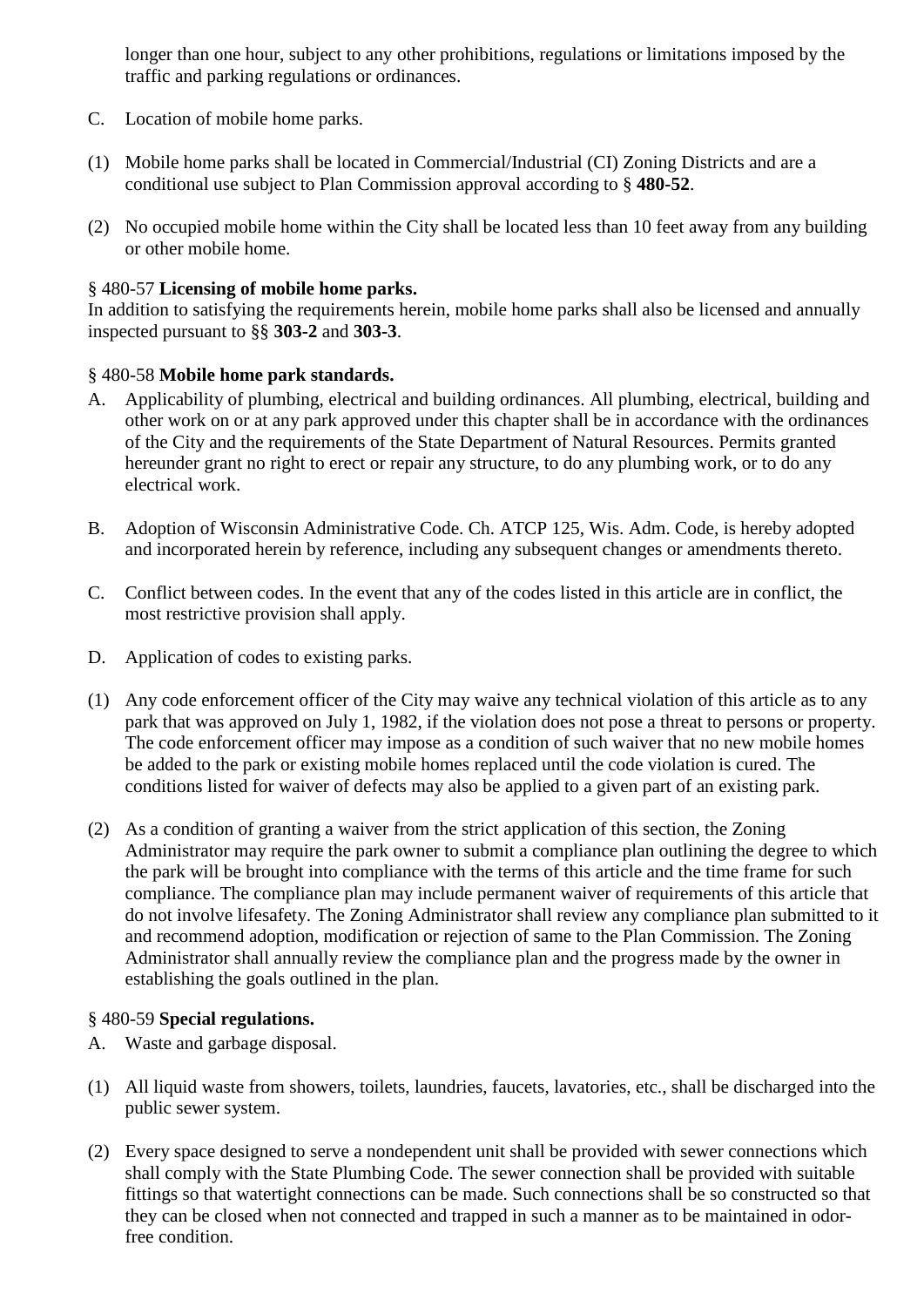- (3) All sanitary facilities in any unit which are not connected with a public sewer system by approved pipe connections shall be sealed, and their use is unlawful.
- (4) Each faucet shall be equipped with facilities for drainage of waste and excess water.
- (5) Storage and disposal of solid waste shall be as required by the Director of Public Works in accordance with the City's solid refuse collection rules.
- B. Management.
- (1) In every mobile home park there shall be located the office of the attendant or person in charge of such park. A copy of the park license and of this section shall be posted therein, and the park register shall be kept in such office at all times.
- (2) The attendant or person in charge, together with the licensee, shall:
- (a) Keep a register of all adult occupants, to be open at all times to inspection by City, state and federal officers, which shall show for all adult occupants:
- [1] Names and addresses.
- [2] Number of children of school age.
- [3] State of legal residence.
- [4] Dates of entrance and departure.
- (b) Maintain the park in a clean, orderly and sanitary condition at all times.
- (c) Ensure that the provisions of this section are complied with and enforced and report promptly to the proper authorities any violations of this section or any other violations of law which may come to his or her attention.
- (d) Maintain in convenient places, approved by the Fire Chief, hand fire extinguishers in the ratio of one to each eight units.
- (e) Collect the monthly permit fee provided for in § **303-1** of Chapter **303**, Mobile Homes. A book shall be kept showing the names of the persons paying such fees and the amount paid.
- (f) Prohibit the lighting of open fires on the premises.
- (g) Allow inspections of park premises and facilities at reasonable times by City officials or their agents or employees.
- C. Maximum height. No mobile home or its accessory structure may exceed a maximum height of 14 feet.
- D. Utilities. All park utilities shall be located underground.
- E. Changes in approved plan. The owner shall inform the City in writing of any change or amendment of the plan submitted pursuant to these requirements within 30 days of such change.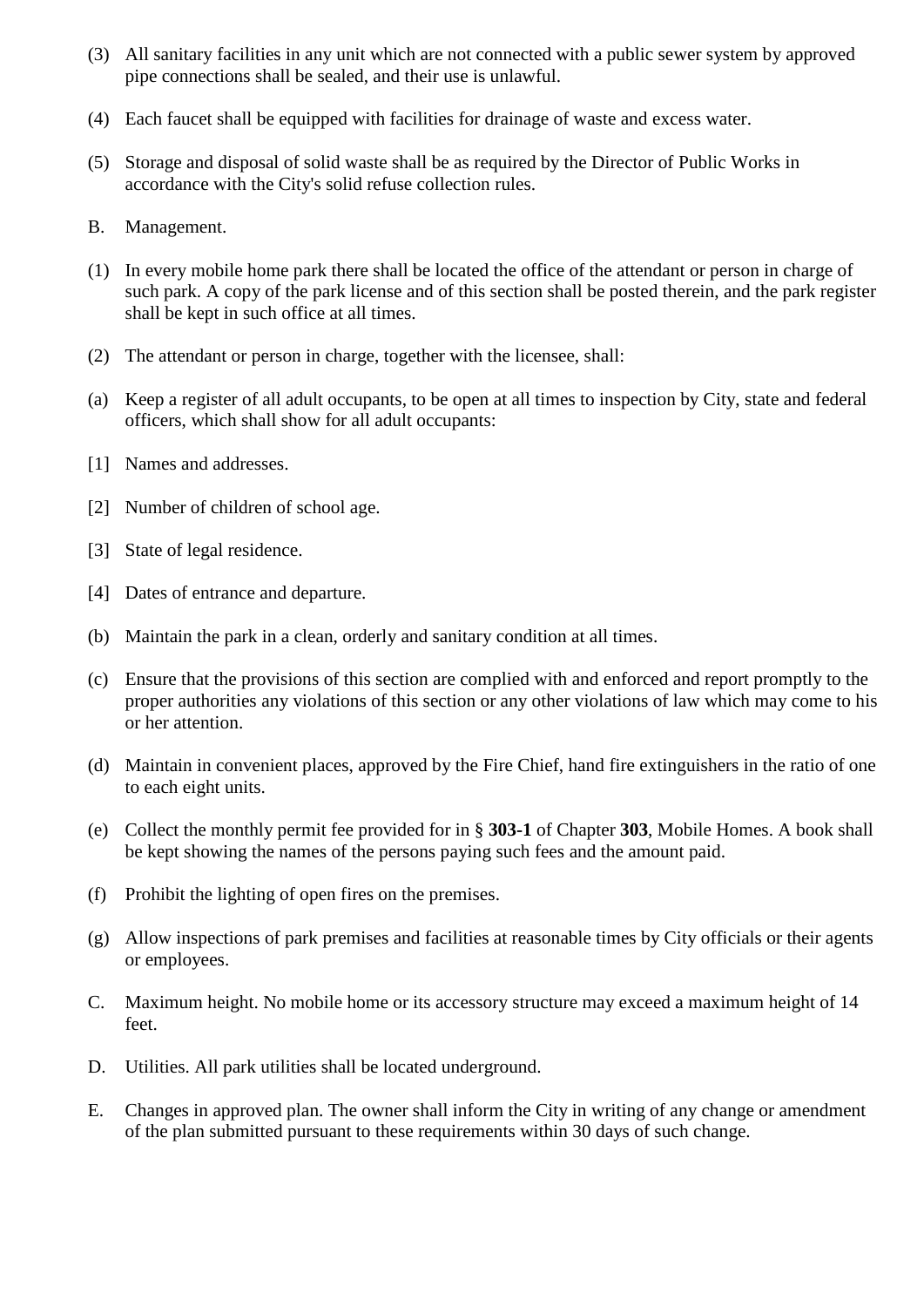# Article XII **Signs, Canopies, Awnings and Billboards**

## § 480-60 **Purpose and review authority.**

- A. Purpose. The purpose of this article is to establish standards for the display of all signs specified within this chapter. Signs shall be regulated to promote public safety, minimize conflict with vehicular and pedestrian traffic and other signs, and promote harmonious appearance which will encourage a healthy business environment. Approval of a sign permit for specific signs by the Zoning Administrator or Plan Commission shall be required as indicated by the Table of Sign District Standards.
- B. Review authority. The Plan Commission shall review all freestanding signs and landscape ground signs, all signs accompanying changes in use or new use which must receive approval of a zoning permit, and all proposed signs which would require approval of a special exception to the sign district requirements. The Plan Commission may require submittal and approval of a comprehensive signage plan for a site or sites which will have more than one sign viewed together as part of a group of signs. This may be required with a zoning permit for change of use or a sign permit. All signs which require approval of a sign permit by the Zoning Administrator or Plan Commission shall be reviewed according the following evaluation factors:
- (1) Conformance to the zoning and sign code.
- (2) Minimization of conflict with vehicular or pedestrian circulation.
- (3) Compatibility with the building characteristics, adjacent uses and adjacent signs.
- (4) Compatibility with specific physical site conditions which warrant approval of the proposed sign.
- (5) Materials and maintenance aspects.
- (6) Legibility and visual clarity.
- C. Exceptions to requirements. The Plan Commission may grant special exceptions to this article upon demonstration of due cause. Every applicant for a special exception to the sign district requirements shall submit a written statement to the Plan Commission which explains the reason for the request and how it meets the evaluation factors.
- D. Temporary districts. The Plan Commission shall have the authority to establish special temporary geographic districts for the purpose of reviewing all the signs within a specific area and establishing a signage plan for the district to improve the overall appearance of signs in the district. Before designation of the boundaries of a special district, all property owners with land in the proposed district shall be notified, and the Plan Commission shall hold a public hearing to make a finding of need for the temporary district. Adoption and review of special districts shall be based on the following factors:
- (1) The proposed district has a concentration of obsolete signs or signs in deteriorated condition.
- (2) The proposed district will be a part of other planned projects or improvements by the City or its agencies.
- (3) District boundaries will be used to develop a physical improvement plan for the neighborhood.
- E. Hearings. The Plan Commission shall adopt guidelines for any special requirements for signs in a special district only after holding a public hearing.
- F. Review of Sign Code. The Plan Commission shall review the Sign Code every two years, effective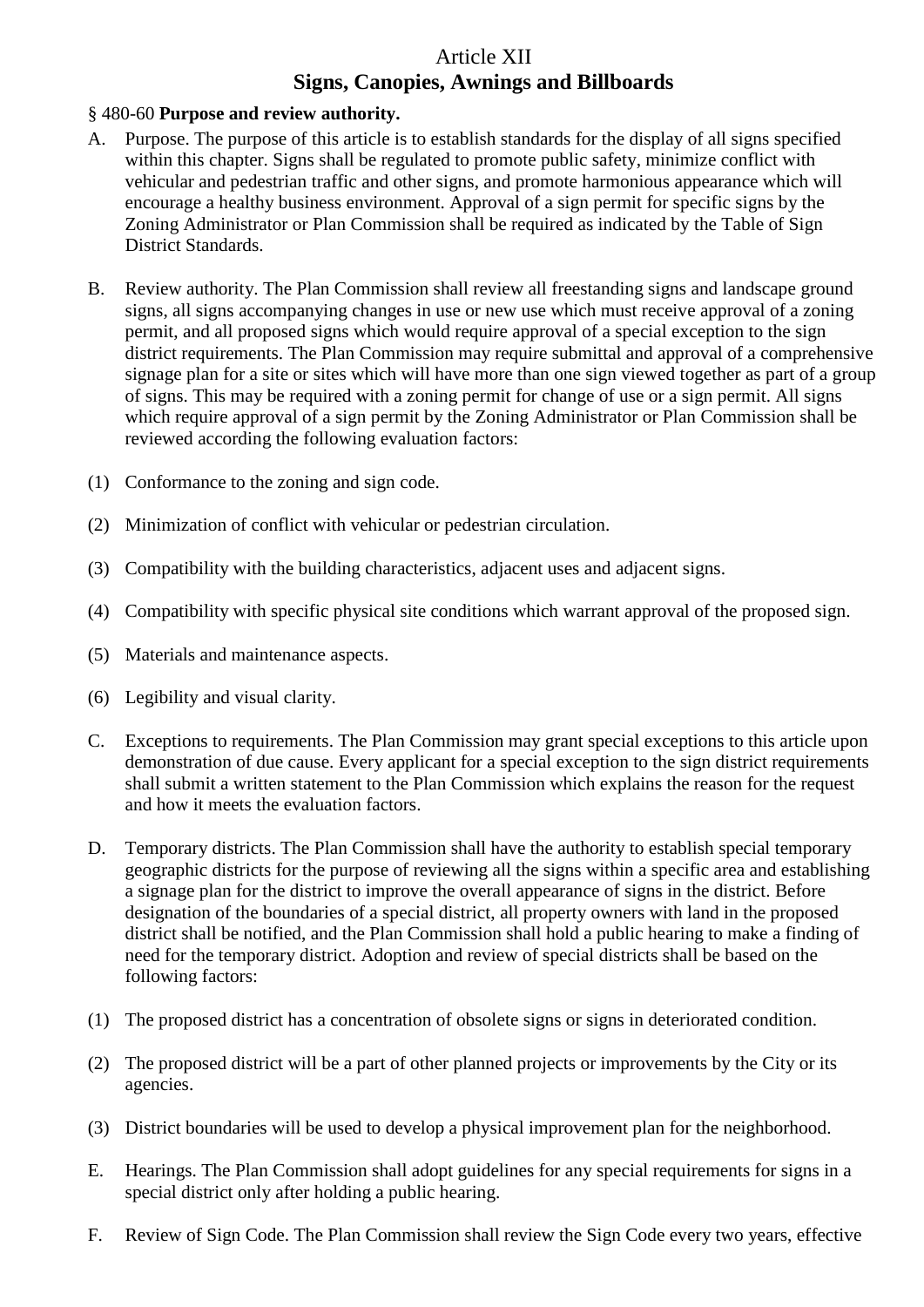February 20, 1984. The Plan Commission shall suggest to the Common Council any changes in the ordinance which would improve the administration and regulations of the Sign Code.

## § 480-61 **Definitions.**

The following definitions shall be applicable in this article (refer to district regulations for permitted signs, specific site regulations and permit requirements):

#### **ABANDONED SIGNS**

Any sign advertising a business, commodity, service, entertainment or activity conducted, sold or offered on the premises where the sign is located, where the business, sale of commodity, offer of service or entertainment, or activity has been discontinued.

#### **AUXILIARY SIGN**

A sign which provides secondary information such as price, sales information, hours of operation, warning or directories of tenants in buildings.

#### **BUILDING IDENTIFICATION SIGN**

A sign which promotes the name of the building, building tenant and/or type of business on the premises where the sign is located. Each site may have one sign on the building per use and one sign off the building. These may include the following types of signs:

- A. Signs on the building. Includes wall signs, projecting signs and graphic signs.
- B. Signs off the building. Includes freestanding signs and landscape ground signs.

#### **BUILDING SITE**

A single building and its associated contiguous parking and circulation. The Plan Commission shall make the final determination of the boundaries of a building site if there is any disagreement.

#### **CHANGEABLE COPY SIGNS**

A blank sign, either permanently mounted to a building as a wall sign or self-supporting as a freestanding sign, allowing letters to be affixed to its face so that messages may be changed by manual replacement of the letters. The changeable letters shall be an integral part of the business identification sign, letters shall be all one color with the background consistent with the business sign, and the combined area of the changeable message sign and business sign shall not exceed the total allowable sign area for that district.

#### **COMMERCIAL VARIABLE MESSAGE SIGN (CEVMS)**

A sign which may be manual, electronic or electrically controlled, capable of showing a series of different messages in a predetermined sequence.

## **CONSTRUCTION SIGN**

A sign which is confined to the site of construction, gives information such as the builder and contractor and is removed 30 days after completion of construction or prior to occupancy, whichever is sooner.

#### **DANGEROUS, DETERIORATED OR DILAPIDATED SIGNS**

Signs which are an imitation of or resemble in shape, size, copy or color an official traffic sign or signal or which block traffic visibility or which, through age, neglect or weather, are determined to be unsafe by the Zoning Administrator.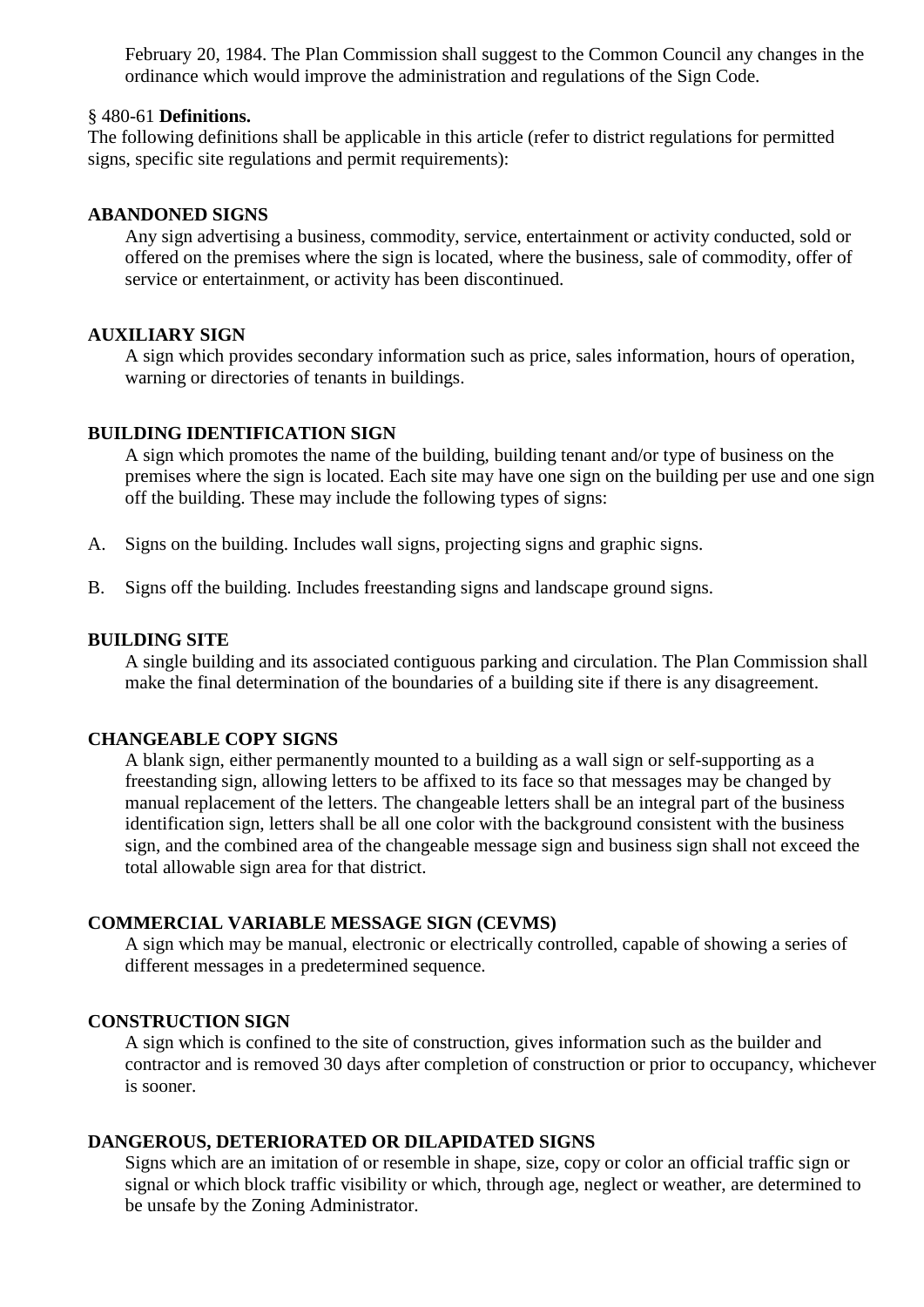#### **FACADE**

The portion of a building facing the street from which it has its main access, and defined by the area between the entrance grade and the bottom of the roof edge or fascia.

#### **FLAGPOLES AND FLAGS**

Poles and flags for the United States, State of Wisconsin or City of Monona or one free-speech flag or insignia, which meet size restrictions in the district regulations. Flags and poles other than the permitted types may be specifically permitted by the Plan Commission with approval of a zoning permit.

#### **FLASHING OR MOVING SIGNS**

Signs which are artificially lighted with blinking or traveling lights or animated signs, except for changeable message signs; or signs with physical moving components visible from the right-of-way, except for those which revolve around a vertical axis at speeds less than eight revolutions per minute.

#### **FLOODLIGHTED SIGNS**

Reflection illuminated signs whose light source is positioned so that 25% or more of light intensity directly from the light source is visible from a public right-of-way by vehicular traffic or whose light source is visible from residential property.

#### **FREESTANDING SIGN**

A self-supporting sign resting on or supported by means of poles, standards or any other type of base on the ground.

#### **GARAGE SALE SIGN**

A sign to advertise garage sales, yard sales and similar merchandise sales by nonprofit, philanthropic or civic organizations.

#### **GRAPHIC SIGN**

A sign which is an integral part of a building facade. The sign is painted directly on, carved in or otherwise permanently embedded in the facade.

#### **LANDSCAPE GROUND SIGN**

A freestanding sign which designates a project, business or building; is no higher than five feet high as measured from the closest of either the top of the curb gutter or sidewalk; is designed of materials complementary to and harmonious with the building and site; and is closely integrated with site landscaping.

## **NONCOMMERCIAL FREE SPEECH SYMBOLS OR INSIGNIA, RELIGIOUS SYMBOLS, COMMEMORATIVE PLAQUES OF RECOGNIZED HISTORIC AGENCIES**

Identification emblems of religious orders or historic agencies or statements of speech which do not advertise a business, entertainment or sale of service. This may include wall, projecting, graphic, freestanding, landscape and temporary wall signs or a flag.

#### **OFF-PREMISES ADVERTISING SIGNS**

Signs which advertise goods, products or services on a different location from where the sign is located, excepting signs which direct motorists to educational, cultural, public, religious or historical sites located on premises other than where the sign is located.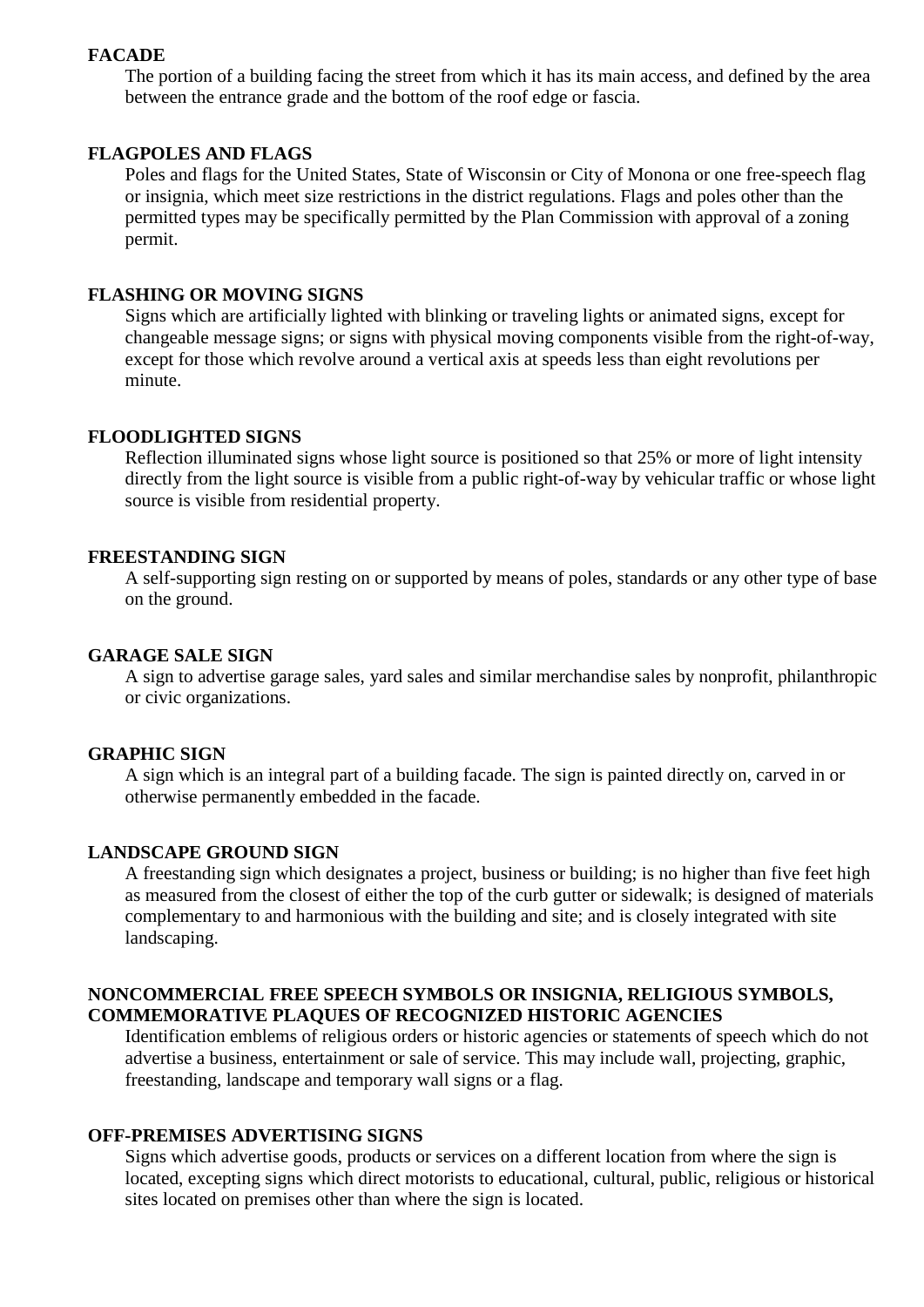#### **OPERATION SIGN**

Directions to parts of the site or building such as entries or exits, addresses of buildings, designation of parking areas.

#### **PERMITTED OFF-PREMISES SIGNS**

Signs which direct motorists to educational, cultural, public, religious or historical sites located on premises other than where the sign is located.

#### **POLITICAL OR CAMPAIGN SIGNS**

Signs on behalf of candidates for public office or measures on election ballots, which shall be erected not earlier than 30 days prior to the primary election and removed within seven days following the general election.

#### **PORTABLE SIGNS**

Any pennants, streamers, banners, posters, sandwich board signs, attention-getting devices or other signs which are not permanently attached to the ground or building.

#### **PROJECTING SIGN**

A sign other than a wall sign which is attached to the building, whose leading edge extends beyond the wall to a maximum of four feet from the wall. Projecting signs shall have a minimum clearance from the ground of eight feet and shall be no higher than the top of the lower edge of the roof or building eave line. The area of double-faced projecting signs is calculated by measuring one face of the sign only.

#### **REAL ESTATE SIGN**

A sign which advertises that the land or building on which the sign is located is for sale, rental or lease, provided the sign is removed within seven days after the sale, rental or lease is confirmed.

#### **ROOF SIGN**

A sign erected above the lower edge of the roof or building eave line; or if the roof is flat, a sign on top of the roof which shall not exceed the maximum height above the roof as designated in the district standards.

#### **SIGN**

Any emblem, painting, design, sculpture, identification, description, illustration or device, illuminated or nonilluminated, to advertise, identify, convey information or direct attention to a product, service, place, activity, person, institution, business or solicitation. For the purpose of removal, "sign" shall also include sign structures.

#### **SIGN AREA**

The entire area within the smallest simple geometric shape (rectangle, circle or triangle) which encompasses the extreme limits of advertising message, announcement or decoration of the sign. In a two-faced (-sided) freestanding sign, the area of each face may be allowed to be the maximum size stated in the size requirements of the Sign Districts Standards table. On multiple-faced freestanding signs, the total area of all faces shall not exceed the area of the total of the two faces of an allowable two-sided sign.

#### **SIGN STRUCTURE**

Any device or material which supports, has supported, or is capable of supporting a sign in a stationary position, including decorative covers.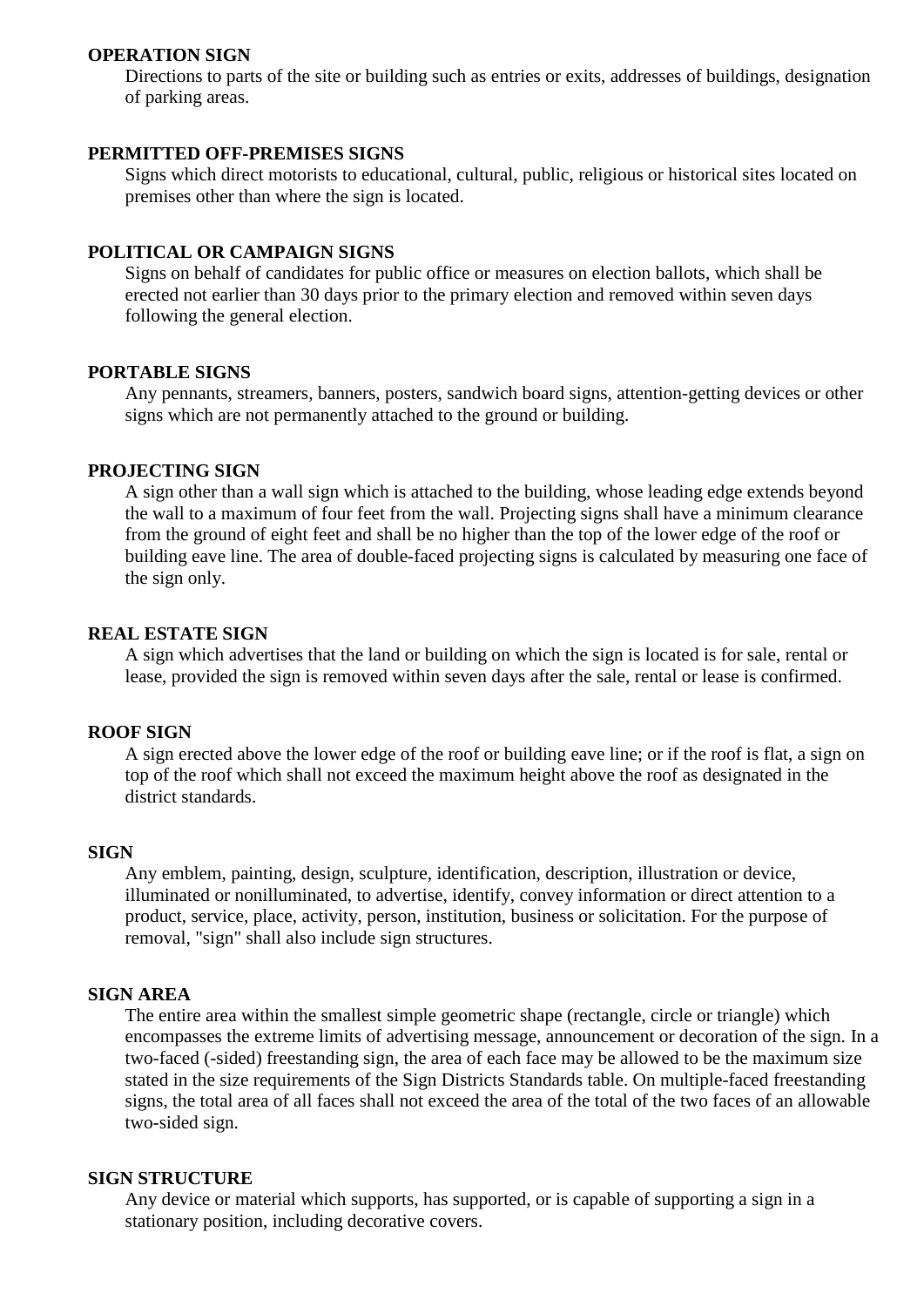## **TEMPORARY WALL SIGN**

Special events signs which announce events such as sales or grand openings for a period not to exceed 28 calendar days in any six-month period; signs which pertain to drives or events of civic, philanthropic, educational, religious organizations, provided such signs are posted not more than 30 days before said event and removed within seven days after the event; or signs which are considered noncommercial free speech.

#### **TEMPORARY WINDOW SIGNS**

In business, commercial and industrial districts, the inside surface of any ground-floor window may be used for attachment of temporary signs. The sign shall not be placed on door windows or other windows needed to be clear for pedestrian safety.

## **WALL SIGN**

A sign mounted parallel to and on the building facade, which identifies the building or business, does not extend beyond the edge of any wall or other surface to which it is mounted, and does not project more than 18 inches from the wall.

## **WINDOW SIGN**

A sign installed on a window for purposes of viewing from outside the premises.

## § 480-62 **Prohibited signs in all districts.**

- A. The following signs are prohibited in all zoning districts:
- (1) Abandoned signs.
- (2) Dangerous, deteriorated or dilapidated signs.
- (3) Roof signs.
- (4) Flashing or moving signs.
- (5) Floodlighted signs.
- (6) Portable signs prohibited except for those signs permitted under temporary wall and window signs.
- (7) Commercial variable message signs (CEVMS).
- B. No illuminated sign shall be located near or in the direct line of vision of a traffic control signal having red, green or amber illumination.

#### § 480-63 **Nonconforming signs.**

- A. Notification of nonconformance. After original enactment of this article, the Zoning Administrator shall survey the City of Monona to inventory all signs. Upon determination that a sign is nonconforming, the Zoning Administrator shall use reasonable efforts to so notify, either personally or in writing, the user or owner of the property on which the sign is located of the following:
- (1) The sign's nonconformity.
- (2) Whether the sign is eligible for characterization as a legal nonconforming sign or is unlawful.
- B. Signs eligible for characterization as legal nonconforming. Any sign located within the City of Monona limits on the date of original adoption of this article or located in an area annexed to the City of Monona hereafter, which does not conform with the provisions of this article, is eligible for characterization as a legal nonconforming sign and is permitted, providing it also meets the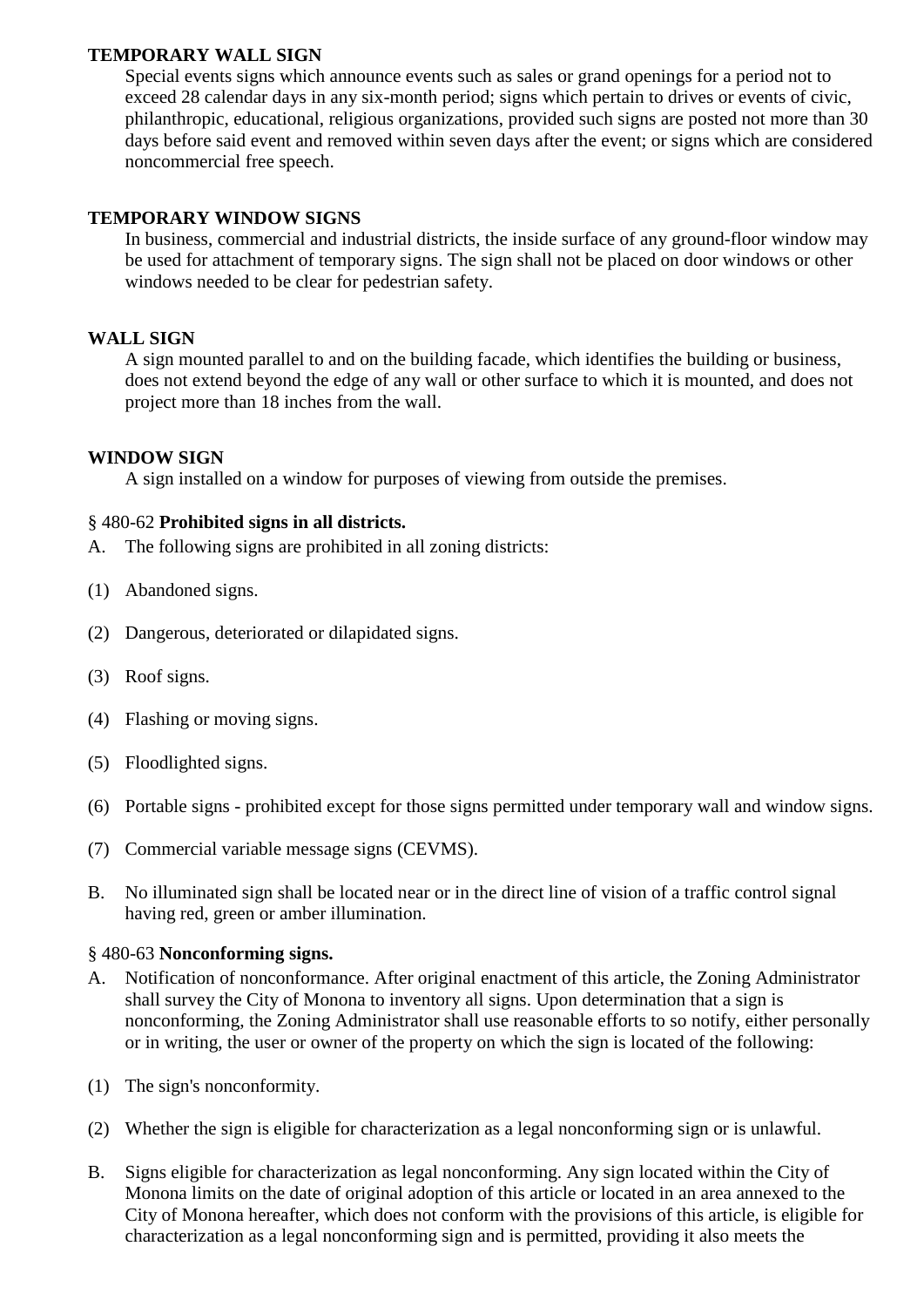following requirements:

- (1) The sign is erected under authority of proper sign permits prior to the date of original adoption of this article.
- (2) If no permit was required under applicable law for the sign in question and the sign was in all respects in compliance with applicable law on the date of original adoption of this article.
- C. Loss of legal nonconforming status.
- (1) A sign loses its legal nonconforming status if one or more of the following occurs:
- (a) The sign is altered in any way, except for normal maintenance or repair, which tends to or makes the sign less in compliance with requirements of this article than it was before alteration.
- (b) The sign is relocated.
- (c) The sign fails to conform to this article regarding maintenance and repair, abandonment or dangerous or defective signs.
- (d) The property's use changes or the property is transferred to a new ownership.
- (2) On the date of occurrence of any of the above, the sign shall be immediately brought in compliance with this article, with a new permit secured therefor, or shall be removed.
- D. Legal nonconforming sign maintenance and repair. Nothing in this article shall relieve the owner or user of a legal nonconforming sign or the owner of the property in which the sign is located from the provisions of this article regarding safety, maintenance and repair of signs.

## § 480-64 **Maintenance and repair of signs.**

- A. Every sign, including but not limited to those signs for which permits are required, shall be maintained in a safe, presentable and good structural condition at all times, including replacement of defective parts, painting (except when a weathered or natural surface is intended), repainting, cleaning and other acts required for the maintenance of said sign.
- B. The Zoning Administrator shall require compliance with all standards of this article. If the sign is not modified to comply with safety standards outlined in this article, the Zoning Administrator shall require its removal in accordance with this article.

## § 480-65 **Abandoned signs.**

All abandoned signs determined to be nonconforming or legal nonconforming signs as defined in § **480- 61**, Definitions, shall be removed within 90 days of the date of discontinuance of the business, sales, entertainment or activity.

## § 480-66 **Deteriorated or dilapidated signs.**

The Zoning Administrator shall cause to be removed any deteriorated or dilapidated signs under the provisions of § 66.0413, Wis. Stats.

## § 480-67 **Administration.**

The Zoning Administrator will enforce the provisions of this article. The Zoning Administrator shall examine all applications for permits for the erection of signs, issue permits and denials, authorize the continued use of signs which conform with the requirements of this article, record and file all applications for permits with any accompanying plans and documents, make inspections of signs in the City of Monona and make such reports as the City may require.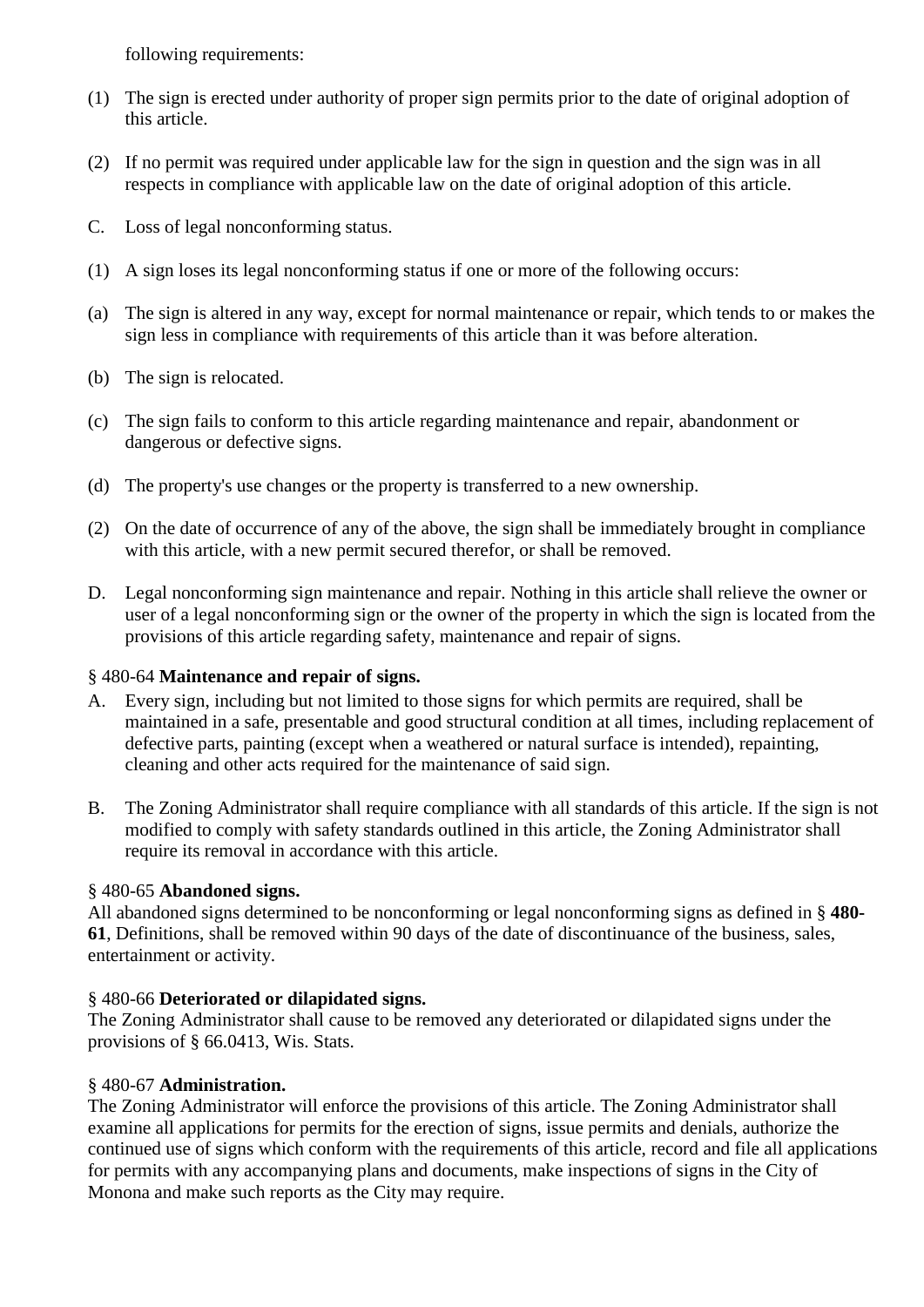## § 480-68 **Application procedures.**

- A. Any sign which requires approval of the Zoning Administrator or Plan Commission shall be required to submit a completed application, which shall include the following submittals:
- (1) Completed sign permit application form.
- (2) A dimensioned plot plan drawn to scale showing the location of the lot, building or structure on which the proposed sign is to be attached or erected.
- (3) A photograph showing the location of the proposed sign and its relationship to the building to which it is to be mounted or surrounding area if it is not a wall sign.
- (4) A scale drawing of the proposed sign showing the message to be displayed, sign area, height, material composition, colors, visual representation of the sign in relation to the building, and landscaping coordinated with site landscaping for landscape ground signs.
- (5) Written consent of the owner (or authority to act on behalf of such owner) of the building, structure and land on which the sign is to be erected.
- (6) A description of all electrical equipment and attachments if the sign is to be lighted or illuminated.
- (7) Applications for temporary signs, as defined herein, shall include a written statement of the dates on which the sign is to be displayed.
- B. The property owner and applicant shall sign the sign permit application and/or application for special exception. Payment of a fee based on sign area is required before issuance of any sign permit by the Zoning Administrator. The fee shall be as set forth in the City's Fee Schedule for all signs.

## § 480-69 **Structural requirements.**

- A. Windload. All permanent signs shall be designed to withstand 30 pounds per square foot horizontal windload when all surface areas are covered with 1/2 inch of ice and shall be suitably anchored, guyed, imbedded or fastened accordingly. The Building Inspector may require structural calculations to be submitted, and all freestanding signs 20 feet in height or taller shall be required to submit sign construction plans stamped by a licensed engineer for approval by the Building Inspector.
- B. Electrical permit. All lighted and illuminated signs shall require an electrical permit from the Building Inspector.

#### § 480-70 **Awnings and canopies.**

- A. Permitted awnings. No awnings shall be erected or maintained, except such awnings as comply with the following requirements, and then only if the permit required hereunder is first obtained and the same conform to the regulations of the zoning district in which the same are to be located:
- (1) Support. Awnings shall be securely attached to and supported by the building and shall be without posts or columns beyond the setback line.
- (2) Height. All awnings shall be constructed and erected so that the lowest portion thereof shall be not less than eight feet above the level of the surrounding grade or building entrance.
- (3) Setback from curbline. No awning shall extend into the right-of-way.
- (4) Advertising. No advertising shall be placed on any awning, except as allowed in this article.
- B. Permitted canopies. No canopies shall be erected or maintained, except such canopies as comply with the following requirements, and then only if the permit required hereunder is first obtained, and the same conform to the regulations of the zoning district in which the same are to be located: